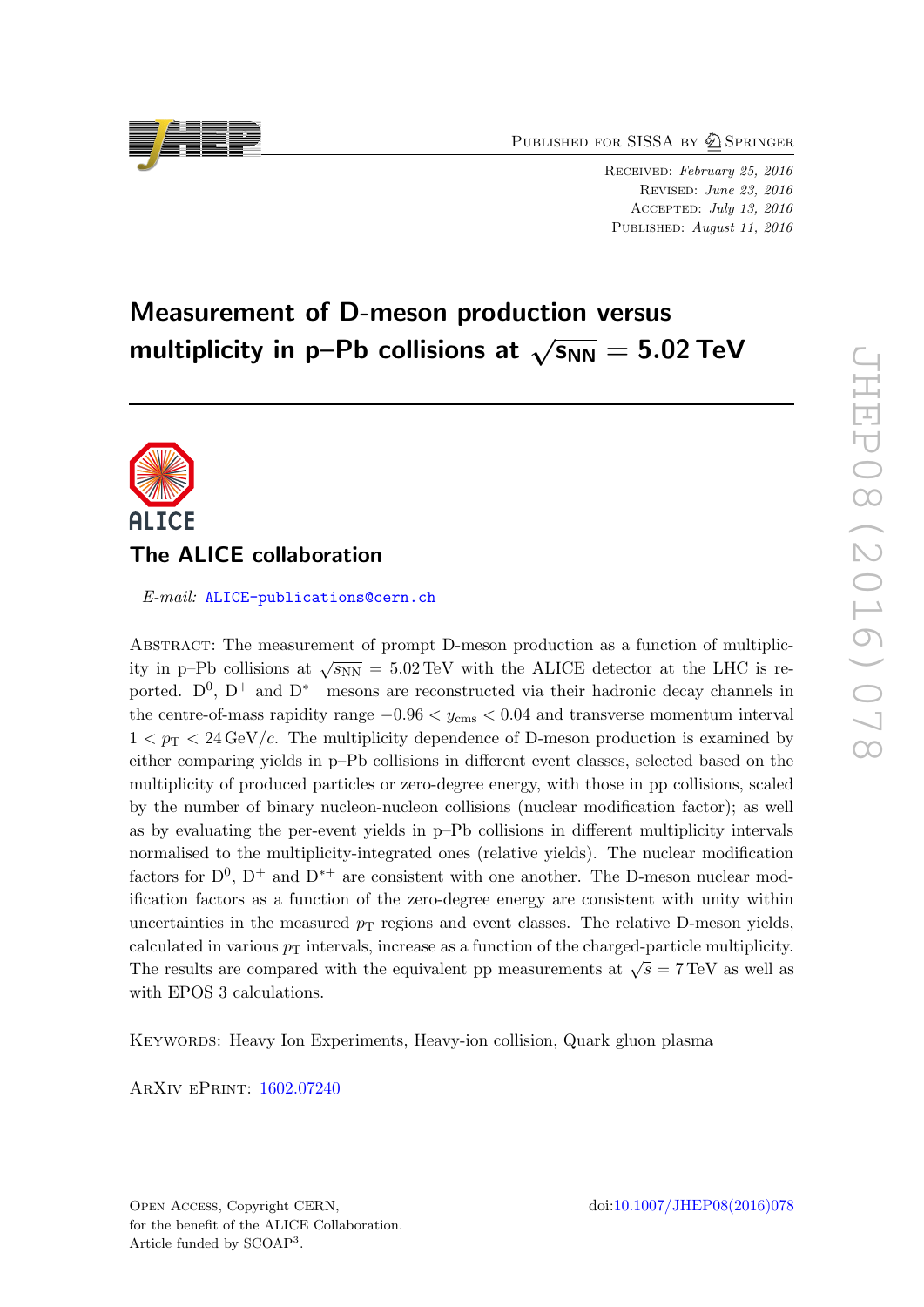# Contents

|          | 1 Introduction                                               | $\mathbf{1}$            |
|----------|--------------------------------------------------------------|-------------------------|
| $\bf{2}$ | Experimental apparatus and data sample                       | $\overline{\mathbf{4}}$ |
| $\bf{3}$ | Multiplicity determination                                   | $\bf{5}$                |
|          | Centrality estimators and $T_{\rm pPb}$ determination<br>3.1 | $\overline{5}$          |
|          | Relative event multiplicity determination<br>3.2             | $\overline{7}$          |
|          | 4 D meson reconstruction                                     | 8                       |
| 5        | Nuclear modification factor as a function of centrality      | 12                      |
|          | Systematic uncertainties<br>5.1                              | 13                      |
|          | Results<br>5.2                                               | 14                      |
|          | $Q_{\text{pPb}}$ with CL1 and V0A estimators<br>5.2.1        | 15                      |
|          | Comparison with charged-particle $Q_{\text{pPb}}$<br>5.2.2   | 17                      |
| 6        | Relative yields as a function of multiplicity                | 18                      |
|          | 6.1<br>Systematic uncertainties                              | 18                      |
|          | 6.2<br>Results                                               | 19                      |
|          | Comparison of p-Pb data with pp results and models<br>6.2.1  | 23                      |
| $7\,$    | Summary                                                      | 24                      |
|          | A Result tables                                              | 28                      |
|          | The ALICE collaboration                                      | 37                      |

# <span id="page-1-0"></span>1 Introduction

In high-energy hadronic collisions, heavy quarks (charm and beauty) are produced in hard parton scattering processes. Due to their large masses, their production cross sections can be calculated in the framework of perturbative Quantum Chromodynamics (pQCD) down to low transverse momenta. The differential cross section for heavy-flavour hadron production in nucleon-nucleon collisions can be calculated in the factorisation approach by the convolution of parton densities in the incoming nucleon, the short-distance partonic cross section of heavy quark production, and the fragmentation function that describes the transition of the heavy quark into a heavy-flavour hadron [\[1\]](#page-32-0). Thus, heavy-flavour production is sensitive to the gluon and the possible heavy-quark content in the nucleon and provides constraints on the parton distribution functions (PDFs) in the proton and in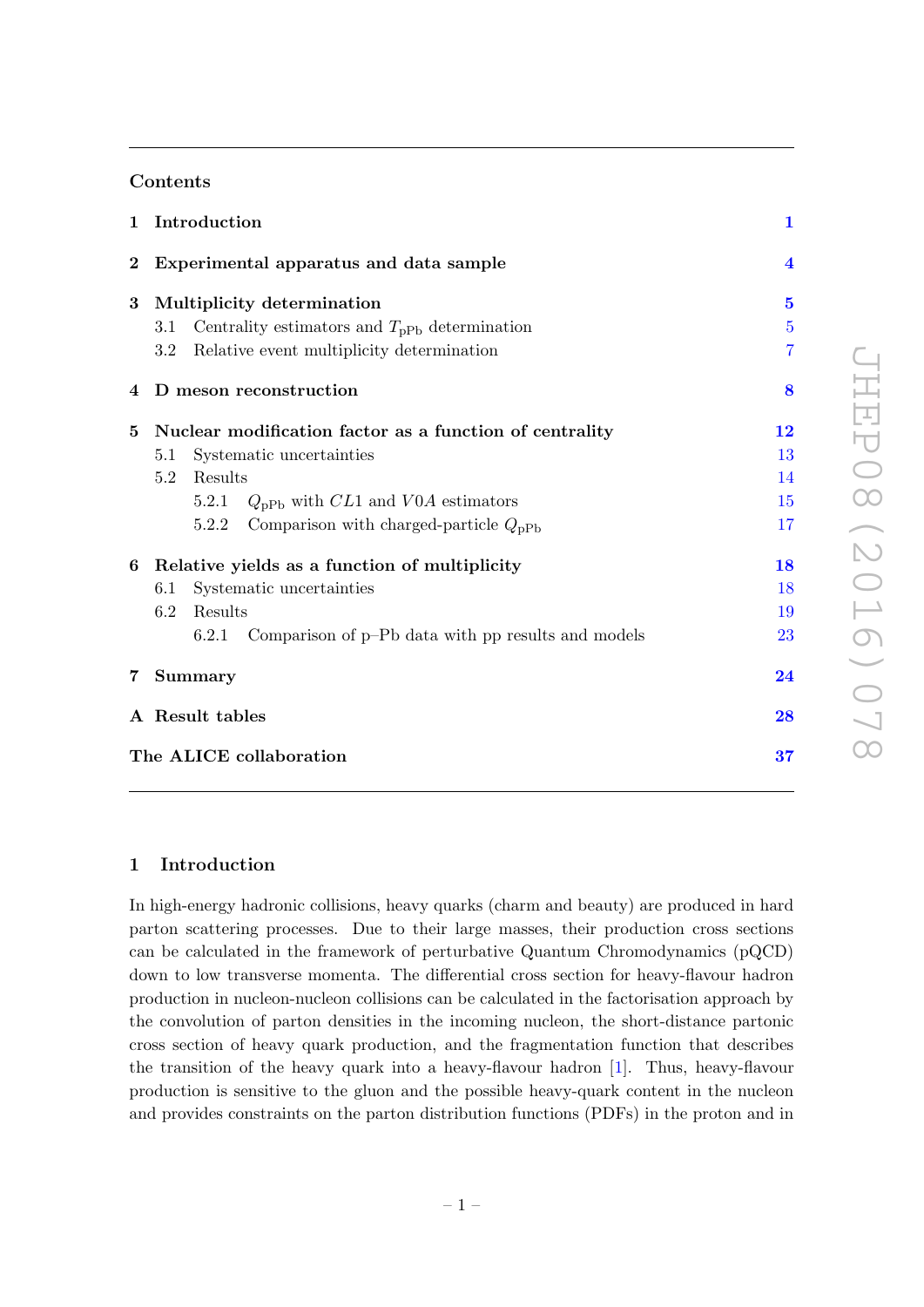the nucleus [\[2,](#page-32-1) [3\]](#page-32-2). Measurements of heavy-flavour hadron production in hadronic collisions provide tests of pQCD and constitute a crucial baseline for the study of heavy-flavour production in heavy-ion collisions  $[4, 5]$  $[4, 5]$  $[4, 5]$ . A suppression of heavy-flavour yields is observed in heavy-ion collisions at high transverse momentum  $(p_T)$ , and is interpreted as being due to the formation of a Quark-Gluon Plasma (QGP).

Beauty production measurements in  $p\bar{p}$  collisions at  $\sqrt{s} = 1.96 \text{ TeV}$  at the FNAL Tevatron collider  $[6-8]$  $[6-8]$  and in pp collisions at  $\sqrt{s} = 7$  TeV at the CERN LHC collider  $[9-13]$  $[9-13]$  are described by different implementations of pQCD calculations, such as the General-Mass-Variable-Flavour-Number Scheme (GM-VFNS) [\[14,](#page-32-9) [15\]](#page-32-10) at next-to-leading order, and the Fixed-Order plus Next-to-Leading Logarithms (FONLL) approach [\[16–](#page-33-0)[18\]](#page-33-1). Analogously, inclusive charm meson production measurements at the LHC  $[19-21]$  $[19-21]$  are reproduced within uncertainties by the predictions of GM-VFNS, FONLL and those performed in the framework of  $k_T$  factorisation in the Leading Order (LO) approximation [\[22\]](#page-33-4).

Recently, the study of heavy-flavour production as a function of the multiplicity of charged particles produced in the collision has attracted growing interest. Such measurements probe the interplay between hard and soft mechanisms in particle production. At LHC energies, the multiplicity dependence of heavy-flavour production is likely to be affected by the larger amount of gluon radiation associated with short-distance production processes, as well as by the contribution of Multiple-Parton Interactions (MPI) [\[23–](#page-33-5)[25\]](#page-33-6). It has also been argued that, due to the spatial distribution of partons in the transverse plane, the probability for MPI to occur in a pp collision increases towards smaller impact parameters [\[26–](#page-33-7)[28\]](#page-33-8). This effect might be further enhanced by quantum-mechanical fluctuations of gluon densities at small Bjorken- $x$  [\[29\]](#page-33-9).

The measurements of prompt D mesons, inclusive and non-prompt  $J/\psi$  in pp collisions at  $\sqrt{s} = 7$  TeV [\[30,](#page-33-10) [31\]](#page-33-11), and of the three  $\Upsilon$  states in pp collisions at  $\sqrt{s} = 2.76$  TeV [\[32\]](#page-33-12), provide evidence for a similar increase of open and hidden heavy-flavour yields as a function of charged-particle multiplicity. These results suggest that the enhancement probably originates in short-distance production processes, and is not influenced by hadronisation mechanisms. The enhancement is quantitatively described by calculations including MPI contributions, namely percolation model estimates [\[33,](#page-33-13) [34\]](#page-34-0), the EPOS 3 event generator [\[35,](#page-34-1) [36\]](#page-34-2) and PYTHIA 8.157 calculations [\[37\]](#page-34-3).

In proton-nucleus collisions, several so-called 'Cold Nuclear Matter' (CNM) effects occur due to the presence of a nucleus in the colliding system, and, possibly, to the large density of produced particles. These CNM effects can affect the production of heavy-flavour hadrons at all the stages of their formation. In particular, the PDFs of nucleons bound in nuclei are modified with respect to those of free nucleons. This modification of the PDFs in the nucleus can be described by phenomenological parameterisations (nuclear PDFs, or nPDFs) [\[38](#page-34-4)[–40\]](#page-34-5). Alternatively, when the production process is dominated by gluons at low Bjorken-x, the nucleus can be described by the Colour-Glass Condensate (CGC) effective theory as a coherent and saturated gluonic system  $[41-44]$  $[41-44]$ . The kinematics of the partons in the initial state can be affected by multiple scatterings (transverse momentum broadening, or  $k_T$  broadening) [\[45–](#page-34-8)[47\]](#page-34-9) or by gluon radiation (energy loss) [\[48\]](#page-34-10) before the heavy-quark pair is produced. Gluon radiation may also occur after the heavy-quark pair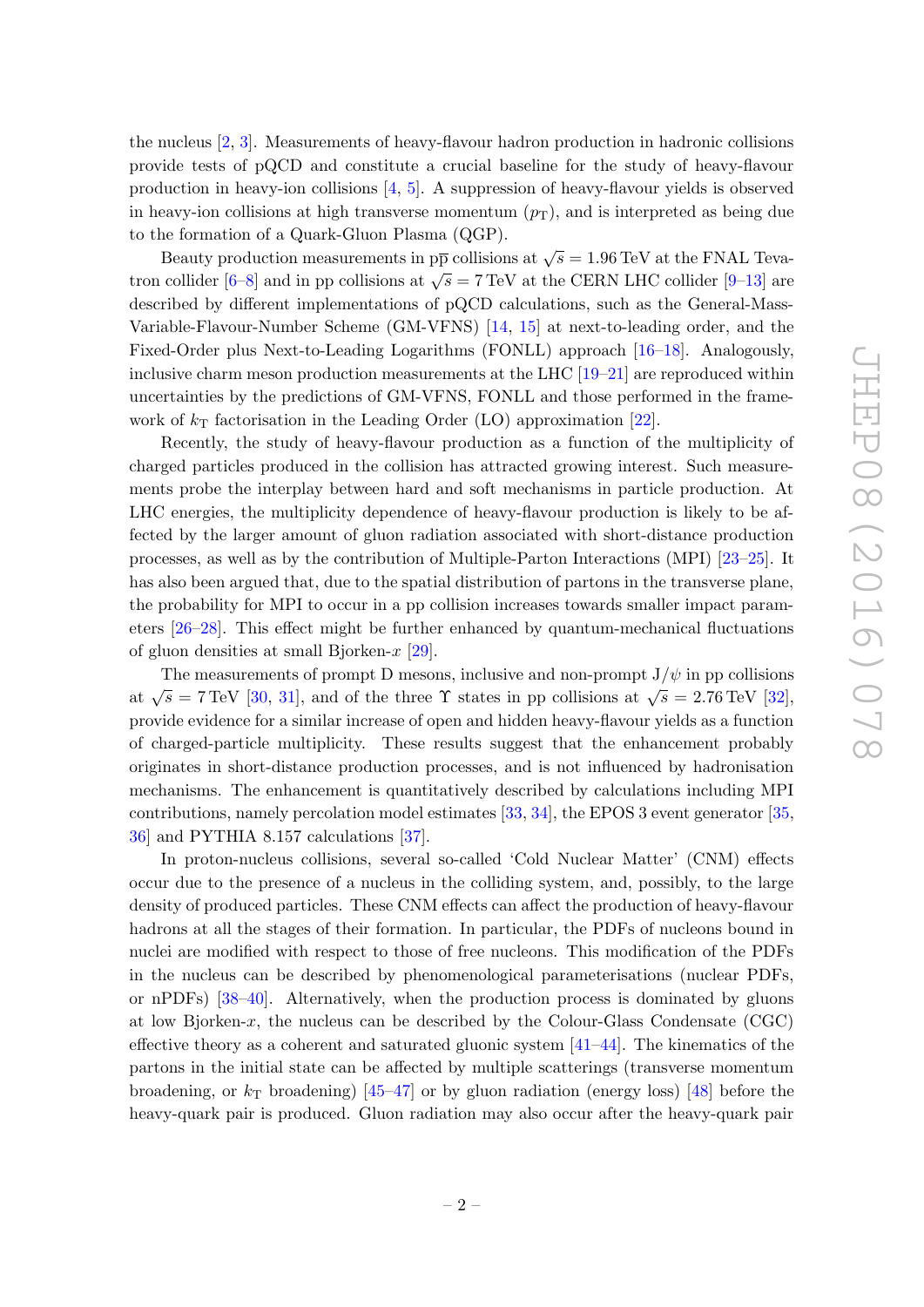is formed [\[49\]](#page-34-11). Other measurements in p–Pb collisions at  $\sqrt{s_{NN}} = 5.02 \,\text{TeV}$ , e.g. those of angular correlations between charged particles [\[50](#page-34-12)[–53\]](#page-35-0), of  $\psi(2S)$  suppression [\[54\]](#page-35-1) and of the relative yields of the three  $\Upsilon$  states [\[32\]](#page-33-12), indicate that final-state effects also play an important role.

The measured charm production cross section in minimum-bias p–Pb collisions at  $\sqrt{s_{NN}} = 5.02 \text{ TeV}$  [\[55\]](#page-35-2) is consistent within uncertainties with that in pp collisions at the same energy scaled by the atomic mass number of the Pb nucleus. The nuclear modification factor was also found to be consistent with calculations considering EPS09 nPDFs [\[38\]](#page-34-4), CGC, or transverse momentum broadening and initial-state energy loss. The influence of cold nuclear matter effects on multiplicity-integrated D-meson production in p–Pb collisions is smaller than the measurement uncertainties.

Additional insight into CNM effects can be obtained by measuring the heavy-flavour hadron yields as a function of the multiplicity of charged particles produced in the p–Pb collision. The aim of these studies is to explore the dependence of heavy-flavour production on the collision geometry and on the density of final-state particles. Indeed, it is expected that the multiplicity of produced particles depends on the number of nucleons overlapping in the collision region, and therefore on the geometry of the collision (i.e. on the collision centrality).

Most of the aforementioned models of CNM effects consider a dependence on the collision geometry, usually expressed through the impact parameter of the collision, the number of participant nucleons  $(N_{part})$ , or the number of nucleon-nucleon collisions  $(N_{coll})$ . In general, CNM effects are expected to be more pronounced in central collisions, i.e. those having a small impact parameter. Some of the parameterisations of the nPDFs have studied the influence of the local nucleon density [\[56](#page-35-3)[–59\]](#page-35-4). The spatially dependent EPS09 and EKS98 nPDF sets, EPS09s and EKS98s, are formulated as a function of the nuclear thickness [\[56\]](#page-35-3). The leading twist nuclear shadowing calculation [\[60\]](#page-35-5) assumes the Glauber-Gribov approach of the collision geometry and predicts the dependence of the nPDF on the collision impact parameter. The estimates of the initial-state  $k<sub>T</sub>$  broadening due to multiple soft collisions also consider a dependence on the collision impact parameter [\[46,](#page-34-13) [47\]](#page-34-9). Initial-state parton energy loss is also expected to evolve with the collision geometry as a consequence of the different nuclear density, though detailed calculations including this effect are not yet available. Finally, if final-state effects were to affect heavy-flavour production in p–Pb collisions, their influence would also vary with the density of produced particles.

In this paper, we report the  $p_T$ -differential measurements of  $D^0$ ,  $D^+$  and  $D^{*+}$  production as a function of multiplicity in p–Pb collisions at  $\sqrt{s_{NN}} = 5.02 \text{ TeV}$ . The experimental setup and the data sample are described in section [2.](#page-4-0) The determination of the multiplicity and the estimation of the collision centrality and of the number of nucleon-nucleon collisions are discussed in section [3.](#page-5-0) The D-meson reconstruction strategy is explained in section [4.](#page-8-0) The results are reported in the form of the D-meson nuclear modification factor in different centrality classes (section [5\)](#page-12-0), and the relative D-meson yields as a function of the relative charged-particle multiplicity at central and backward rapidity (section  $6$ ).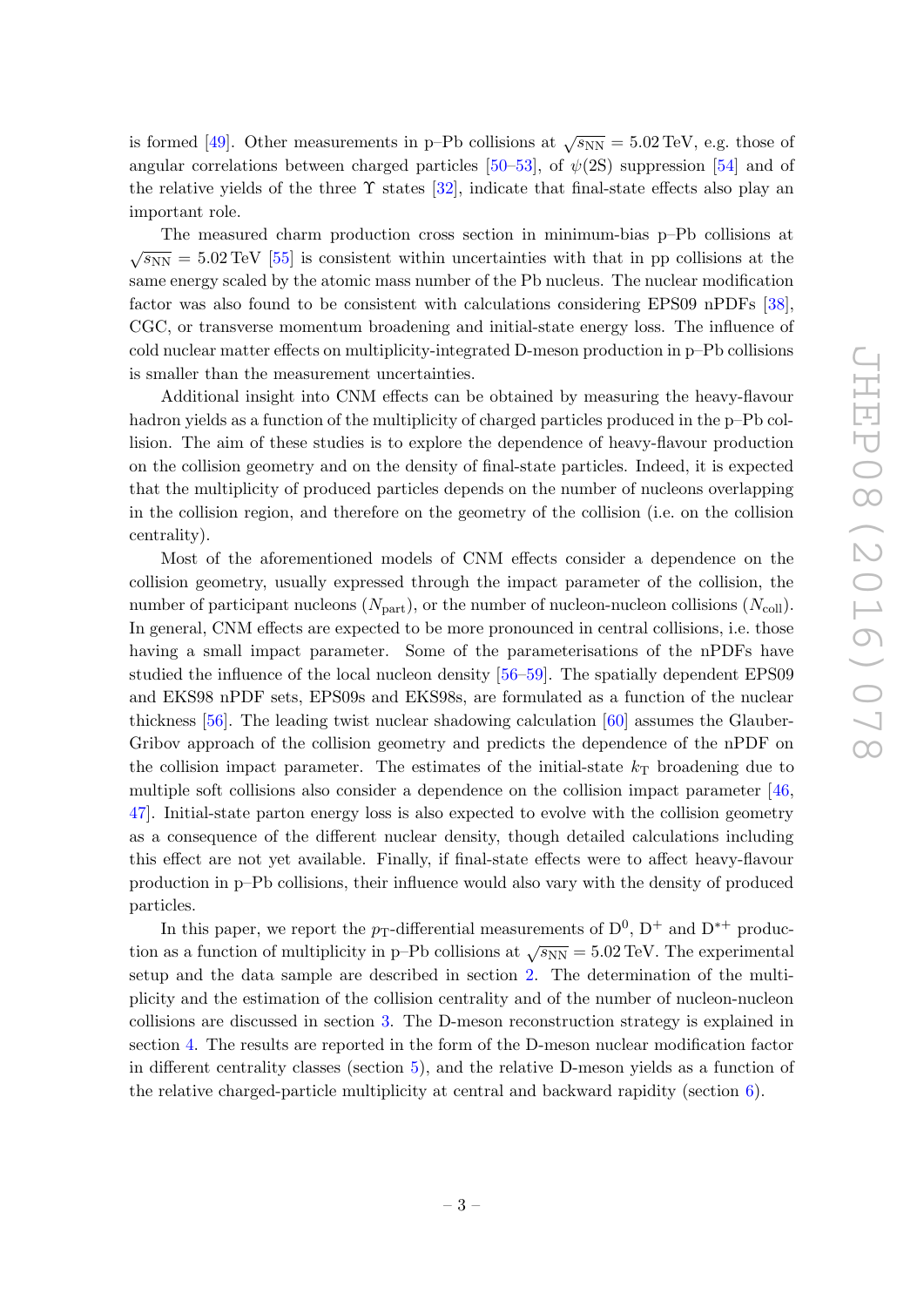#### <span id="page-4-0"></span>2 Experimental apparatus and data sample

The ALICE apparatus is described in detail in [\[61\]](#page-35-6) and its performance in [\[62\]](#page-35-7). It is composed of a series of detectors in the central barrel for tracking and particle identification; the Muon Spectrometer in the forward direction for muon tracking and identification; and a further set of detectors at forward rapidity for triggering and event characterisation. The central barrel detectors are located inside a large solenoid magnet that provides a 0.5 T field parallel to the beam direction, which corresponds to the z-axis of the ALICE coordinate system. In this section, the detectors used for the D-meson analysis are briefly described.

The Inner Tracking System (ITS), the Time Projection Chamber (TPC) and the Time Of Flight detector (TOF) allow the reconstruction and identification of charged particles in the central pseudorapidity region. The V0 detector, composed of two scintillator arrays located in the forward and backward pseudorapidity regions, is used for online event triggering and multiplicity determination. The Zero Degree Calorimeters (ZDC) are used for event selection and to estimate the collision centrality via the zero-degree energy.

The ITS is composed of six cylindrical layers of silicon detectors, located at radii between 3.9 cm (about 1 cm from the beam vacuum tube) and 43.0 cm. The two innermost layers, which respectively cover  $|\eta| < 2.0$  and  $|\eta| < 1.4$ , comprise the Silicon Pixel Detectors (SPD); the two intermediate layers, within  $|\eta| < 0.9$ , consist of Silicon Drift Detectors (SDD); and the two outer layers, also covering  $|\eta| < 0.9$ , consist of double-sided Silicon Strip Detectors (SSD). The low material budget, high spatial resolution, and position of the detector setup surrounding the beam vacuum tube and close to the interaction point allow it to provide a measurement of the charged-particle impact parameter in the transverse plane  $(d_0)$ , i.e. the distance of closest approach between the track and the primary vertex along  $r\phi$ , with a resolution better than 75  $\mu$ m for transverse momenta  $p_T > 1$  GeV/c [\[63\]](#page-35-8).

The TPC is a large cylindrical drift detector, extending from 85 cm to 247 cm in the radial direction and covering the range  $-250 < z < +250$  cm along the beam axis [\[64\]](#page-35-9). It provides charged-particle trajectory reconstruction with up to 159 space points per track in the pseudorapidity range  $|\eta| < 0.9$  and in the full azimuth. The primary interaction vertex position and covariance matrix are determined from tracks reconstructed from hits in the TPC and the ITS via a  $\chi^2$  analytic minimisation method.

The TOF detector is equipped with Multi-gap Resistive Plate Chambers (MRPCs) [\[62\]](#page-35-7). It is placed at radii between 377 cm and 399 cm, and has the same pseudorapidity and azimuthal coverage as the TPC. The TOF measures the flight times of charged particles from the interaction point to the detector with an overall resolution of about 85 ps. For events with the 20% lowest multiplicities, the resolution decreases to about 120 ps due to a worse start-time (collision-time) resolution. The start-time of the event is determined by combining the time estimated using the particle arrival times at the TOF and the time measured by the T0 detector, an array of Cherenkov counters located at +350 cm and −70 cm along the beamline. Particle identification (PID) is performed by comparing the measurement of the specific energy deposition  $dE/dx$  in the TPC and the time-of-flight information from the TOF with the respective expected values for each mass hypothesis.

The V0 detector consists of two arrays of scintillator tiles covering the pseudorapidity regions  $-3.7 < \eta < -1.7$  (V0C) and  $2.8 < \eta < 5.1$  (V0A) [\[65\]](#page-35-10). The data sample analysed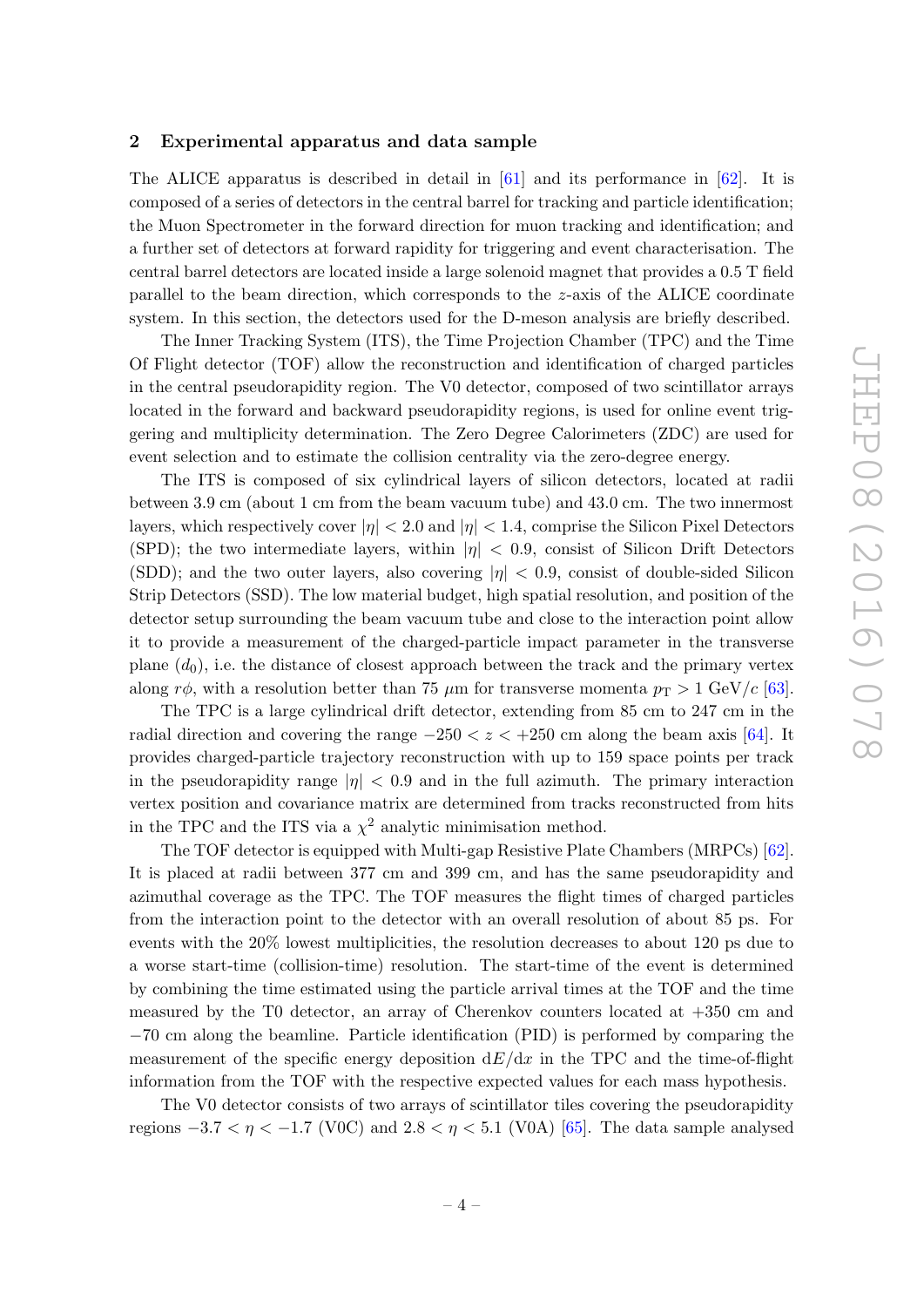in this paper was collected with a minimum-bias interaction trigger requiring at least one hit in both V0A and V0C counters coincident with the arrival time of the proton and lead bunches. The ZDC is composed of two sets of neutron (ZNA and ZNC) and proton (ZPA and ZPC) calorimeters positioned on either side of the interaction point at  $z = \pm 112.5$  m. Contamination from beam-background interactions was removed via offline selections based on the timing information provided by the V0 and the ZNA. The signals registered by the SPD and V0 detectors were used to determine the event charged-particle multiplicity; the SPD, V0 and ZDC detectors were also exploited to classify the events in centrality classes, as will be described in section [3.](#page-5-0)

The data sample used in this paper was recorded in January 2013, during the p–Pb LHC run. Protons with an energy of 4 TeV were collided with Pb ions with an energy of 1.58 TeV per nucleon, resulting in collisions at a centre-of-mass energy per nucleon pair,  $\sqrt{s_{NN}}$ , of 5.02 TeV. With this beam configuration, the centre-of-mass system moves with a rapidity of  $\Delta y_{\rm cms}=0.465$  in the direction of the proton beam, due to the different energies per nucleon of the proton and the lead beams. In the case of the D-meson analyses presented here, performed in the laboratory reference interval  $|y_{\text{lab}}|$  < 0.5, this leads to a shifted centre-of-mass rapidity coverage of  $-0.96 < y_{\rm cms} < 0.04$ . In the following, we will use the notation  $\eta$  and  $y_{\text{lab}}$  to refer to the pseudorapidity and rapidity values in the laboratory reference frame, and  $\eta_{\rm cms}$  and  $y_{\rm cms}$  for the values evaluated in the centre-of-mass reference frame. A total of 10<sup>8</sup> minimum-bias triggered events, corresponding to an integrated luminosity of  $\mathcal{L}_{int} = 48.6 \pm 1.6 \,\mu b^{-1}$ , passed the selection criteria and were analysed.

### <span id="page-5-0"></span>3 Multiplicity determination

The production of D mesons in p–Pb collisions has been studied as a function of chargedparticle multiplicity using two different observables.

One observable is the  $p_T$ -differential nuclear modification factor, which is defined as the ratio of the  $p_T$ -differential yields measured in  $p$ -Pb collisions in centrality intervals to those in pp collisions, scaled by the number of binary nucleon-nucleon collisions. The centrality intervals were defined using three different estimators based on the multiplicity in the SPD and V0A detectors and the energy deposited in the zero-degree neutron calorimeter in the Pb-going side (ZNA). The procedure used to determine the number of binary nucleon-nucleon collisions for each event class is described in section [3.1](#page-5-1) and [\[66\]](#page-35-11).

The other observable, referred to as the relative yield, is defined as the ratio of the per-event D-meson yields in p–Pb collisions in different multiplicity intervals normalised to the multiplicity-integrated yields. Details on the evaluation of the charged-particle multiplicity are discussed in section [3.2.](#page-7-0) In this analysis, the values of multiplicity measured in two different pseudorapidity intervals, namely at mid-rapidity with the SPD and at large rapidity in the Pb-going direction with the V0A, were considered.

#### <span id="page-5-1"></span>3.1 Centrality estimators and  $T_{\text{pPb}}$  determination

A centrality-dependent measurement of the nuclear modification factor requires the p–Pb data sample to be sliced into classes according to an experimental observable related to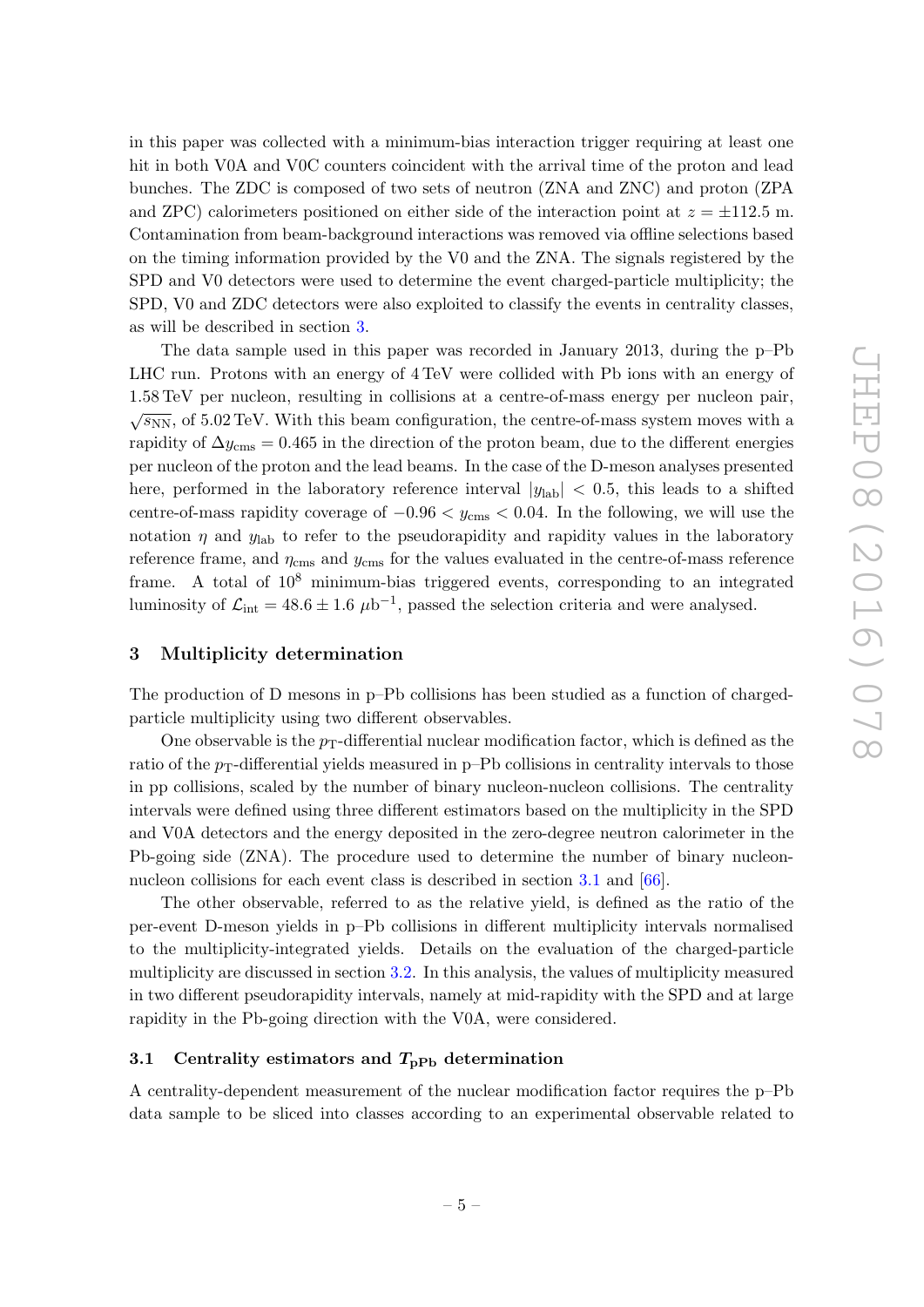the collision centrality, as well as a determination of the average nuclear overlap function  $\langle T_{\rm pPb} \rangle$ , which is proportional to the number of nucleon-nucleon collisions  $N_{\rm coll}$ , for each centrality class.

The minimum-bias p–Pb data sample was divided into four centrality classes by exploiting the information from: (i) V0A, the amplitude of the signal measured by the V0 scintillator array located in the Pb-going side, covering  $2.8 < \eta < 5.1$ , which is proportional to the number of charged particles produced in this pseudorapidity interval; (ii) CL1, the number of clusters in the outer layer of the SPD, covering  $|\eta| < 1.4$ , which is proportional to the number of charged particles at mid-rapidity; and (iii) ZNA, the energy deposited in the Zero Degree Neutron Calorimeter positioned in the Pb-going side by the slow nucleons produced in the interaction by nuclear de-excitation processes, or knocked out by wounded nucleons. The multiplicity of these neutrons is expected to grow monotonically with the number of binary collisions,  $N_{\text{coll}}$ .

Centrality classes were defined as percentiles of the visible cross section, which was measured to be  $(2.09 \pm 0.07)$  b [\[67\]](#page-35-12). For the centrality classes defined using the CL1 and V0A multiplicities, a Glauber Monte Carlo was used to calculate the relevant geometrical quantities, namely the average numbers of participant nucleons  $\langle N_{\rm part}^{\rm Gla} \rangle$ , of binary collisions  $\langle N_{\rm coll}^{\rm Glauber} \rangle$ , and the average nuclear overlap function  $\langle T_{\rm pPb}^{\rm Glauber} \rangle$  [\[66\]](#page-35-11). For the case where the ZNA information was used, the values of  $N_{\text{part}}$ ,  $N_{\text{coll}}$  and  $T_{\text{pPb}}$  were obtained using the so-called hybrid method [\[66\]](#page-35-11). In this approach, the determination of  $\langle T_{\text{pPb}} \rangle$  in a given ZNA-energy class relies on the assumption that the charged-particle multiplicity measured at mid-rapidity ( $-1 < \eta_{\text{cms}} < 0$ ) scales with the number of participant nucleons,  $N_{\text{part}}$ .

$$
\langle N_{\text{coll}}^{\text{mult}} \rangle_i = \langle N_{\text{part}}^{\text{mult}} \rangle_i - 1 = \langle N_{\text{part}}^{\text{MB}} \rangle \cdot \left( \frac{\langle dN_{\text{ch}}/d\eta \rangle_i}{\langle dN_{\text{ch}}/d\eta \rangle^{\text{MB}}} \right)_{-1 < \eta < 0} - 1, \quad \text{and} \quad \langle T_{\text{pPb}}^{\text{mult}} \rangle = \frac{\langle N_{\text{coll}}^{\text{mult}} \rangle_i}{\sigma_{\text{NN}}},\tag{3.1}
$$

where  $\langle N_{\rm part}^{\rm MB} \rangle = 7.9$  is the average number of participants in minimum-bias collisions and  $\sigma_{NN}$  = (70 ± 5) mb is the interpolated inelastic nucleon-nucleon cross section at  $\sqrt{s_{NN}}$  = 5.02 TeV [\[66\]](#page-35-11). The values of  $\langle T_{\rm pPb} \rangle$  obtained with the three estimators in the four multiplicity (zero-degree energy) classes used for the analysis are reported in table [1.](#page-7-1)

It was demonstrated by the studies of charged-particle production reported in [\[66\]](#page-35-11) that when centrality classes are defined in p–Pb collisions, some biases are present. Firstly, there is a multiplicity selection bias due to the large multiplicity fluctuations for p–Pb interactions at a given impact parameter, which are comparable in magnitude to the full dynamic range of the minimum-bias multiplicity distribution. In addition, there is a jet-veto bias due to the contribution to the overall multiplicity from particles arising from the fragmentation of partons produced in hard-scattering processes. This causes low- (high-) multiplicity p–Pb collisions to correspond to a lower (higher) number of hard scatterings per nucleonnucleon collision. Furthermore, a purely geometrical bias was suspected to affect peripheral collisions for all centrality estimators, due to the fact that the mean impact parameter between the proton and each nucleon of the Pb nucleus, calculated from a Monte Carlo Glauber simulation, rises significantly for  $N_{part} < 6$ , thus reducing the average number of multi-parton interactions for peripheral collisions.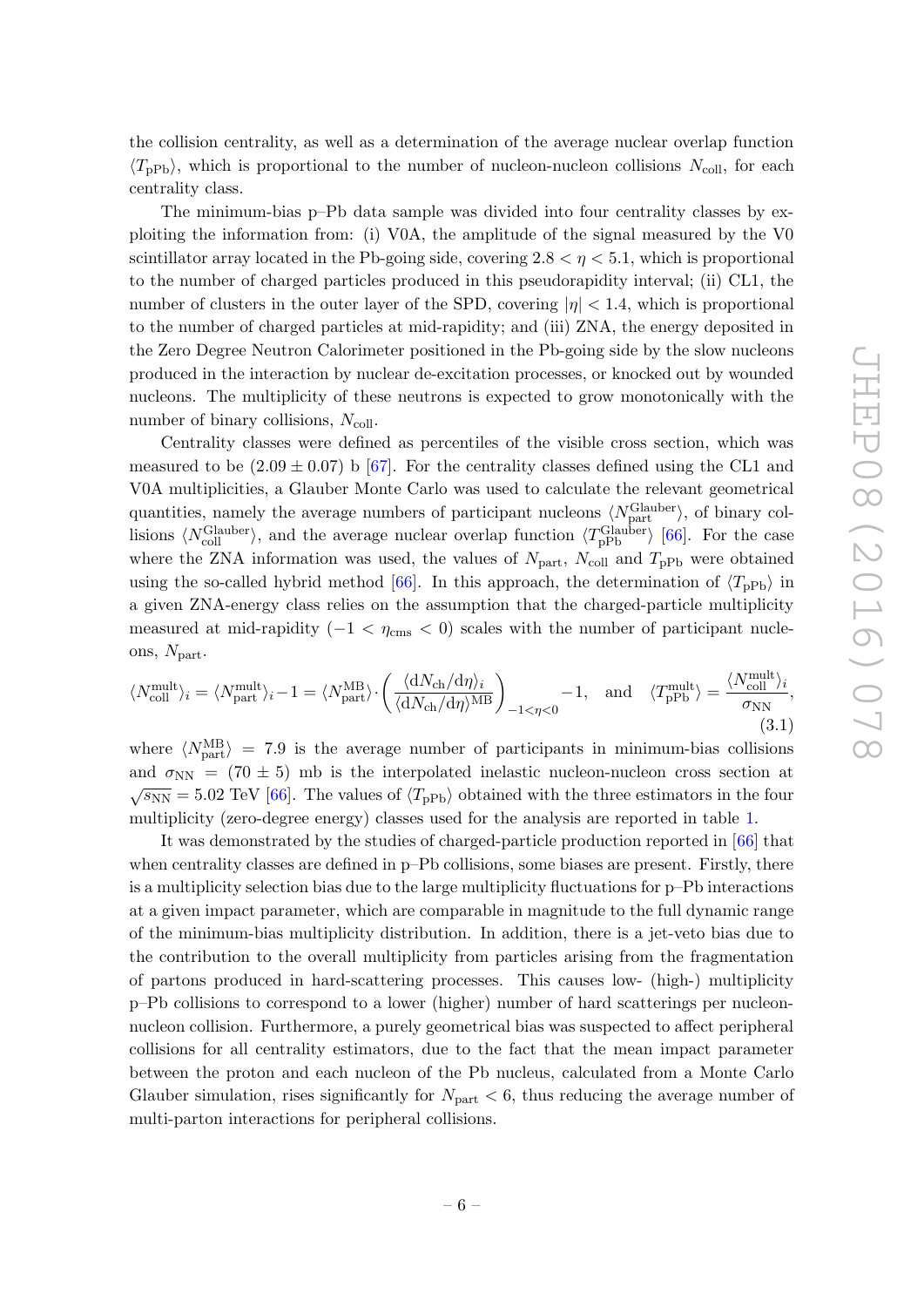| $0 - 20$   | 0.183 | 0.190 | 11  | 0.164                                                                                                                                                                                                                   | 6.5 |  |
|------------|-------|-------|-----|-------------------------------------------------------------------------------------------------------------------------------------------------------------------------------------------------------------------------|-----|--|
| $20 - 40$  | 0.134 | 0.136 | 3.7 | 0.136                                                                                                                                                                                                                   | 3.9 |  |
| $40 - 60$  | 0.092 | 0.088 | 5.0 | 0.101                                                                                                                                                                                                                   | 5.9 |  |
| $60 - 100$ | 0.037 | 0.037 | 23  | 0.046                                                                                                                                                                                                                   | 6.2 |  |
|            |       |       |     | $\langle T_{\rm pPb} \rangle$ values in p-Pb collisions at $\sqrt{s_{\rm NN}} = 5.02 \,\text{TeV}$ obtained with a Glauber-model<br>roach for V0A and CL1, and from the hybrid method for ZNA, as described in $[66]$ . |     |  |
|            |       |       |     | e biases cause the nuclear modification factor of charged particles to differ from                                                                                                                                      |     |  |
|            |       |       |     | he centrality classes even in the absence of nuclear effects. These biases decrease                                                                                                                                     |     |  |
|            |       |       |     | easing rapidity separation between the centrality estimator and the region where                                                                                                                                        |     |  |
|            |       |       |     |                                                                                                                                                                                                                         |     |  |

)  $\langle T_{\rm pPb} \rangle$  hybrid method  ${\rm (mb^{-1})}$ 

**Table 1.**  $\langle T_{\text{pPb}} \rangle$  values in p–Pb collisions at  $\sqrt{s_{NN}} = 5.02 \text{ TeV}$  obtained with a Glauber-model based approach for V0A and CL1, and from the hybrid method for  $\mathcal{V}$ 

 $(\%)$  | V0A CL1 Syst.  $(\%)$  | ZNA Syst.  $(\%)$ 

These biases cause the nuclear modification factor of c unity in the centrality classes even in the absence of nuclear with increasing rapidity separation between the centrality estimator and the region when the nuclear modification factor is measured. A strong selection bias is observed for the CL1 estimator, due to the full overlap with the tracking region, which is reduced with the V0A estimator. By contrast, the selection based on the energy deposited in the ZNA is expected to be free from the biases related to the event selection, and is only affected by the geometrical bias.

For these reasons, the results based on the ZNA selection, which is the least biased [\[66\]](#page-35-11), provide insight into possible centrality-dependent nuclear effects on charm production in p–Pb collisions. Moreover, the measurements of the D-meson nuclear modification factor in centrality intervals defined with the three estimators described above offer the possibility to study these biases based on heavy-flavour production, which, due to the large mass of the charm quarks, is expected to scale with the number of binary collisions over the whole  $p<sub>T</sub>$  range, provided that cold nuclear matter effects are negligible. This is in contrast to the charged-particle yield, where a scaling with  $N_{\text{coll}}$  is expected to occur only in the high- $p_{\text{T}}$ region.

#### <span id="page-7-0"></span>3.2 Relative event multiplicity determination

<span id="page-7-1"></span>Centrality  $\langle T_{\rm pPb} \rangle$  Glauber-NBD (mb<sup>-1</sup>)

The charged-particle multiplicity,  $N_{ch}$ , was estimated at mid-rapidity by measuring the number of tracklets,  $N_{\text{tracklets}}$ , reconstructed in the SPD. A tracklet is defined as a track segment that joins a pair of space points on the two SPD layers and is aligned with the reconstructed primary vertex.  $N_{\text{tracklets}}$  was counted within  $|\eta| < 1.0$ .

The pseudorapidity acceptance of the SPD depends on the position of the interaction vertex along the beam line  $z_{\text{vtx}}$ , both due to the asymmetry of the collision system and the limited coverage of the detector. In addition, the overall SPD acceptance varies as a function of time due to a varying number of active channels. A data-driven correction was applied to the  $N<sub>tracklets</sub>$  distributions on an event-by-event basis to account for these two effects. This was done by renormalising the  $N_{\text{tracklets}}$  distributions to the overall minimum with a Poissonian smearing to account for the fluctuations. Multiplicity classes were then defined based on the percentiles of analysed events in each  $N_{\text{tracklets}}$  range.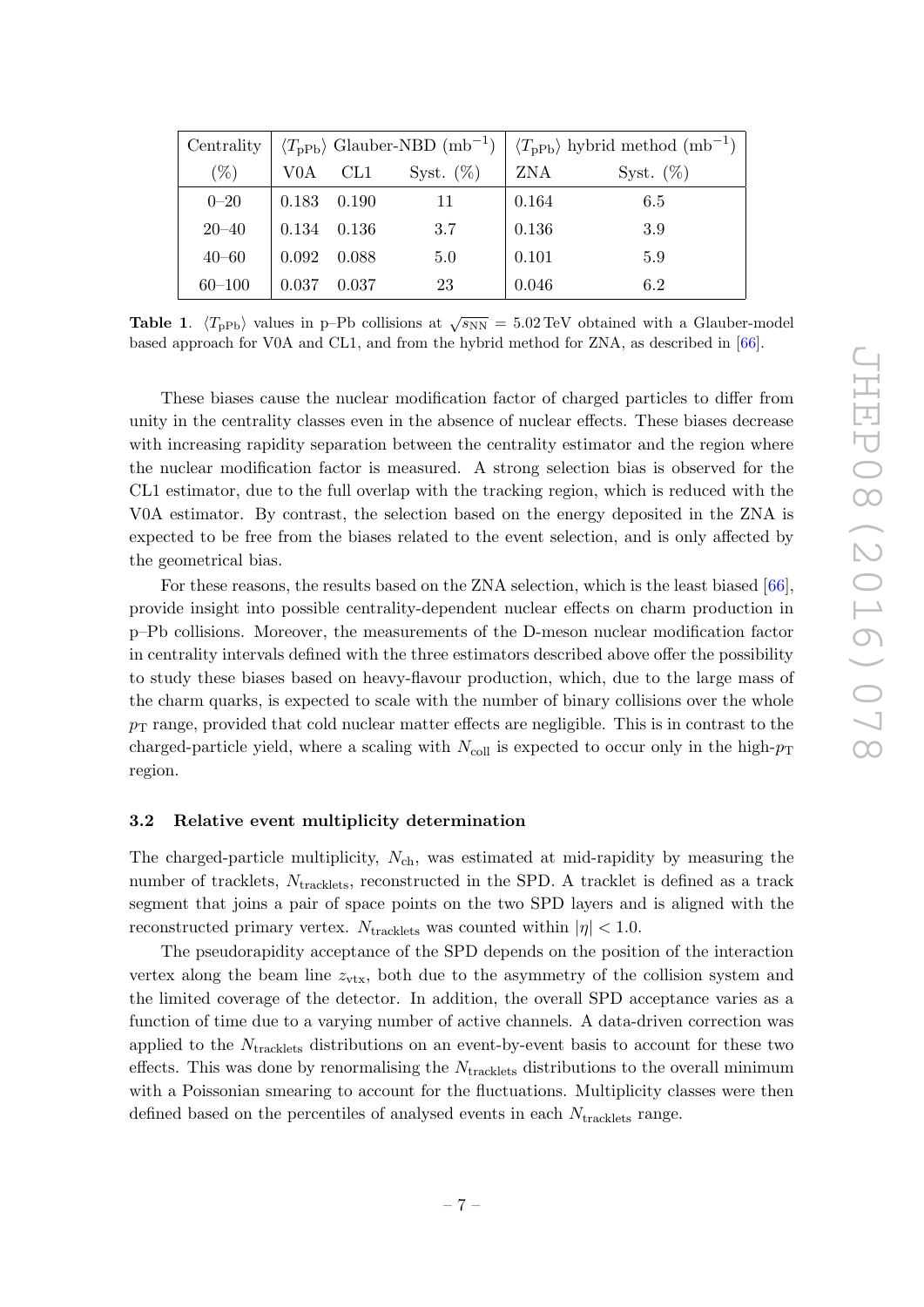The conversion of  $N_{\text{tracklets}}$  to  $N_{\text{ch}}$  was performed using minimum-bias Monte Carlo simulations. The distribution of the measured  $N<sub>tracklets</sub>$  as a function of the number of generated "physical primaries"  $(N_{ch})$  in the simulation was considered for this purpose. Physical primaries are defined as prompt particles produced in the collision and their decay products, excluding those from weak decays of strange particles. The proportionality factor was evaluated from a linear fit to the distribution, and was then applied to the mean  $N_{\text{tracklets}}$  in each interval to give the estimated  $N_{\text{ch}}$  values. These values were then divided by the width of the considered  $\eta$  range,  $\Delta \eta = 2$ , to give an estimated  $dN_{ch}/d\eta$ . The uncertainty of the  $N<sub>tracklets</sub>$  to  $N<sub>ch</sub>$  conversion was estimated by testing its deviation from linearity. A linear fit to the distribution was performed in each multiplicity interval to evaluate the possible changing slope of the distribution between intervals. From these fits, a series of scaling factors were obtained and compared to the multiplicity-integrated one, resulting in a 5% uncertainty.

The results are given as a function of the relative charged-particle multiplicity,  $(dN_{ch}/d\eta)/ \langle dN_{ch}/d\eta \rangle$ , where  $\langle dN_{ch}/d\eta \rangle = 17.64 \pm 0.01$  (stat.)  $\pm 0.68$  (syst.) was measured by ALICE for inelastic p–Pb collisions at  $\sqrt{s_{NN}} = 5.02 \text{ TeV}$  with at least one charged particle within  $|\eta| < 1.0$  [\[68\]](#page-35-13). The  $N_{\text{tracks}}$  ranges considered in this analysis, and the corresponding relative multiplicity values, are given in table [2.](#page-9-0)

The production of D mesons was also studied as a function of charged-particle multiplicity in the region  $2.8 < \eta < 5.1$ , as measured with the signal amplitude in the V0A detector,  $N_{V0A}$ , reported in units of the minimum-ionising-particle charge. This estimator allows the multiplicity and the D-meson yields to be evaluated in two different pseudorapidity intervals (backward and central  $\eta$ ), avoiding possible auto-correlations.

The average  $N_{V0A}$  depends on  $z_{\text{vtx}}$ , due to the varying distance between the primary vertex and the detector array. This effect was corrected with the same method used for the  $N<sub>tracklets</sub>$  case, leading to an overall average  $N<sub>V0A</sub>$  of 82.7. In this case, the results are considered as a function of the V0A multiplicity relative to the mean multiplicity in the same rapidity region, rather than performing a conversion to  $dN_{ch}/d\eta$ . The  $N_{V0A}$  intervals considered, and the corresponding relative multiplicity intervals, are reported in table [3.](#page-9-1)

It should be noted that the analyses performed as a function of centrality examine the events in samples populated by 20% of the analysed events (40% for the most peripheral events, see table [1\)](#page-7-1), whereas those performed as a function of charged-particle multiplicity explore events from low to extremely high multiplicities, corresponding to about 60% and 5% of the analysed events, respectively (see tables [2](#page-9-0) and [3\)](#page-9-1). For the latter analyses, the event classes were defined to study the D-meson yield at extreme multiplicities.

#### <span id="page-8-0"></span>4 D meson reconstruction

The  $D^0$ ,  $D^+$ , and  $D^{*+}$  mesons were reconstructed via their hadronic decay channels  $D^0 \rightarrow$  $K^-\pi^+$  (with a branching ratio, BR, of  $3.88 \pm 0.05\%$ ),  $D^+ \to K^-\pi^+\pi^+$  (BR of  $9.13 \pm 0.19\%$ ), and  $D^{*+} \to D^0 \pi^+$  (BR of 67.7 ± 0.05%) followed by  $D^0 \to K^- \pi^+$ , and their corresponding charge conjugates [\[69\]](#page-35-14). The  $D^0$  and  $D^+$  weak decays, with mean proper decay lengths  $(c\tau)$  of about 123 and 312  $\mu$ m, respectively, were selected from reconstructed secondary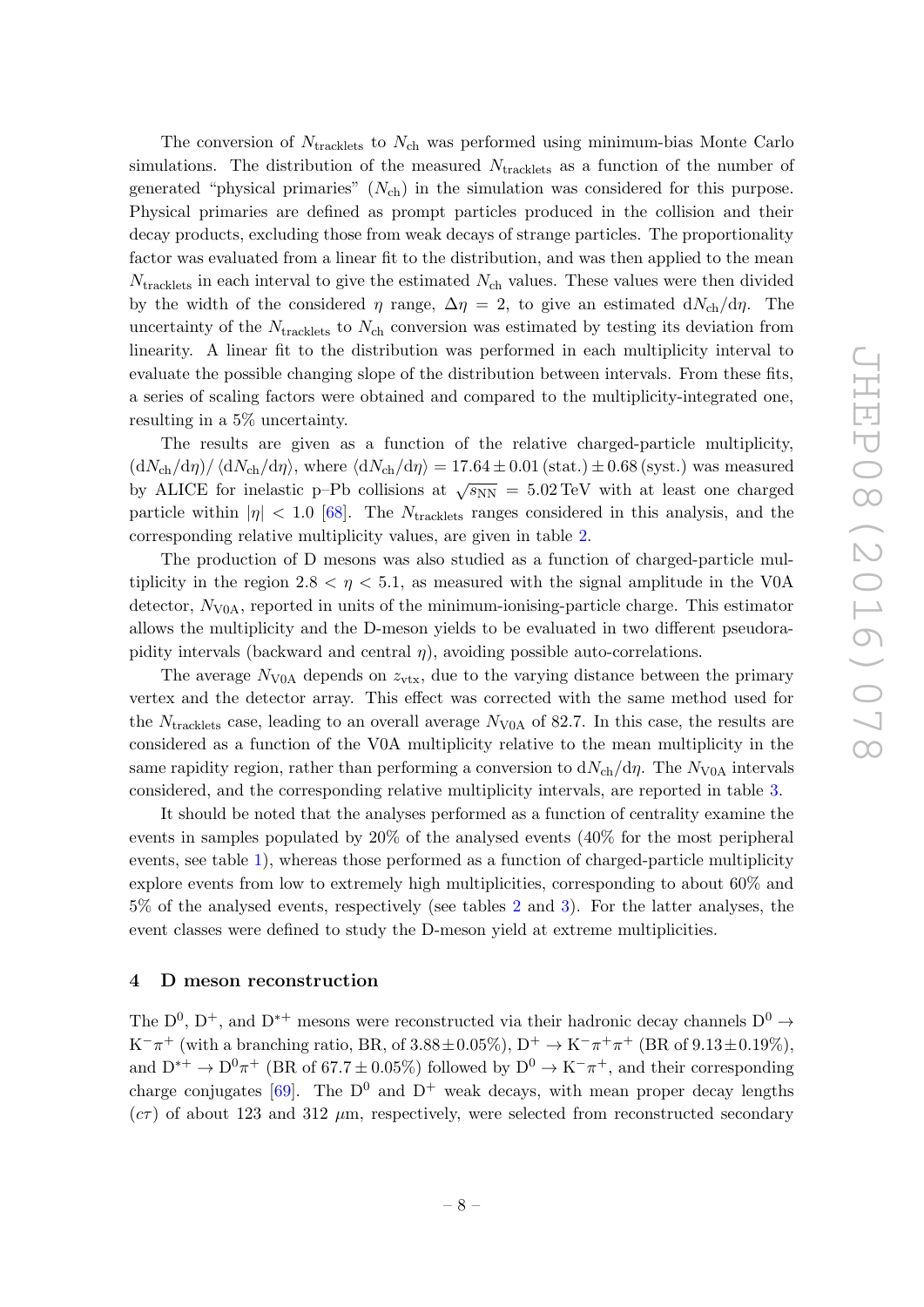<span id="page-9-0"></span>

| $N_{\text{tracklets}}$ |      | $dN_{ch}/d\eta$ $(dN_{ch}/d\eta)/\langle dN_{ch}/d\eta \rangle$ $N_{events}^{D^0}/10^6$ |      |
|------------------------|------|-----------------------------------------------------------------------------------------|------|
| [1, 21]                | 9.8  | 0.56                                                                                    | 59.0 |
| [22, 28]               | 23.9 | 1.36                                                                                    | 12.8 |
| [29, 34]               | 30.3 | 1.72                                                                                    | 8.0  |
| [35, 43]               | 37.3 | 2.11                                                                                    | 7.6  |
| [44, 69]               | 50.3 | 2.85                                                                                    | 6.4  |
| [70, 199]              | 75.3 | 4.27                                                                                    | 0.47 |

<span id="page-9-1"></span>Table 2. Summary of the multiplicity intervals at central rapidity used for the analyses. The number of reconstructed tracklets  $N_{\text{tracklets}}$ , the average charged-particle multiplicity  $dN_{\text{ch}}/d\eta$  (uncertainty of 5% not quoted), and the relative charged-particle multiplicity  $\left(\frac{dN_{ch}}{d\eta}\right)/\left\langle \frac{dN_{ch}}{d\eta}\right\rangle$ (uncertainty of  $6.3\%$  not quoted) are listed (see section  $6.1$  for the uncertainties description). The number of events analysed for the  $D^0$ -meson analysis is also reported for each multiplicity range.

| $N_{V0A}$  | $(N_{\text{VOA}})/\langle N_{\text{VOA}}\rangle$ | $N_{\text{events}}^{\text{D}^0}/10^6$ |
|------------|--------------------------------------------------|---------------------------------------|
| [0, 90]    | 0.48                                             | 60.3                                  |
| [91, 132]  | 1.32                                             | 15.3                                  |
| [133, 172] | 1.81                                             | 9.7                                   |
| [173, 226] | 2.36                                             | 6.5                                   |
| [227, 798] | 3.29                                             | 4.0                                   |
| [173, 798] | 2.72                                             | 10.5                                  |

Table 3. Summary of the multiplicity intervals at backward rapidity used for the analyses. The V0A signal  $N_{V0A}$  intervals and the relative multiplicity  $(N_{V0A})/(N_{V0A})$  (uncertainty of 5% not quoted) are listed (see section  $6.1$  for the uncertainties description). The number of events analysed for the  $D^0$ -meson analysis is also reported for each multiplicity range.

vertices separated by a few hundred microns from the interaction point. The D∗<sup>+</sup> meson decays strongly at the primary vertex, and the decay topology of the produced  $D^0$  was reconstructed along with a soft pion originating at the primary vertex.

Events were selected by requiring a primary vertex within  $\pm 10$  cm from the centre of the detector along the beamline. An algorithm to detect multiple interaction vertices was used to reduce the pile-up contribution.  $D^0$  and  $D^+$  candidates were defined using pairs or triplets of tracks with the proper charge sign combination, within the fiducial acceptance  $|\eta| < 0.8$  and with transverse momentum  $p_T > 0.3 \,\text{GeV}/c$ . Only good quality tracks were considered in the combinatorics by requiring selection criteria as described in [\[19,](#page-33-2) [20,](#page-33-14) [55\]](#page-35-2). The selection of tracks with  $|\eta| < 0.8$  reduces the D-meson acceptance, which drops steeply to zero for  $|y_{\text{lab}}| > 0.5$  at low  $p_{\text{T}}$  and for  $|y_{\text{lab}}| > 0.8$  at  $p_{\text{T}} > 5 \text{ GeV}/c$ . Therefore, a  $p_T$ -dependent fiducial acceptance region was defined, as reported in [\[19,](#page-33-2) [20,](#page-33-14) [55\]](#page-35-2).

The selection strategy of the D-meson decay topology was based on the displacement of the decay tracks from the interaction vertex, the separation between the secondary and primary vertices, and the pointing angle, defined as the angle between the reconstructed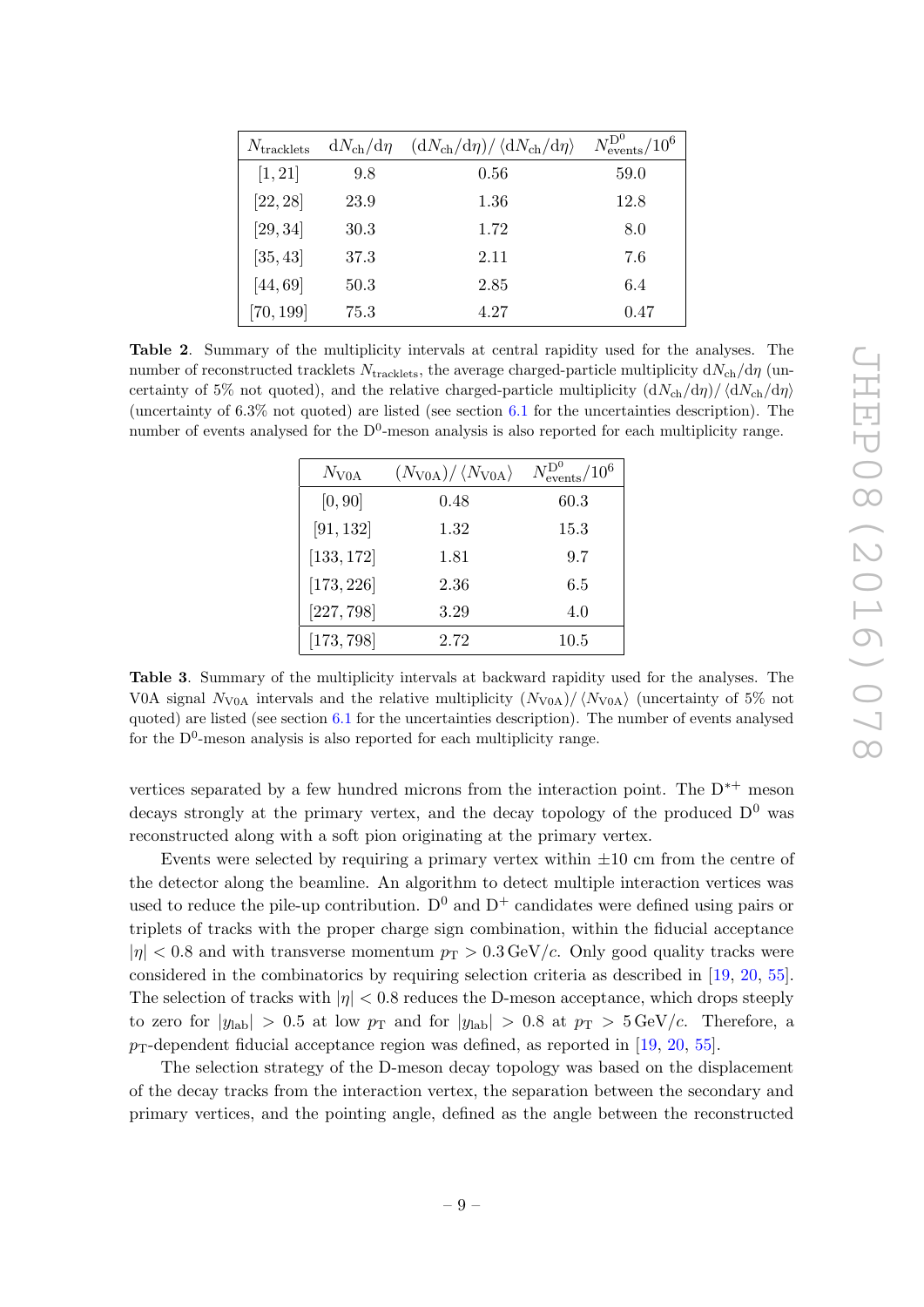D-meson momentum and its flight line (the vector between the primary and the secondary vertices). The cuts on the selection variables were chosen in order to obtain a large statistical significance of the D-meson signals, as well as an as large as possible selection efficiency. Therefore, the cut values depend on the D-meson  $p_T$  and species. In the case of the analysis of the relative yields as a function of multiplicity, the same selections were used in all multiplicity intervals in order to minimise the effect of the efficiency corrections on the ratio of the yields in the multiplicity intervals to the multiplicity-integrated ones. On the other hand, for the analysis of the nuclear modification factor in different centrality classes, the cut values were optimised in each centrality class. Particle identification criteria were applied on the decay tracks, based on the TPC and TOF detector responses, in order to obtain a further reduction of the combinatorial background as explained in [\[19,](#page-33-2) [20,](#page-33-14) [55\]](#page-35-2).

The raw D-meson yields, both multiplicity-integrated and in each multiplicity or centrality class, were extracted in the considered  $p<sub>T</sub>$  intervals by means of a fit to the invariant mass  $(M)$  distributions of the selected candidates (for the D<sup>∗+</sup> meson the mass difference distributions  $\Delta M = M(K\pi\pi) - M(K\pi)$  were used). The fit function is the sum of a Gaussian to describe the signal and a function describing the background shape, which is an exponential for  $D^0$  and  $D^+$  and a threshold function multiplied by an exponential  $(a\sqrt{\Delta M-M_{\pi}} \cdot e^{b(\Delta M-M_{\pi})})$ , where  $M_{\pi}$  is the pion mass and a and b are free parameters) for the D∗+. The centroids and the widths of the Gaussian functions were found to be in agreement with the world average D-meson masses and the values obtained in simulations, respectively, in all multiplicity, centrality and  $p<sub>T</sub>$  intervals. In particular, the widths of the Gaussian functions are independent of multiplicity (or centrality) and increase with increasing D-meson  $p<sub>T</sub>$ . In the relative yield analysis, in order to reduce the effect of the statistical fluctuations, the fits were performed by fixing the Gaussian centroids to the world average D-meson masses, and the widths to the values obtained from a fit to the invariant mass distribution in minimum-bias events, where the signal statistical significance is larger.

Figure [1](#page-11-0) shows the  $D^0$  and  $D^+$  invariant mass, and  $D^{*+}$  mass difference distributions in the  $2 < p_T < 4 \text{ GeV}/c$ ,  $4 < p_T < 6 \text{ GeV}/c$ ,  $6 < p_T < 8 \text{ GeV}/c$  intervals, respectively, for the  $0-20\%$  and  $60-100\%$  centrality classes defined with the ZNA estimator. The fits to the invariant mass distributions were repeated under different conditions and the raw yields were extracted by using alternative methods in order to determine the systematic uncertainties related to the extraction of the raw D-meson counts. The fits were performed by varying the invariant mass ranges and bin widths of the histograms, and considering different functions to describe the background, namely parabolic or linear functions. The raw yields were also obtained by counting the entries of the histograms within a  $3\sigma$  interval centred on the peak position, after the subtraction of the background estimated from a fit to the side bands, far away from the D-meson peaks.

The raw counts of D mesons extracted in each  $p<sub>T</sub>$  and multiplicity interval were corrected for the acceptance and the reconstruction and selection efficiency. The correction factor for each D-meson species was obtained by using Monte Carlo simulations. Events containing a  $c\bar{c}$  or bb pair were generated by using the PYTHIA v6.4.21 event generator [\[70\]](#page-35-15) with the Perugia-0 tune [\[71\]](#page-36-0) and adding an underlying event generated with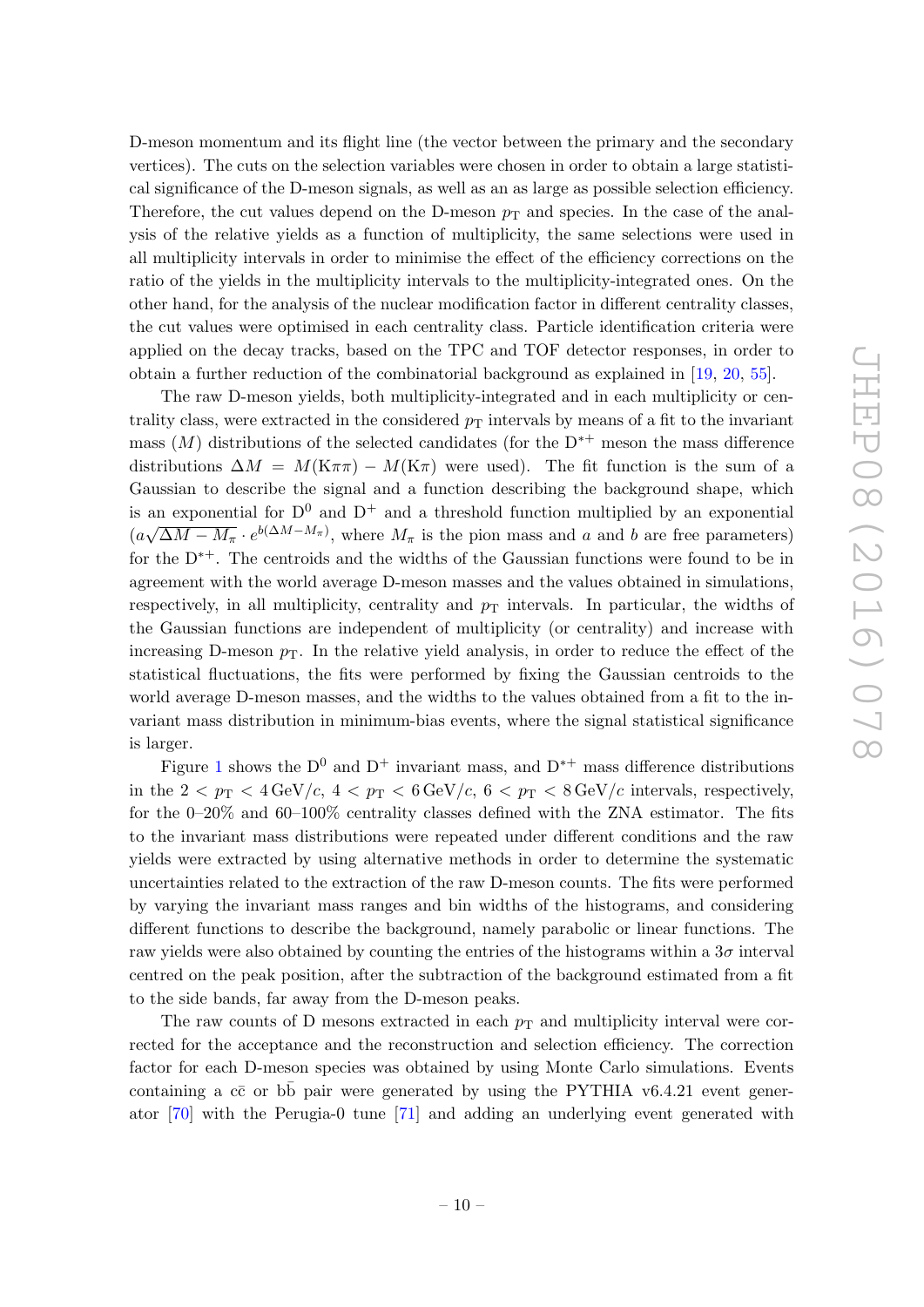<span id="page-11-0"></span>

Figure 1. Distributions of the invariant mass for  $D^0$  (left column) and  $D^+$  (middle column) candidates and of the mass difference for  $D^{*+}$  candidates (right column) in two centrality classes defined with the ZNA estimator: 0–20% and 60–100%. The red lines in each plot represent the fit to the background, and the blue lines represent the sum of signal and background. One  $p_T$ interval is shown for each meson species:  $2 < p_T < 4 \text{ GeV}/c$  for  $D^0$ ,  $4 < p_T < 6 \text{ GeV}/c$  for  $D^+$ , and  $6 < p_{\rm T} < 8 \,\text{GeV}/c \text{ for D}^{*+}.$ 

HIJING v.1.36 [\[72\]](#page-36-1). Detailed descriptions of the detector response, the geometry of the apparatus and the conditions of the luminous region were included in the simulation. The generated D-meson  $p<sub>T</sub>$  distribution was tuned in order to reproduce the FONLL [\[16\]](#page-33-0) spectrum at  $\sqrt{s} = 5.02 \text{ TeV}$ . The reconstruction and selection efficiency depends on the multiplicity of charged particles produced in the collision, since the primary vertex resolution and the resolution on the topological selection variables improve at high multiplicity. The generated events were weighted on the basis of their charged-particle multiplicity in order to match the multiplicity distribution observed in the data. The reconstruction and selection efficiency depends on the D-meson species and on  $p_T$ . For prompt  $D^0$  mesons it is about 1–  $2\%$  in the  $1 < p_T < 2 \text{ GeV}/c$  interval, where the selection criteria are more stringent due to the higher combinatorial background, and it increases to 20% in  $12 < p_T < 24 \text{ GeV}/c$ . The efficiency for D mesons from B decays is higher because the decay vertices of feed-down D mesons are more displaced from the primary vertex and they are more efficiently selected by the topological selections. The efficiencies are slightly larger at high multiplicity, by about 4–10%.

The D-meson raw yields have two components: the prompt D-meson contribution (produced in the charm quark fragmentation, either directly or through strong decays of excited open charm states) and the feed-down contribution originating from B-meson decays. The yield of D mesons from B decays was subtracted from the raw counts by applying a correction factor,  $f_{\text{prompt}}$ , which represents the fraction of promptly produced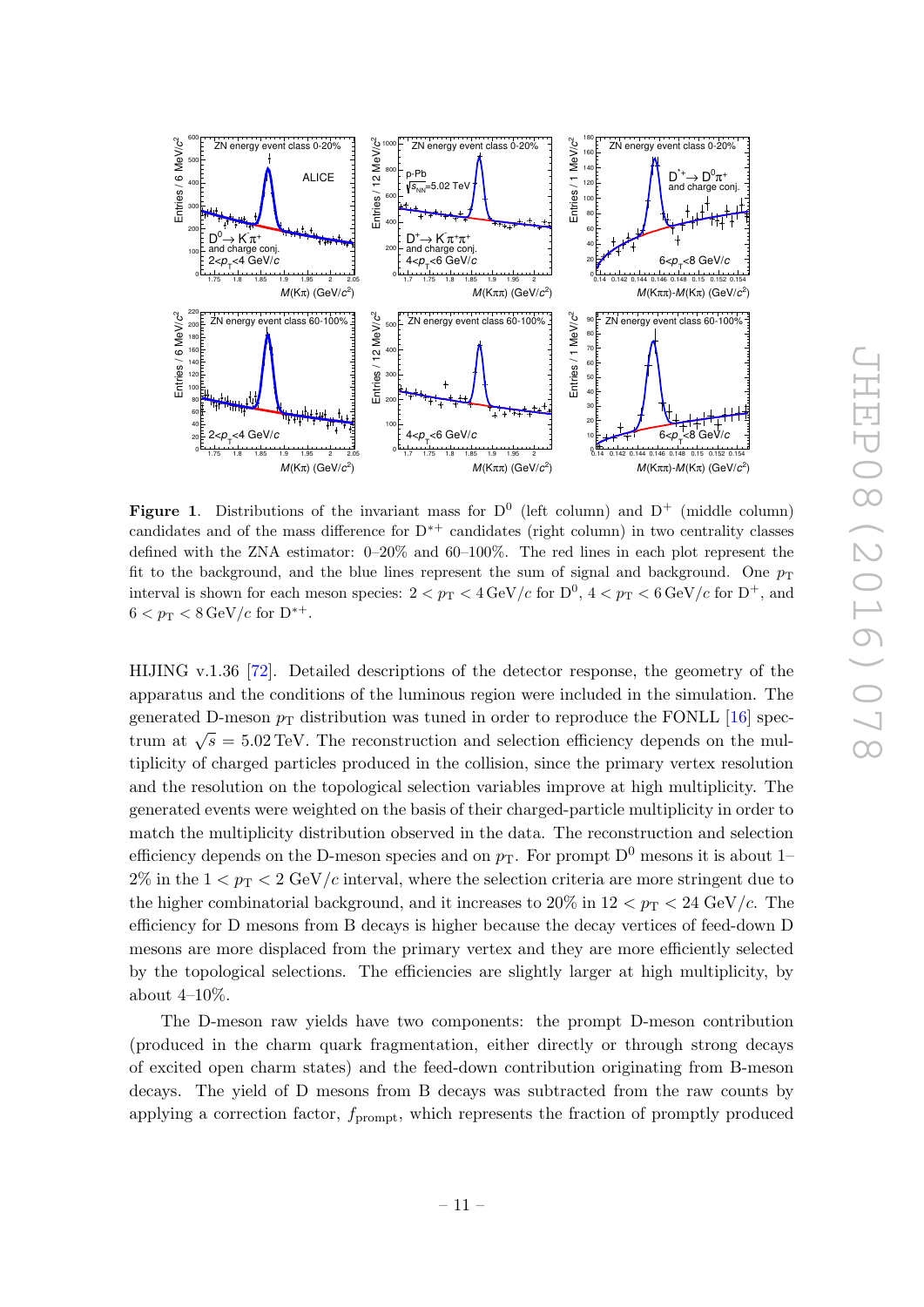D mesons. The  $f_{\text{prompt}}$  factor was evaluated using the B-hadron production cross section obtained from the FONLL pQCD calculation [\[16–](#page-33-0)[18\]](#page-33-1), the  $B \to D + X$  kinematics from the EvtGen package [\[73\]](#page-36-2), and the acceptance times efficiency for D mesons from B decays obtained from the Monte Carlo simulations  $[19]$ . The value of  $f_{\text{prompt}}$  depends on the nuclear modification factor,  $R_{\text{pPb}}^{\text{feed-down}}$ , of the feed-down D mesons. This quantity is related to the nuclear modification of beauty production, which has not been measured in the  $p_{\rm T}$  interval of these analyses. Therefore, the nuclear modification factor of feed-down D mesons was assumed to be equal to that of prompt D mesons,  $R_{\rm pPb}^{\rm feed-down} = R_{\rm pPb}^{\rm prompt}$ , and a systematic uncertainty was assigned considering the variation  $0.9 < R_{\rm pPb}^{\rm feed-down}/R_{\rm pPb}^{\rm prompt} <$ 1.3. These assumptions were based on the study of the possible modification of the Bhadron production due to the modification of the PDFs in the nucleus through either CGC or pQCD calculations with the EPS09 parameterisation of the nPDFs [\[38,](#page-34-4) [41\]](#page-34-6).

#### <span id="page-12-0"></span>5 Nuclear modification factor as a function of centrality

The nuclear modification factor of prompt  $D^0$ ,  $D^+$  and  $D^{*+}$  mesons was studied as a function of  $p_T$  using the three different centrality estimators introduced in section [3.1,](#page-5-1) based on different measurements of the centrality in terms of multiplicity (CL1 and V0A estimators) or zero-degree energy (ZNA estimator). For each estimator, the analysis of D-meson production was carried out in four event classes, and the nuclear modification factor was calculated as:

<span id="page-12-1"></span>
$$
Q_{\rm pPb} = \frac{(\rm dN^D/dp_T)_{\rm pPb}^{\rm cent}}{\langle T_{\rm pPb} \rangle \times (\rm d\sigma^D/dp_T)_{\rm pp}},\tag{5.1}
$$

where  $(dN^D/dp_T)_{\rm pPb}^{\rm cent}$  is the yield of prompt D mesons in p–Pb collisions in a given centrality class,  $(d\sigma^D/dp_T)_{\text{pp}}$  is the cross section of prompt D mesons in pp collisions at the same  $\sqrt{s}$ , and  $\langle T_{\text{pPb}} \rangle$  is the average nuclear overlap function in a given centrality class, which was estimated with the Glauber-model approach for the CL1 and V0A estimators  $(T_{\text{pPb}}^{\text{Glauber}})$ and with the hybrid method for the ZNA estimator  $(T_{\text{pPb}}^{\text{mult}})$  (see section [3.1\)](#page-5-1).

In contrast to the multiplicity-integrated  $R_{\rm pPb} = (d\sigma^D/dp_T)_{\rm pPb}/(A \cdot (d\sigma^D/dp_T)_{\rm pp}),$  $Q_{\rm pPb}$  is influenced by potential biases in the centrality estimation that are not related to nuclear effects, as explained in section [3.1.](#page-5-1) Hence,  $Q_{\rm pPb}$  may be different from unity even in the absence of nuclear effects, in particular if measured with respect to the CL1 and V0A estimators. Complementary to this, the measurement of  $Q_{\text{pPb}}$  with the ZNA estimator allows the least biased estimation of the possible centrality-dependent modification of the  $p_T$ -differential yields in p–Pb collisions with respect to the binary-scaled yields in pp collisions.

The cross sections of prompt D-meson production in pp collisions at  $\sqrt{s} = 5.02 \text{ TeV}$ were obtained by a pQCD-based energy scaling of the  $p<sub>T</sub>$ -differential cross sections measured at  $\sqrt{s} = 7$  TeV with the scaling factor evaluated by the ratio of the FONLL [\[16–](#page-33-0)[18\]](#page-33-1) calculations at 5.02 and 7 TeV [\[74\]](#page-36-3). The scaling procedure was validated by comparing the D-meson  $p_T$ -differential cross sections at 2.76 TeV with the 7 TeV data scaled down to 2.76 TeV [\[20\]](#page-33-14). In the case of  $D^0$  mesons, some refinements were considered for the lowest and highest  $p_T$  intervals. For  $1 < p_T < 2$  GeV/c, where the D<sup>0</sup> cross section was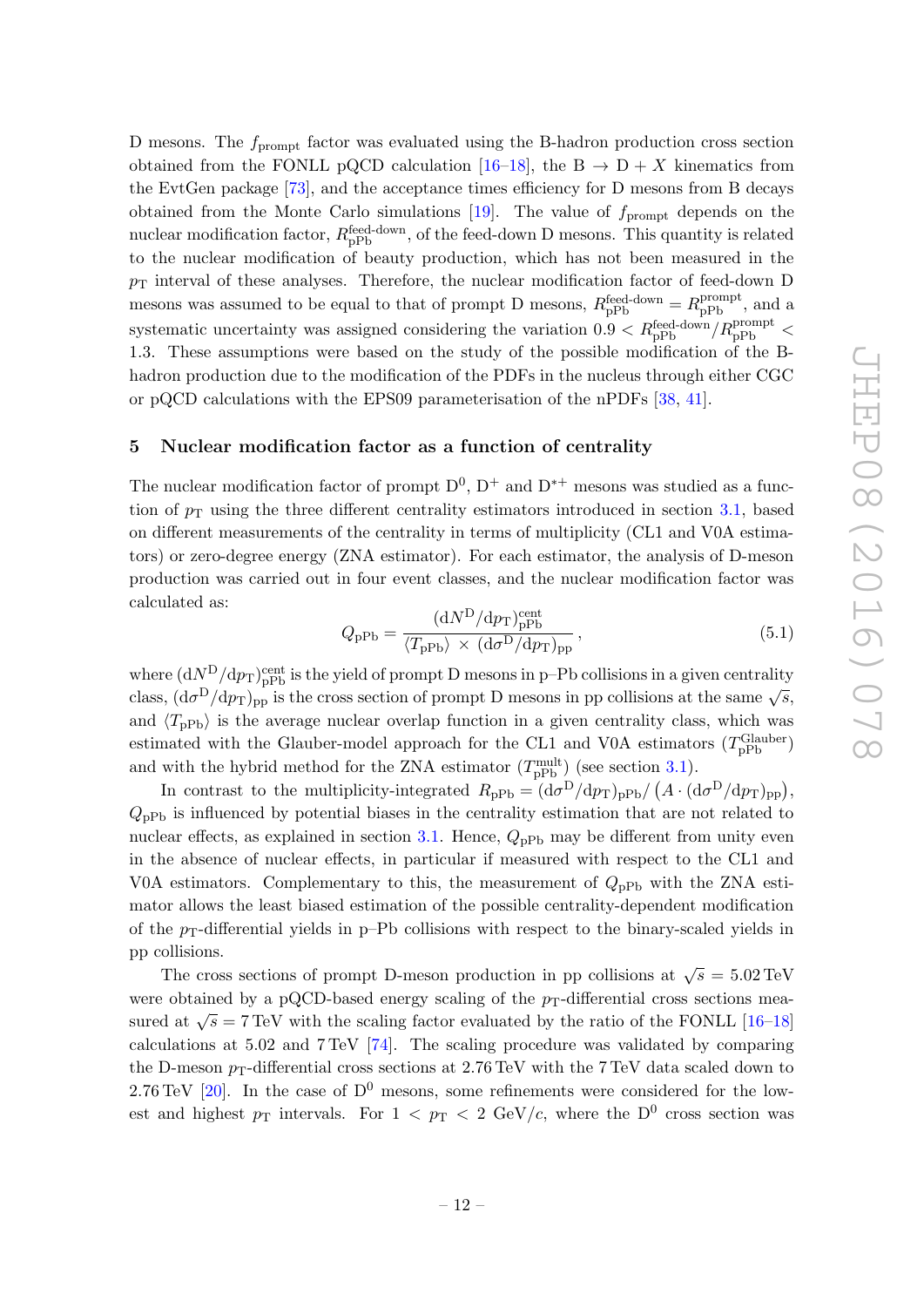measured at both 7 and 2.76 TeV  $[4, 19]$  $[4, 19]$  $[4, 19]$ , both measurements were scaled to 5.02 TeV and averaged using the inverse squared of their relative statistical and systematic uncertainties as weights. Since the ALICE measurements of the  $D^0$  cross section in pp data are limited to  $p_T < 16 \text{ GeV}/c$ , the estimate for  $16 < p_T < 24 \text{ GeV}/c$  was determined by extrapolating the 7 TeV cross section to higher  $p_T$  using the FONLL  $p_T$ -differential spectrum normalised to the measurement in  $5 < p_T < 16$  GeV/c, and scaling it down to 5.02 TeV.

The raw numbers of D mesons in each  $p_T$  and centrality interval were extracted and corrected by the acceptance and efficiency obtained from Monte Carlo simulations, as described in section [4.](#page-8-0) The feed-down from B-hadron decays was subtracted from the extracted yields by calculating  $f_{\text{prompt}}$  in each centrality class independently, as described in section [4.](#page-8-0)

#### <span id="page-13-0"></span>5.1 Systematic uncertainties

The systematic uncertainties (yield extraction, reconstruction and selection efficiency determination and feed-down subtraction) do not depend on the estimator used to define the centrality classes. A mild dependence of the uncertainty on the multiplicity that populates the different centrality classes was observed, resulting in slightly larger uncertainties in the event class with the lowest multiplicity.

The systematic uncertainty of the yield extraction procedure was estimated by varying the fit conditions and by using the bin counting method as introduced in section [4.](#page-8-0) It is about 3-4% at intermediate  $p_T$  (2 <  $p_T < 6$  GeV/c) and increases to 8-10% at  $p_T <$ 2 GeV/c and  $p_T > 6$  GeV/c. For the D<sup>0</sup> meson, the yield extraction systematic uncertainty includes the contribution to the raw yield of signal candidates reconstructed by assigning the wrong mass to the final state hadrons (about  $3-4\%$  for all  $p_T$  intervals) [\[55\]](#page-35-2).

The influence of the tracking efficiency was estimated by varying the track selection criteria. The corresponding uncertainty was found to be about 3% per track, resulting in a total uncertainty of 6% (9%) for a two- (three-)particle decay. The uncertainty due to the Dmeson candidate selection criteria was evaluated by varying the topological selections used. It was estimated to be 10% for the interval  $1 < p_T < 2$  GeV/c and 5% for  $p_T > 2$  GeV/c.

The effect of the generated D-meson  $p<sub>T</sub>$  shape used to compute the efficiency was estimated by comparing the efficiency values obtained with the PYTHIA and the FONLL  $p_{\rm T}$  spectra. A systematic uncertainty of 2–3% was applied only in the interval  $1 < p_{\rm T}$ 2 GeV/c due to this. The uncertainty due to the multiplicity dependence of the reconstruction and selection efficiency was evaluated changing the weight functions used to reproduce the measured charged-particle multiplicity in the simulations. The multiplicity weights were determined by the ratio of the distribution of the number of tracklets within  $|\eta|$  < 1 in data and Monte Carlo. The weights were computed for: (i) all events selected in the analysis, (ii) events with a D-meson candidate within approximately  $\pm 10\sigma$  of the invariant mass peak, and (iii) events with a D-meson candidate in the  $\pm 3\sigma$  invariant mass region. A deviation of about 10% is observed for D mesons at low  $p_T$ . For high- $p_T$  D mesons  $(p_T > 12 \text{ GeV}/c)$ , the weights have a smaller effect on the efficiency determination, introducing a difference of only 4%.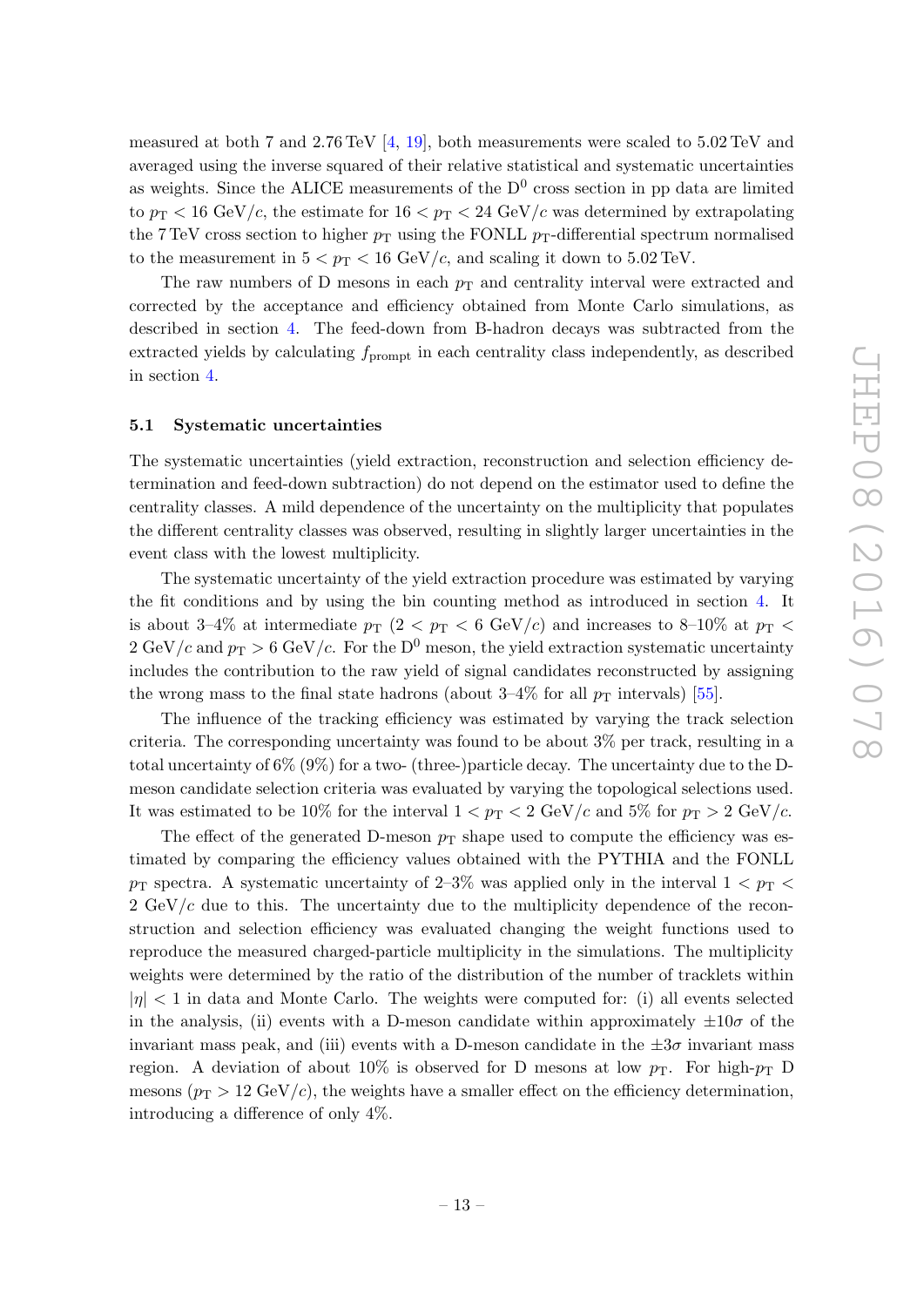The analysis was repeated without applying the particle identification selections to the D-meson decay hadrons. The corrected yields were consistent, within statistical fluctuations, with those calculated considering particle identification selections. Therefore, no corresponding uncertainty was assigned.

The systematic uncertainty due to the subtraction of feed-down D mesons from B decays was estimated by considering the FONLL uncertainties on the normalisation and factorisation scales and using a second subtraction method based on the ratio of FONLL calculations for D- and B-meson cross sections [\[19\]](#page-33-2). The magnitude of this systematic uncertainty depends on the meson species and on the  $p<sub>T</sub>$  interval considered in the measurement, since it is related to the topological selections applied in each analysis. As explained in section [4,](#page-8-0) a variation of the feed-down D-meson nuclear modification factor was also taken into account as part of the systematics. The quadratic sum of the two contributions to the  $Q_{\text{pPb}}$  was found to range from a few percent up to 30%.

The denominator of the  $Q_{\text{pPb}}$  has an uncertainty on the  $\langle T_{\text{pPb}} \rangle$ , which is reported in table [1,](#page-7-1) and an uncertainty on the pp reference. The latter has a contribution coming from the 7 TeV measurement (ranging from 15% up to 25%) and one from the scaling factor ranging from  $^{+17\%}_{-4\%}$  at  $p_T = 1$  GeV/c to  $\pm 3\%$  for  $p_T > 8$  GeV/c. The uncertainty on the energy scaling factor was estimated by varying the calculation parameters as described in [\[74\]](#page-36-3). A larger uncertainty for  $D^0$  in  $16 < p_T < 24$  GeV/c was quantified due to the extrapolation procedure explained above; in that case the uncertainty is  $_{-4\%}^{+17.5\%}$ . The global  $Q_{pPb}$  uncertainties were determined by adding the pp and p–Pb uncertainties in quadrature, except for the branching ratio uncertainty, which cancels out in the ratio, and the feed-down contribution, which partially cancels out.

#### <span id="page-14-0"></span>5.2 Results

The nuclear modification factors of  $D^0$ ,  $D^+$  and  $D^{*+}$  mesons were calculated according to eq.  $(5.1)$  in four centrality classes  $(0-20\%, 20-40\%, 40-60\% \text{ and } 60-100\%)$  defined with the ZNA estimator, and applying the hybrid method to obtain the  $\langle T_{\rm pPb} \rangle$  in each class. Figure [2](#page-15-1) illustrates these results for 0–20% and 40–60% centrality classes. The  $Q_{\text{pPb}}$  of the three D-meson species were found to be consistent with one another within the statistical and systematic uncertainties for each  $p<sub>T</sub>$  and centrality class considered. Therefore, the average of the  $D^0$ ,  $D^+$  and  $D^{*+}$  meson results was evaluated in each centrality class considering the inverse square of the relative statistical uncertainties as weights. The systematic uncertainties on the averages were computed considering the tracking efficiency, the B feed-down subtraction and the scaling of the pp reference as correlated uncertainty sources among the three mesons. The averages of the  $D^0$ ,  $D^+$  and  $D^{*+}$  p<sub>T</sub>-differential nuclear modification factors in different centrality classes obtained with the ZNA estimator are presented in figure [3](#page-16-0) and table [4.](#page-28-1) The D-meson  $Q_{\text{pPb}}$  results in the different centrality classes are consistent with unity within the uncertainties in the measurement  $p<sub>T</sub>$  interval. Typical values of the  $Q_{\text{pPb}}$  uncertainties are of 7% (stat.) and 16% (syst.) for  $2 < p_{\text{T}} < 4 \text{ GeV}/c$ . It should be noted that with this centrality estimator no bias is expected due to the event selection, and only a small bias in peripheral events, due to the geometrical bias in the determination of the number of hard scatterings, was observed in the studies with charged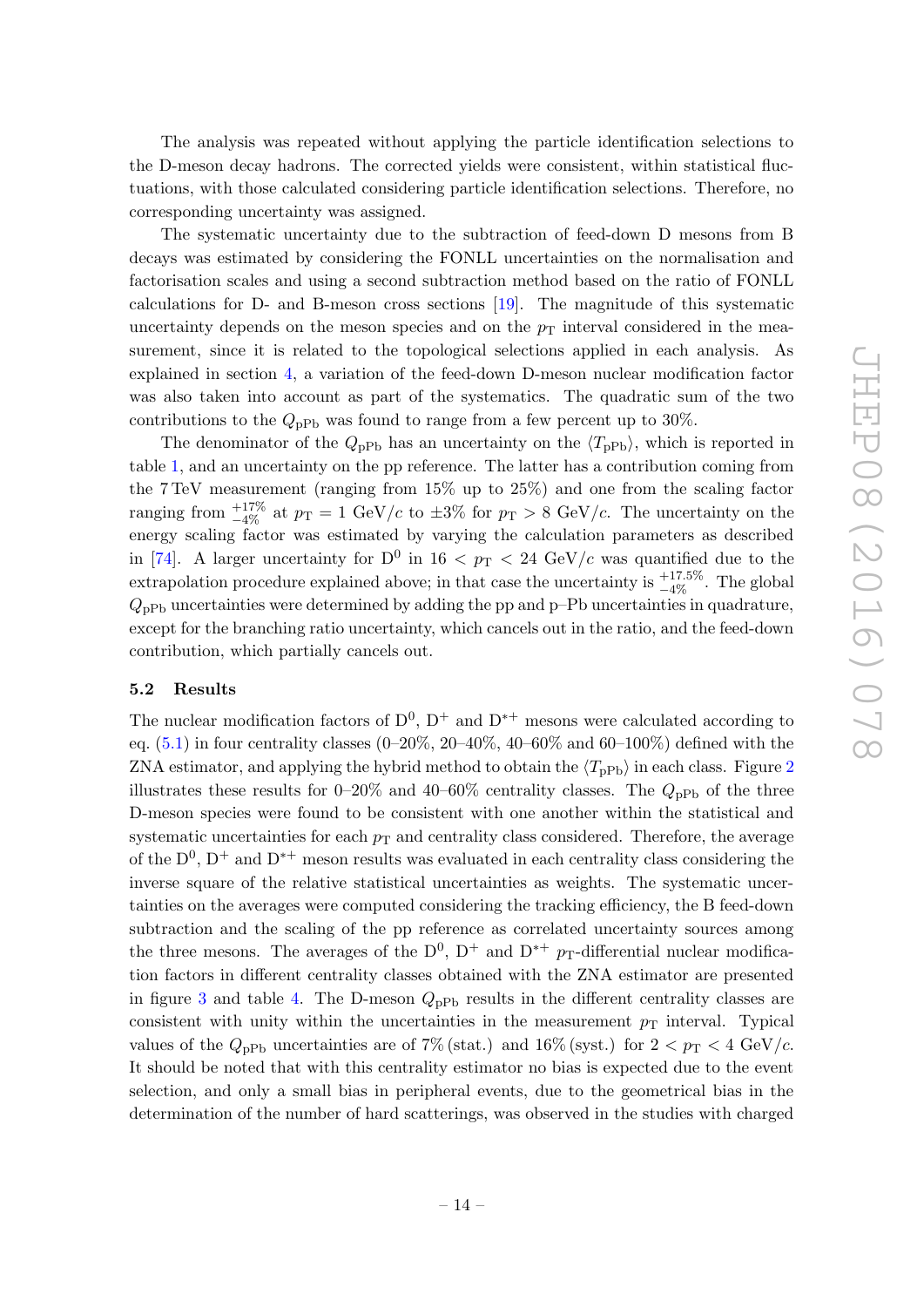<span id="page-15-1"></span>

Figure 2.  $D^0$ ,  $D^+$  and  $D^{*+}$  meson nuclear modification factors as a function of  $p_T$  for: (a) the 0–20% centrality class and (b) the 40–60% centrality class selected with the ZNA estimator. The vertical error bars and the empty boxes represent the statistical and systematic uncertainties, respectively. The grey-filled box at  $Q_{\text{pPb}} = 1$  represents the normalisation uncertainty. Symbols are displaced from the bin centre for clarity.

particles [\[66\]](#page-35-11). Therefore, with the least biased centrality estimator, the D-meson  $Q_{\text{pPb}}$ results are consistent within statistical and systematic uncertainties with binary collision scaling of the yield in pp collisions, independent of the geometry of the collision.

#### <span id="page-15-0"></span>5.2.1  $Q_{\text{pPb}}$  with CL1 and V0A estimators

As explained in section [3.1,](#page-5-1) the  $D^0$ ,  $D^+$  and  $D^{*+}$   $Q_{pPb}$  were also calculated with the CL1 and V0A estimators in four centrality classes to study the centrality selection biases based on heavy-flavour production from low to high  $p_T$ . The  $Q_{pPb}$  results for the three D-meson species were found to be consistent with one another within the statistical and systematic uncertainties for each  $p<sub>T</sub>$  and centrality class considered. Therefore, the averages of the  $D^0$ ,  $D^+$  and  $D^{*+}$  meson results and the systematic uncertainties were evaluated as explained before. The averages of the  $p_T$ -differential  $D^0$ ,  $D^+$  and  $D^{*+}$  nuclear modification factors in different centrality classes with CL1 and V0A estimators are presented in figure [4](#page-16-1) (see also tables [5](#page-29-0) and [6\)](#page-29-1).

The centrality estimation from the CL1 multiplicity suffers from a large bias introduced by multiplicity fluctuations in the central rapidity region caused by fluctuations of the number of hard scatterings per nucleon collision, which affect the  $\langle T_{\rm pPb} \rangle$  determination [\[66\]](#page-35-11). The  $Q_{\rm pPb}^{\rm CL1}$  results show an ordering from low (60–100%) to high (0–20%) multiplicity, with a difference larger than a factor of two between the most central and most peripheral classes, induced by the bias on the centrality estimator.

The V0A estimator classifies the events as a function of the multiplicity in the backward rapidity region. The rapidity gap with respect to the central rapidity D-meson analyses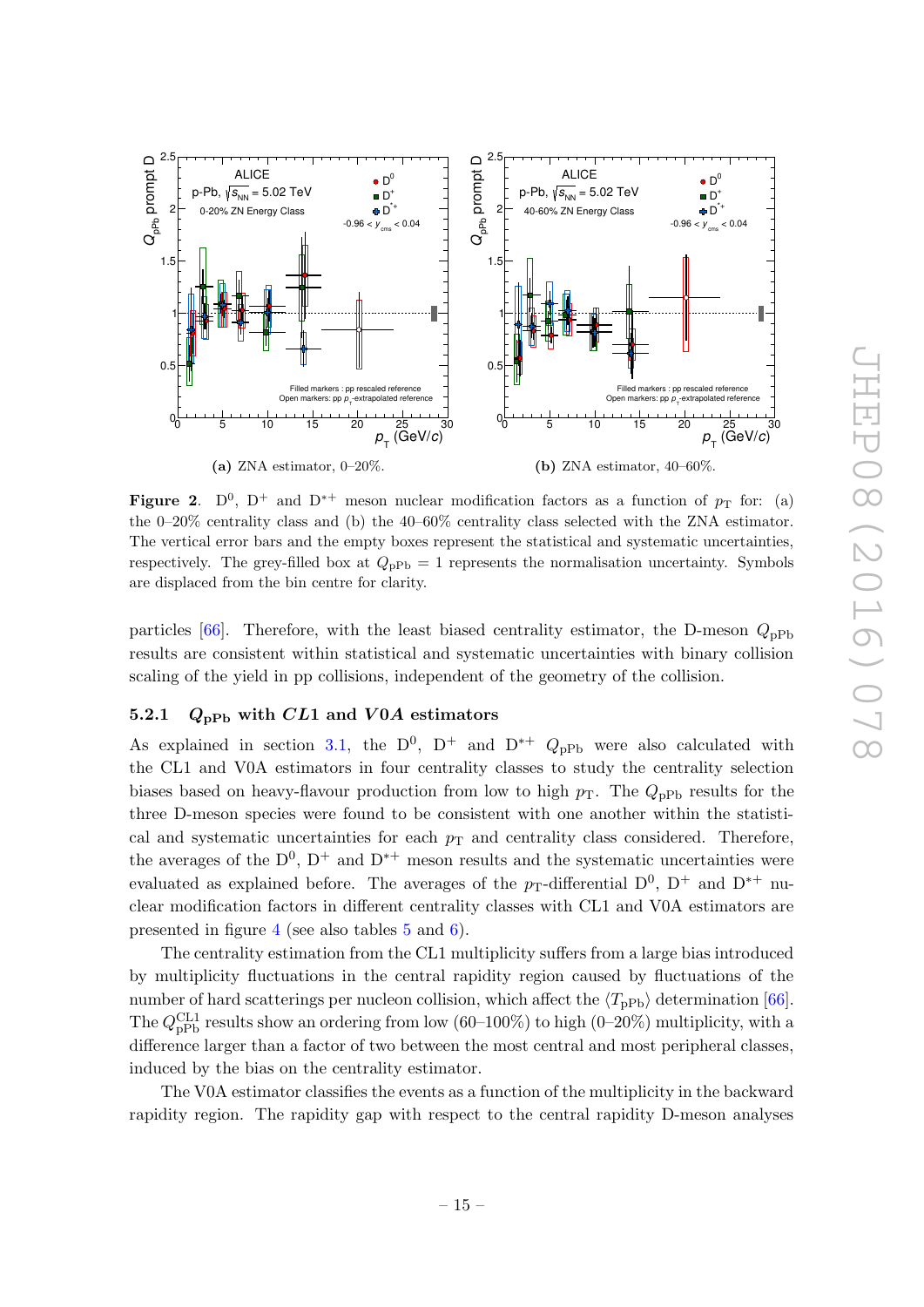<span id="page-16-0"></span>

Figure 3. Average  $D^0$ ,  $D^+$  and  $D^{*+}$  meson nuclear modification factors as a function of  $p_T$  in the 0–20%, 20–40%, 40–60% and 60–100% centrality classes selected with the ZNA estimator. The vertical error bars and the empty boxes represent the statistical and systematic uncertainties, respectively. The colour-filled boxes at  $Q_{\text{pPb}} = 1$  represent the normalisation uncertainties. Symbols are displaced from the bin centre for clarity.

<span id="page-16-1"></span>

**Figure 4.** Average  $D^0$ ,  $D^+$  and  $D^{*+}$  meson nuclear modification factors as a function of  $p_T$  in the 0–20%, 20–40%, 40–60% and 60–100% centrality classes selected with: (a) the CL1 estimator, and (b) the V0A estimator. The vertical error bars and the empty boxes represent the statistical and systematic uncertainties, respectively. The colour-filled boxes at  $Q_{\text{pPb}} = 1$  represent the normalisation uncertainties. Symbols are displaced from the bin centre for clarity.

removes part of the event selection bias. The  $Q_{\rm pPb}^{\rm V0A}$  values evolve from higher (> 1) to lower ( $\langle 1 \rangle$ ) values from the 0-20% to the 60-100% centrality class. The  $Q_{\rm pPb}^{\rm V0A}$  results present a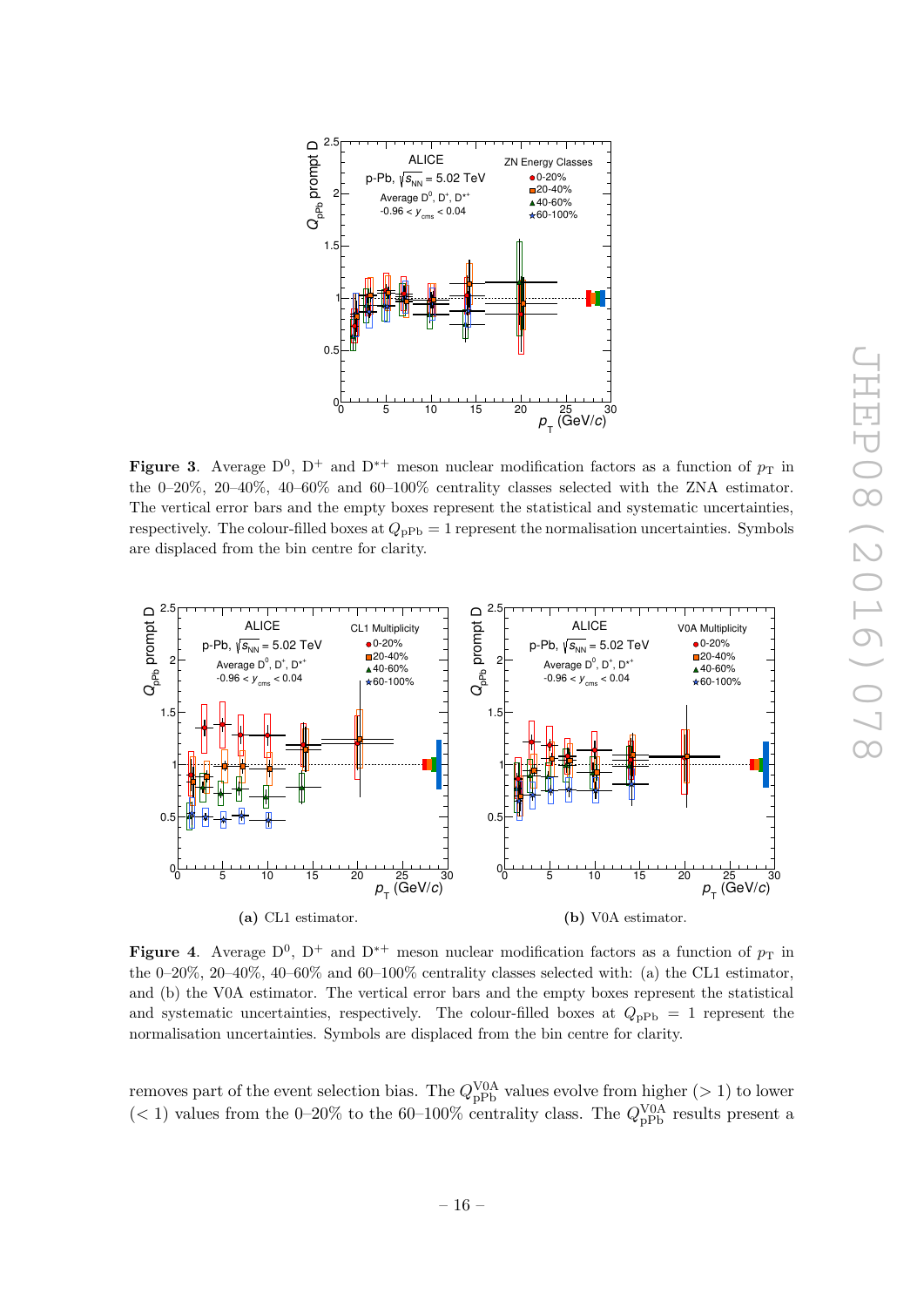<span id="page-17-1"></span>

Figure 5. Average  $D^0$ ,  $D^+$  and  $D^{*+}$  meson  $Q_{pPb}$  as a function of centrality with the CL1, the V0A and the ZNA estimators for (a)  $2 < p_T < 4$  GeV/c and (b)  $8 < p_T < 12$  GeV/c. The average D-meson  $Q_{\text{pPb}}$  in  $8 < p_{\text{T}} < 12 \text{ GeV}/c$  is compared with the charged-particle  $Q_{\text{pPb}}$  calculated for  $p_T > 10$  GeV/c [\[66\]](#page-35-11). The vertical error bars and the empty boxes represent, respectively, the statistical and systematic uncertainties on the D-meson results. The filled boxes at  $Q_{\text{pPb}} = 1$ indicate the correlated systematic uncertainties: the grey-filled box represents the uncertainty on the pp reference and the p–Pb analysis PID and track selection uncertainties, common to all estimators for a given  $p_T$  interval; the red-filled box represents the correlated systematic uncertainty on  $N_{\text{coll}}$ determination for the ZNA energy estimator.

similar qualitative behaviour to the  $Q_{\text{pPb}}^{\text{CL1}}$  ones, with a smaller difference between centrality classes. This is consistent with the expectation of a smaller bias when there is a rapidity gap between the regions where the centrality and the D-meson yield are studied.

#### <span id="page-17-0"></span>5.2.2 Comparison with charged-particle  $Q_{\text{pPb}}$

The average D-meson  $Q_{\text{pPb}}$  results obtained with the three estimators, for  $2 < p_{\text{T}} <$ 4 GeV/c and  $8 < p_T < 12$  GeV/c, are displayed as a function of centrality in figure [5.](#page-17-1) The D-meson  $Q_{\text{pPb}}$  for  $8 < p_{\text{T}} < 12 \text{ GeV}/c$  is compared with the analogous measurement for charged hadrons with  $p_T > 10 \text{ GeV}/c$  [\[66\]](#page-35-11). In this transverse momentum region also the production of charged hadrons is expected to scale with the number of binary nucleon-nucleon collisions [\[66\]](#page-35-11). The measured trends of charged-particle  $Q_{\text{pPb}}$  at high  $p_{\text{T}}$ in all the CL1 and V0A centrality classes were found to be reasonably described by an incoherent superposition of  $N_{\text{coll}}$  pp collisions generated with PYTHIA, after defining the event centrality from the charged-particle multiplicity in the rapidity region covered by each estimator in the same way as in data  $(|\eta| < 1.4$  for CL1,  $2.8 < \eta < 5.1$  for V0A) [\[66\]](#page-35-11).

The  $Q_{\text{pPb}}$  results for D mesons and charged hadrons with  $p_{\text{T}} > 10 \text{ GeV}/c$  show a similar trend as a function of centrality and estimator due to the bias in the centrality determination, as observed in [\[66\]](#page-35-11) based on high- $p_T$  particle production in the light flavour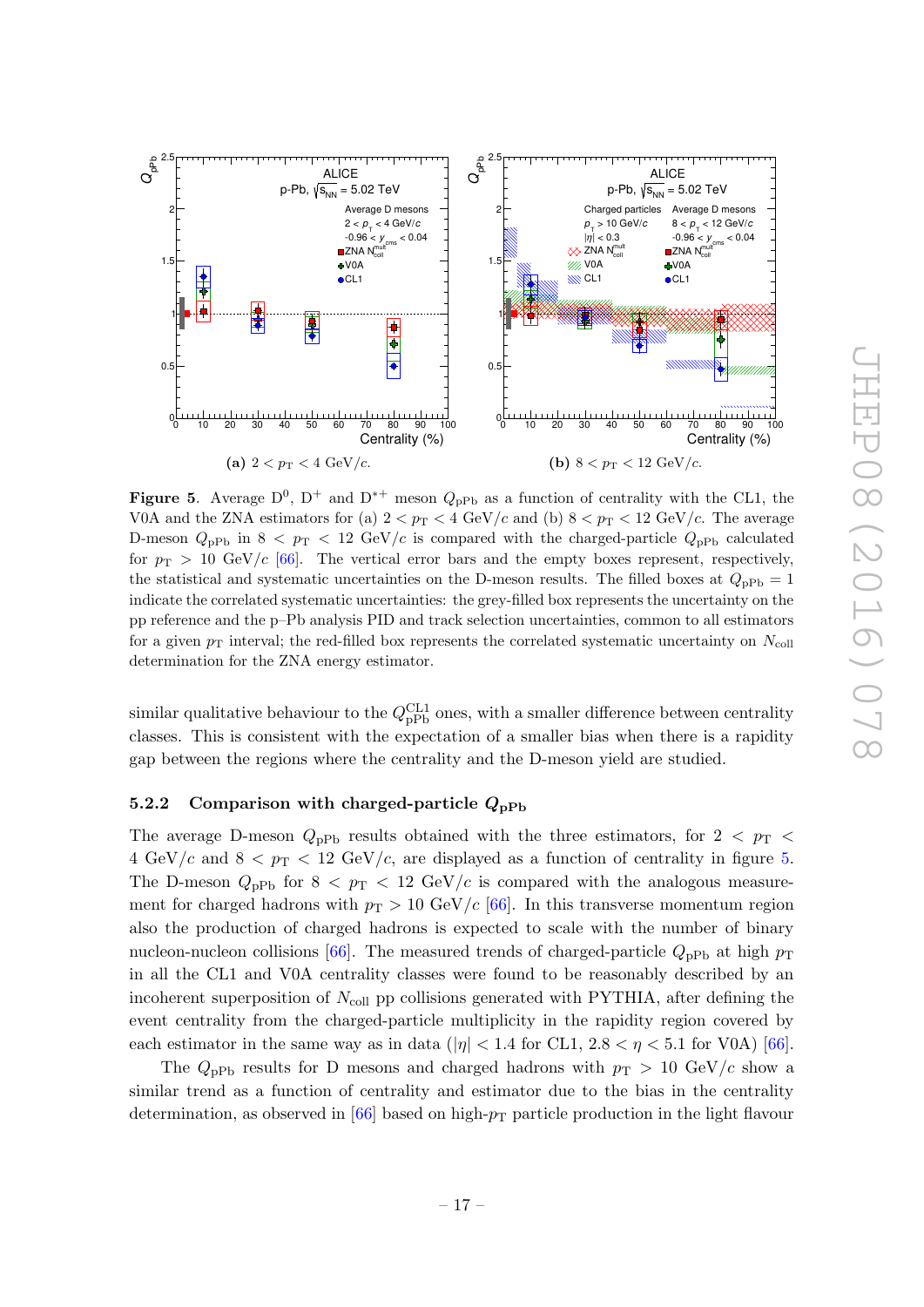sector. The results presented in this paper allow these studies to be extended into the charm sector and down to low  $p_T$ .

## <span id="page-18-0"></span>6 Relative yields as a function of multiplicity

 $D^0$ ,  $D^+$  and  $D^{*+}$  meson yields were also studied as a function of the charged-particle multiplicity in two pseudorapidity intervals, see section [3.2.](#page-7-0) The D-meson yields were evaluated for various multiplicity and  $p<sub>T</sub>$  intervals and the results are reported in terms of corrected per-event yields normalised to the multiplicity-integrated values

<span id="page-18-2"></span>
$$
\frac{(\mathrm{d}^2 N^{\mathrm{D}}/\mathrm{d}y \mathrm{d}p_{\mathrm{T}})^j}{\langle \mathrm{d}^2 N^{\mathrm{D}}/\mathrm{d}y \mathrm{d}p_{\mathrm{T}} \rangle} = \left(\frac{1}{N_{\mathrm{events}}^j} \frac{N_{\mathrm{raw\ D}}^j}{\epsilon_{\mathrm{prompt\ D}}^j}\right) / \left(\frac{1}{N_{\mathrm{MB\ trigger}}/\epsilon_{\mathrm{MB\ trigger}} \frac{\langle N_{\mathrm{raw\ D}} \rangle}{\langle \epsilon_{\mathrm{prompt\ D}} \rangle}}\right), \quad (6.1)
$$

where the index j identifies the multiplicity interval,  $N_{\text{raw D}}^j$  is the raw yield extracted from the fit to the invariant mass distribution in each multiplicity interval,  $\epsilon_{\text{prompt D}}^j$  represents the reconstruction and selection efficiencies for prompt D mesons, and  $N_{\text{events}}^j$  is the number of events analysed in each multiplicity interval. The efficiencies were estimated with Monte Carlo simulations (see section [4\)](#page-8-0). Equation  $(6.1)$  holds under the assumption that the relative contribution to the raw D-meson yield due to the feed-down from beauty-hadron decays does not depend on the multiplicity of the event, and therefore cancels out in the ratio to the multiplicity-integrated values. This assumption is justified by the beauty production measurements as a function of multiplicity in pp collisions, and also by PYTHIA simulations [\[31\]](#page-33-11). The acceptance correction, defined as the fraction of D mesons within a given rapidity and  $p<sub>T</sub>$  interval that decay into pairs or triplets of particles within the detector coverage, cancels out in this ratio. The number of events used for the normalisation of the multiplicity-integrated yield must be corrected for the fraction of non-single diffractive events that are not accepted by the minimum-bias trigger condition, expressed as  $N_{\text{MB trigger}}/\epsilon_{\text{MB trigger}}$  with  $\epsilon_{\text{MB trigger}} = (96.4 \pm 3.1)\%$  [\[67\]](#page-35-12). It was verified with PYTHIA 6.4.21 Monte Carlo simulations that the minimum-bias trigger is 100% efficient for D mesons in the kinematic range of the measurement, meaning that the number of D mesons in the minimum-bias triggered events is the same as in the sample of non-single diffractive events.

#### <span id="page-18-1"></span>6.1 Systematic uncertainties

In this section the systematic uncertainties estimated for the D-meson measurements as a function of  $N_{\text{tracklets}}$  and as a function of the  $N_{\text{VOA}}$  multiplicity are outlined.

The most significant source of systematic uncertainty is the one related to the signal extraction procedure. The raw D-meson yields were obtained by fixing the position of the Gaussian signal peak to the world averages of the D-meson masses, and the widths to the values obtained from the fit to the multiplicity integrated invariant mass distributions. To estimate the yield extraction uncertainty the fit parameters were varied as described in section [4.](#page-8-0) In addition to the variations listed in section [4,](#page-8-0) the fits were performed also allowing the position and the width of the Gaussian terms to remain free in the individual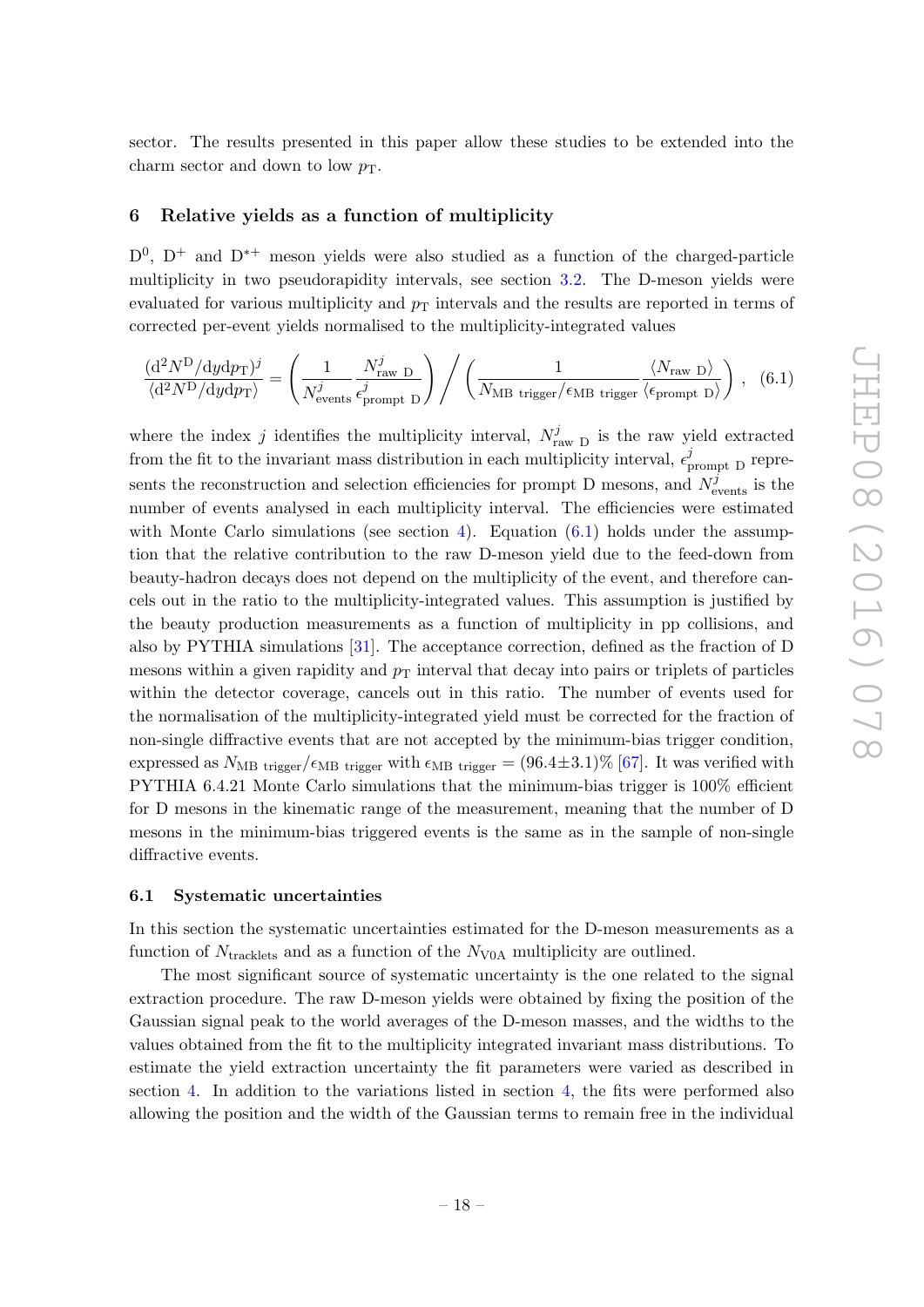multiplicity intervals. The yield extraction uncertainty was estimated based on the stability of the ratio of the raw yields  $N_{\text{raw D}}^j / \langle N_{\text{raw D}} \rangle$ , where the same raw yield extraction method was used in the multiplicity interval  $j$  and for the multiplicity-integrated result. The magnitude of this uncertainty depends on  $p<sub>T</sub>$  and meson species. The contribution of the yield extraction procedure to the systematic uncertainties varied between 4–10%.

The influence of D-meson selections, due to the PID and the topological selections, were examined and found to have no significant effect on the final result, since they enter equally into the numerator and denominator of eq. [\(6.1\)](#page-18-2).

As mentioned in section [4,](#page-8-0) the contribution of feed-down from B decays to the raw yield was estimated based on FONLL calculations [\[18\]](#page-33-1). In this case, it was assumed that the fraction of D mesons that are not from feed-down decays,  $f_{\text{prompt}}$ , remains constant as a function of multiplicity, causing it to cancel out in the numerator and denominator of the ratio in eq.  $(6.1)$ . The feed-down contribution was therefore not explicitly subtracted from the final result. A systematic uncertainty related to this hypothesis was assigned by assuming that the fraction  $f_{\rm F}^j$  $\frac{d^3y}{d^3y}$ , where  $f_B = 1 - f_{\text{prompt}}$ , increases linearly from 1/2 to 2 from the lowest to the highest multiplicity intervals. The resulting uncertainty depends on multiplicity,  $p_T$  and meson species, and ranges from  $_{-0}^{+4}\%$  to  $_{-0}^{+10}\%$  at low multiplicity and from  $^{+0}_{-4}$ % to  $^{+0}_{-20}$ % at high multiplicity.

In the analyses as a function of  $N_{\text{tracklets}}$ , the relative average values of  $N_{\text{tracklets}}^j$  $\langle N_{\text{tracklets}} \rangle$  for each interval were corrected to give relative  $(dN_{ch}/d\eta)^j/\langle dN_{ch}/d\eta \rangle$  values, as described in section [3.2.](#page-7-0) The systematic uncertainty due to this correction was estimated in the simulations based on the resolution and the linearity of the correlation between the number of tracklets,  $N_{\text{tracklets}}$ , and the number of generated charged primary particles,  $N_{\text{ch}}$ . The deviation from linearity was found to contribute by roughly 5% to the uncertainty on the relative multiplicity. Finally, the uncertainty on the measured  $\langle dN_{ch}/d\eta \rangle$  in inelastic p–Pb collisions measured in [\[68\]](#page-35-13) was considered. This contributed an uncertainty of approximately 4%. The total systematic uncertainty on the relative charged-particle density per  $N_{\text{tracklets}}$  interval was found to be 6.3%.

In the analyses as a function of  $N_{V0A}$ , the measurements are reported as a function of the relative multiplicity  $N_{\text{VOA}}/ \langle N_{\text{VOA}} \rangle$ . The uncertainty on the mean multiplicity values,  $N<sub>V0A</sub>$ , was determined by comparing the mean and median values of the distributions. It was found to be below 5% for each multiplicity interval, and about 30% for the multiplicityintegrated value.

#### <span id="page-19-0"></span>6.2 Results

The relative D-meson yields were calculated for each  $p<sub>T</sub>$  and multiplicity interval according to eq. [\(6.1\)](#page-18-2). The results are reported as a function of the relative charged-particle multiplicity at both backward and central rapidity. It is worth noting that the smaller number of reconstructed D mesons in the lowest and highest  $p_T$  intervals<sup>[1](#page-19-1)</sup> limited the number of multiplicity intervals of the measurement for those  $p<sub>T</sub>$  intervals.

<span id="page-19-1"></span><sup>&</sup>lt;sup>1</sup>The number of reconstructed D mesons in the lowest and highest  $p_T$  intervals is smaller than in the other  $p_T$  intervals. At low  $p_T$ , the strategy employed to cope with the low signal-to-background ratio was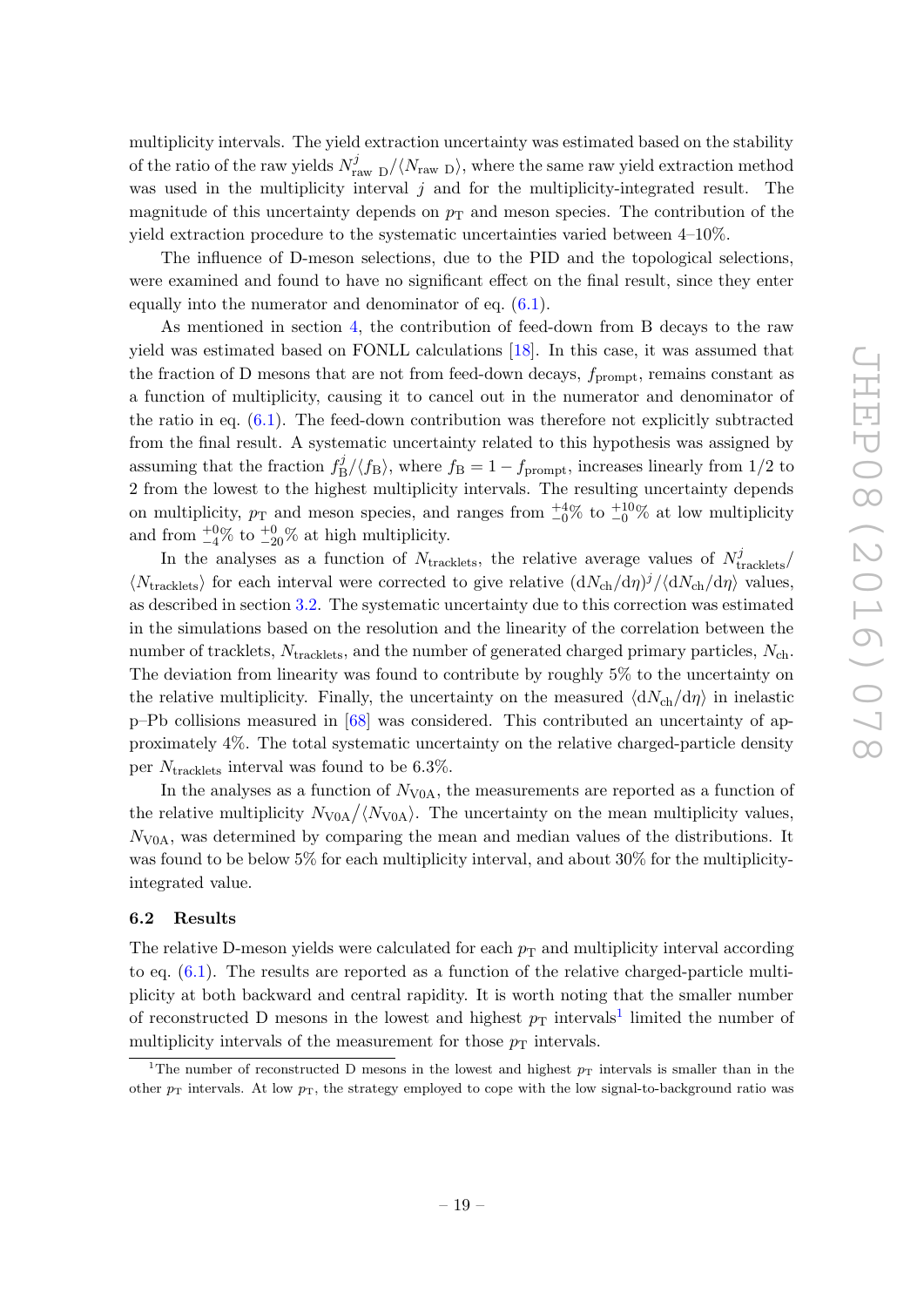<span id="page-20-0"></span>

Figure 6. Relative  $D^0$ ,  $D^+$  and  $D^{*+}$  meson yields for two selected  $p_T$  intervals as a function of charged-particle multiplicity at central rapidity. The relative yields are presented in the top panels with their statistical (vertical bars) and systematic (empty boxes) uncertainties, apart from the feed-down fraction uncertainty, which is drawn separately in the bottom panels. The position of the points on the abscissa is the average value of  $(dN_{ch}/d\eta)/\langle dN_{ch}/d\eta \rangle$ . For D<sup>+</sup> and D<sup>\*+</sup> mesons the points are shifted horizontally by 1.5% to improve the visibility. The diagonal (dashed) line is also shown to guide the eye.

The relative  $D^0$ ,  $D^+$  and  $D^{*+}$  yields were measured in five  $p_T$  intervals from 1 to 24 GeV/c as a function of the charged-particle multiplicity at mid-rapidity. Figure [6](#page-20-0) presents the measurements for selected  $p<sub>T</sub>$  intervals with their statistical (vertical bars) and systematic (boxes) uncertainties, apart from the feed-down fraction uncertainty, which is drawn separately in the bottom panels. The position of points on the abscissa is the average value of  $(dN_{ch}/d\eta)/\langle dN_{ch}/d\eta\rangle$ , but for some meson species they are shifted horizontally by 1.5% to improve the visibility. The relative yields of the three D-meson species are consistent with one another in all  $p_T$  intervals within uncertainties.

The average of the relative  $D^0$ ,  $D^+$  and  $D^{*+}$  yields was evaluated considering the inverse square of their relative statistical uncertainties as weights. The yield extraction uncertainties were treated as uncorrelated systematic uncertainties, while the feed-down subtraction uncertainties were considered as correlated uncertainty sources. Figure [7a](#page-21-0) presents the average D-meson yields for each  $p<sub>T</sub>$  interval. The results are reported in table [7.](#page-30-0) The  $p<sub>T</sub>$ evolution of the yields was examined using the results in the  $2 < p_T < 4$  GeV/c interval as reference and by computing the ratio between the average relative D-meson yields in the various  $p_T$  intervals and those in  $2 < p_T < 4$  GeV/c. The results are shown in figure [7b.](#page-21-1)

to apply tight topological selections, decreasing the selection efficiency and consequently the number of reconstructed D mesons. At high  $p<sub>T</sub>$ , the small number of candidates is the consequence of the steeply falling D-meson  $p_T$  spectra.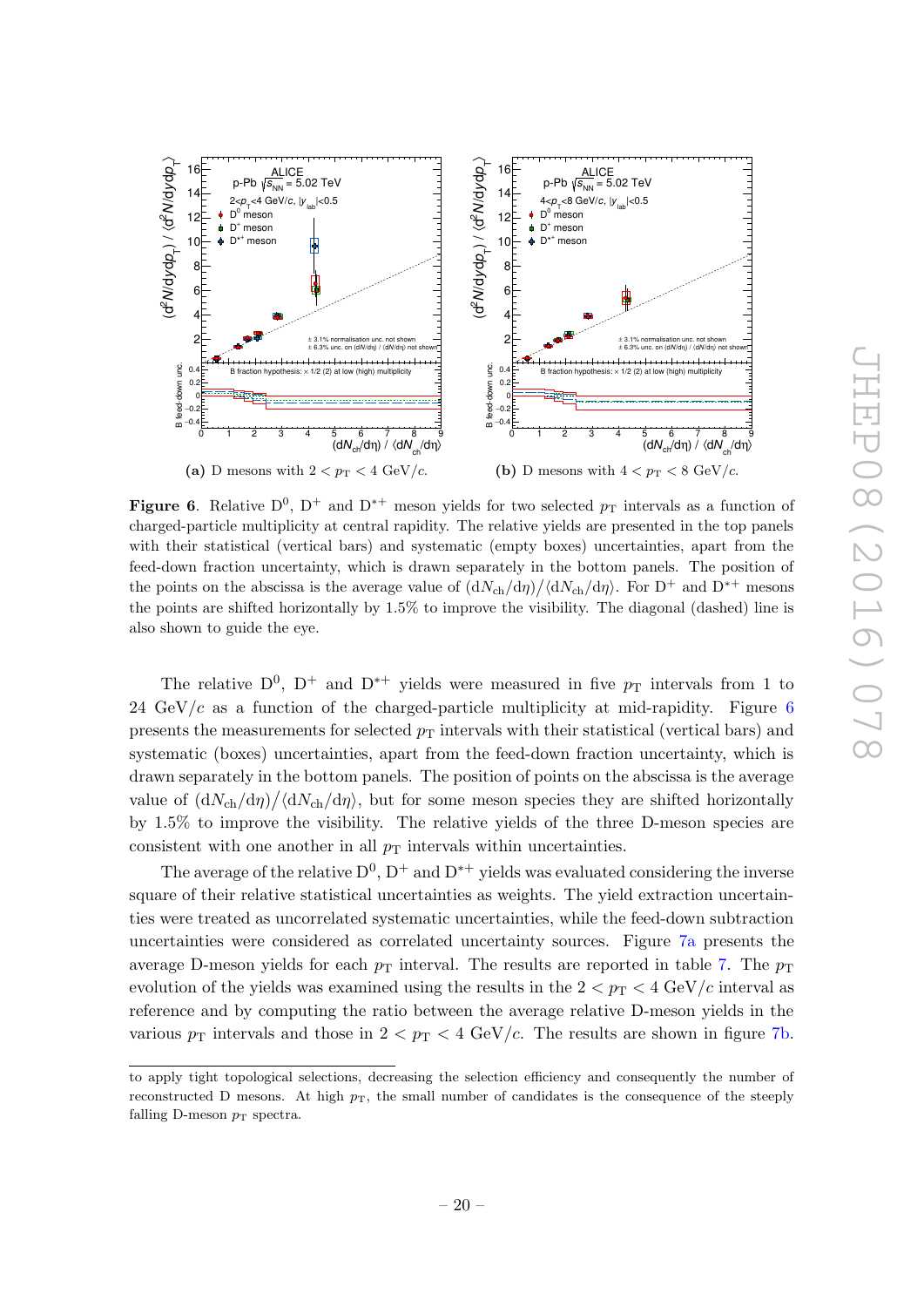<span id="page-21-0"></span>

<span id="page-21-1"></span>Figure 7. Average of relative  $D^0$ ,  $D^+$  and  $D^{*+}$  yields as a function of the relative charged-particle multiplicity at central rapidity. (a) Average of relative D-meson yields in  $p<sub>T</sub>$  intervals. (b) Ratio of the average relative yields in all  $p_T$  intervals with respect to that of the  $2 < p_T < 4$  GeV/c interval. The results are presented in the top panels with their statistical (vertical bars) and systematic (boxes) uncertainties, apart from the feed-down fraction uncertainty, which is drawn separately in the bottom panels. The position of the points on the abscissa is the average value of  $(dN_{ch}/d\eta)/\langle dN_{ch}/d\eta \rangle$ . For some  $p_T$  intervals the points are shifted horizontally by 1.5% to improve the visibility. The dashed lines are also shown to guide the eye, a diagonal on (a) and a constant on (b).

The yield increase is independent of transverse momentum within the uncertainties of the measurement. The D-meson yields show a faster-than-linear increase with the chargedparticle multiplicity at central rapidity. The yield increase is approximately a factor of 7 for multiplicities of 4.2 times  $\langle dN_{ch}/d\eta \rangle$ . These results are compared with the equivalent measurements in pp collisions, as well as with model calculations, in section [6.2.1.](#page-23-0)

The measurement of the relative  $D^0$ ,  $D^+$  and  $D^{*+}$  yields was also performed as a function of the relative charged-particle multiplicity at large rapidity in the Pb-going direction, thus introducing an  $\eta$  gap between the regions where the D mesons and the multiplicity are measured. The charge collected by the V0A detector,  $N_{V0A}$ , was considered as a multiplicity estimator (see section [3.2\)](#page-7-0). Simulations have shown that the collected charge is proportional to the charged-particle multiplicity in the measured  $\eta$  range,  $2.8 < \eta < 5.1$ . The relative D-meson yields measured in  $p_T$  and  $N_{V0A}$  intervals are reported as a function of the relative multiplicity in the V0A detector,  $N_{\text{VOA}} / \langle N_{\text{VOA}} \rangle$ . The D<sup>0</sup>, D<sup>+</sup> and D<sup>\*+</sup> yields are consistent with one another in all the measurement intervals, within uncertainties. The average D-meson yield was calculated with the same procedure used for the results as a function of charged-particle multiplicity at mid-rapidity. Figure [8](#page-22-0) and table [8](#page-31-0) summarise these measurements. The results are independent of transverse momentum within the uncertainties of the measurement. The charmed-meson yield increases with the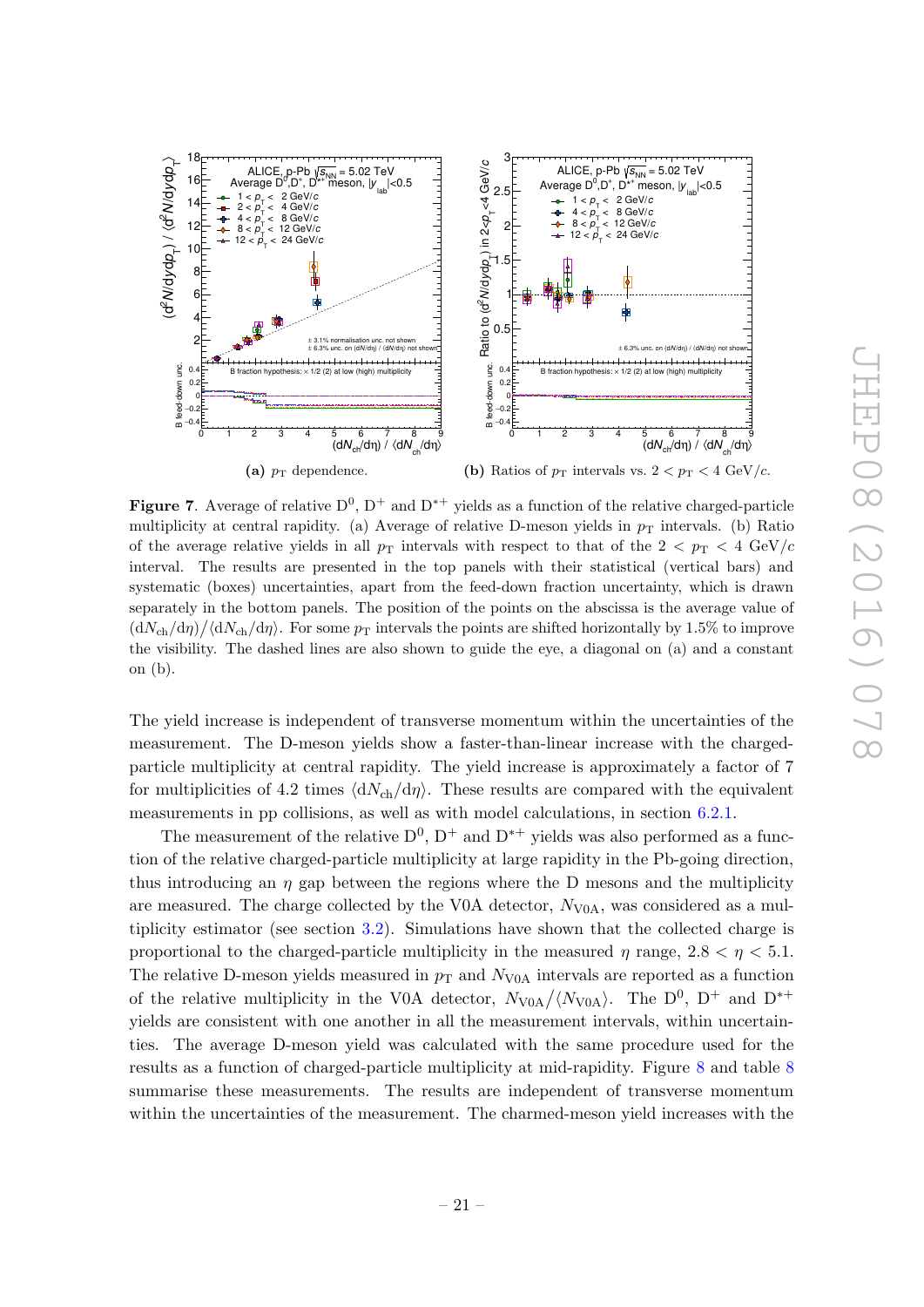<span id="page-22-0"></span>

Figure 8. Average of relative  $D^0$ ,  $D^+$  and  $D^{*+}$  yields as a function of the relative V0A multiplicity,  $N_{V0}$ A, measured at 2.8  $\lt$   $\eta$   $\lt$  5.1. The relative yields are presented in the top panels with their statistical (vertical bars) and systematic (boxes) uncertainties, apart from the uncertainty on the B feed-down fraction, which is drawn separately in the bottom panels. The position of the points on the abscissa is the average value of  $N_{\text{VOA}}/ \langle N_{\text{VOA}} \rangle$ . For some  $p_{\text{T}}$  intervals the points are shifted horizontally by 1.5% to improve the visibility. The dashed lines are also shown to guide the eye, a diagonal on (a) and a constant on (b).

multiplicity at backward rapidity. The yield increase is consistent with a linear growth as a function of multiplicity. The results as a function of V0A multiplicity indicate that the per-event D-meson yield increases as a function of multiplicity, regardless of the  $\eta$  range in which the multiplicity is measured. This remains the case even when the charged-particle yield is measured in a different  $\eta$  interval from the D mesons, which originate from the fragmentation of charm quarks produced in hard partonic scattering processes.

One notable effect to consider when comparing the trends of D-meson production as a function of multiplicity at central and large rapidity is that the charged-particle multiplicity was observed to scale differently with the number of nucleons involved in the p–A interaction depending on  $\eta$  [\[66,](#page-35-11) [75\]](#page-36-4). In particular, at central rapidity the charged-particle multiplicity is found to scale with the number of participant nucleons,  $N_{part}$ , while at large rapidities in the Pb-going direction (i.e. in the V0A acceptance) it scales with the number of participants of the Pb nucleus, which is equal to  $N_{part} - 1 = N_{coll}$  in p–Pb collisions.

It was verified that the results of the D-meson yields as a function of multiplicity are consistent with those of the  $Q_{\text{pPb}}$  analysis (see section [5\)](#page-12-0). In the  $Q_{\text{pPb}}$  analysis, D-meson production is studied by dividing the events into centrality classes equally populated by 20% of the events, whereas in this section we examine events with extremely high multiplicity (see tables [2](#page-9-0) and [3\)](#page-9-1). Events with low (high) multiplicity correspond to interactions with a smaller (larger) number of hard scatterings per nucleon-nucleon collision, as well as to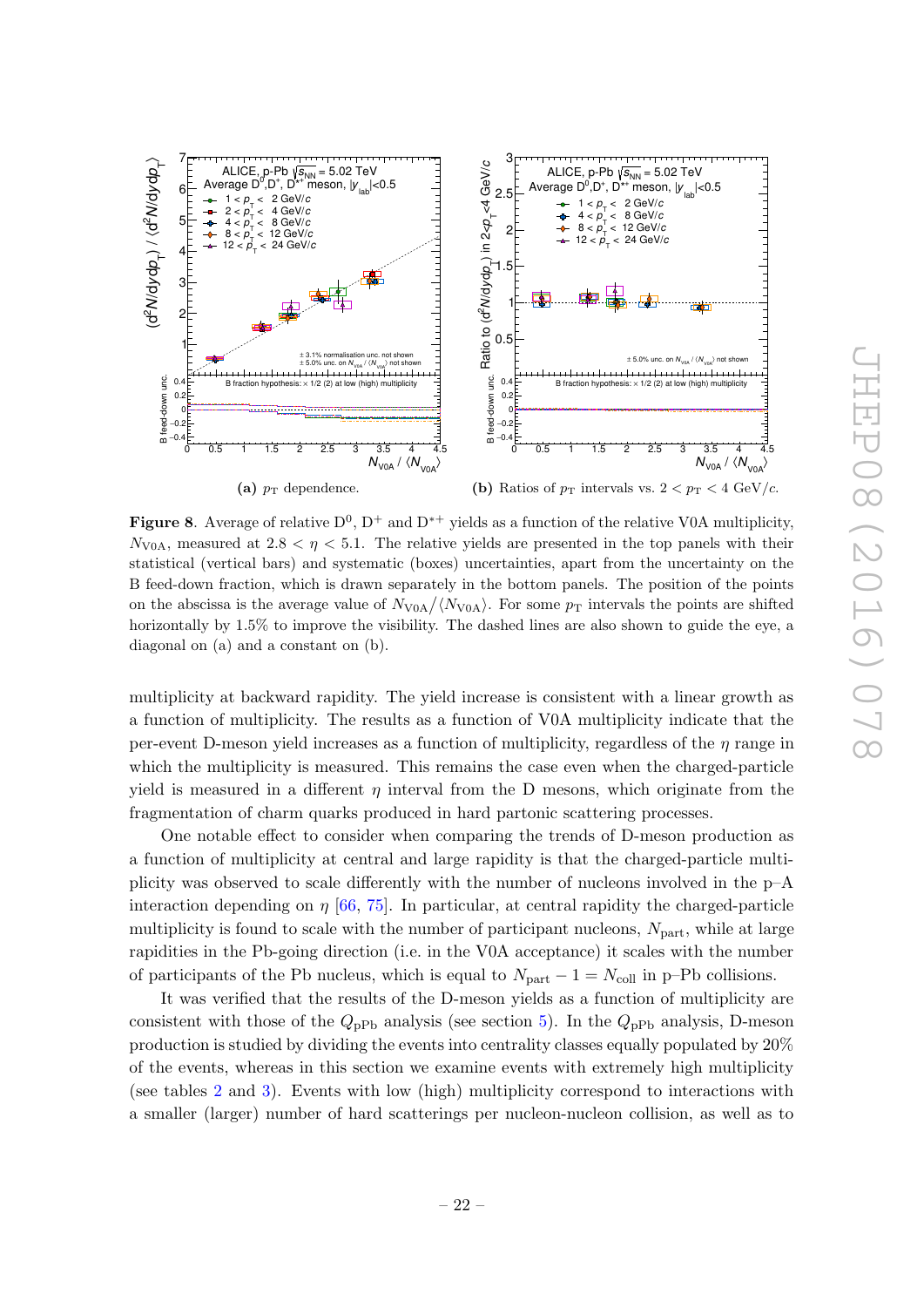negative (positive) multiplicity fluctuations which affect event classification and influence both measurements.

#### <span id="page-23-0"></span>6.2.1 Comparison of p–Pb data with pp results and models

The relative D-meson yield (average of  $D^0$ ,  $D^+$  and  $D^{*+}$ ) as a function of charged-particle multiplicity at central rapidity in p–Pb collisions at  $\sqrt{s_{NN}} = 5.02 \text{ TeV}$  is compared with the corresponding pp measurements at  $\sqrt{s} = 7 \text{ TeV}$  for  $2 < p_T < 4 \text{ GeV}/c$  in figure [9a.](#page-24-1) A similar relative increase of charmed-meson yield with charged-particle multiplicity is observed in pp and p–Pb collisions. Note that the multiplicity is measured for both pp and p–Pb collisions in the same pseudorapidity range in the laboratory system, which corresponds to different ranges in the centre-of-mass frame for the two collision systems, due to the asymmetry of the beam energies in the p–Pb case.

The increasing yield in pp data can be described by calculations taking into account the contribution of Multiple-Parton Interactions (MPI) [\[23–](#page-33-5)[25\]](#page-33-6), by the influence of the interactions between colour sources in the percolation model [\[33,](#page-33-13) [34\]](#page-34-0), or by the effect of the initial conditions of the collision followed by a hydrodynamic evolution computed with the EPOS 3 event generator [\[35,](#page-34-1) [36\]](#page-34-2) where the individual scatterings are identified with parton ladders. In p–Pb collisions, the multiplicity dependence of heavy-flavour production is also affected by the presence of multiple binary nucleon-nucleon interactions, and the initial conditions of the collision are modified due to CNM effects.

Charmed-meson yields in pp and p–Pb collisions as a function of the relative multiplic-ity at large rapidity are compared in figure [9b](#page-24-2) for  $2 < p_T < 4$  GeV/c. The multiplicity in p–Pb collisions is measured in  $2.8 < \eta < 5.1$  in the Pb-going direction, whereas in pp data the multiplicities at backward  $(2.8 < \eta < 5.1)$  and forward  $(-3.7 < \eta < -1.7)$  pseudorapidity were summed together. The D-meson yields increase faster in pp than p–Pb collisions as a function of the relative multiplicity at backward rapidity. The different pseudorapidity intervals of the multiplicity measurement may contribute to this observation. In addition, measurements in p–Pb collisions differ from those in pp interactions because the initial conditions of the collision are affected by the presence of the Pb nucleus, and because there are multiple binary nucleon-nucleon interactions per p–Pb collision.

Figures [10](#page-25-0) and [11](#page-26-0) present comparisons of the D-meson results and EPOS 3.116 model estimates. The EPOS 3 event generator [\[35,](#page-34-1) [36\]](#page-34-2) imposes the same theoretical framework for various colliding systems: pp,  $p-A$  and  $A-A$ . The initial conditions are generated using the "Parton-based Gribov-Regge" formalism [\[35\]](#page-34-1) of multiple scatterings. Each individual scattering is identified with a parton ladder, composed of a pQCD hard process with initialand final-state radiation. The non-linear effects of parton evolution are treated introducing a saturation scale below which those effects become important. With these initial conditions, a 3D+1 viscous hydrodynamical evolution is applied to the core of the collision [\[36\]](#page-34-2). The measurements agree with the EPOS 3 model calculations within uncertainties. The results at high multiplicity are better reproduced by the calculation including a viscous hydrodynamical evolution of the collision, which predicts a faster-than-linear increase of the charmed-meson yield with multiplicity at central rapidity. The same calculation evaluates an approximately linear increase of the charmed-meson yield with the multiplicity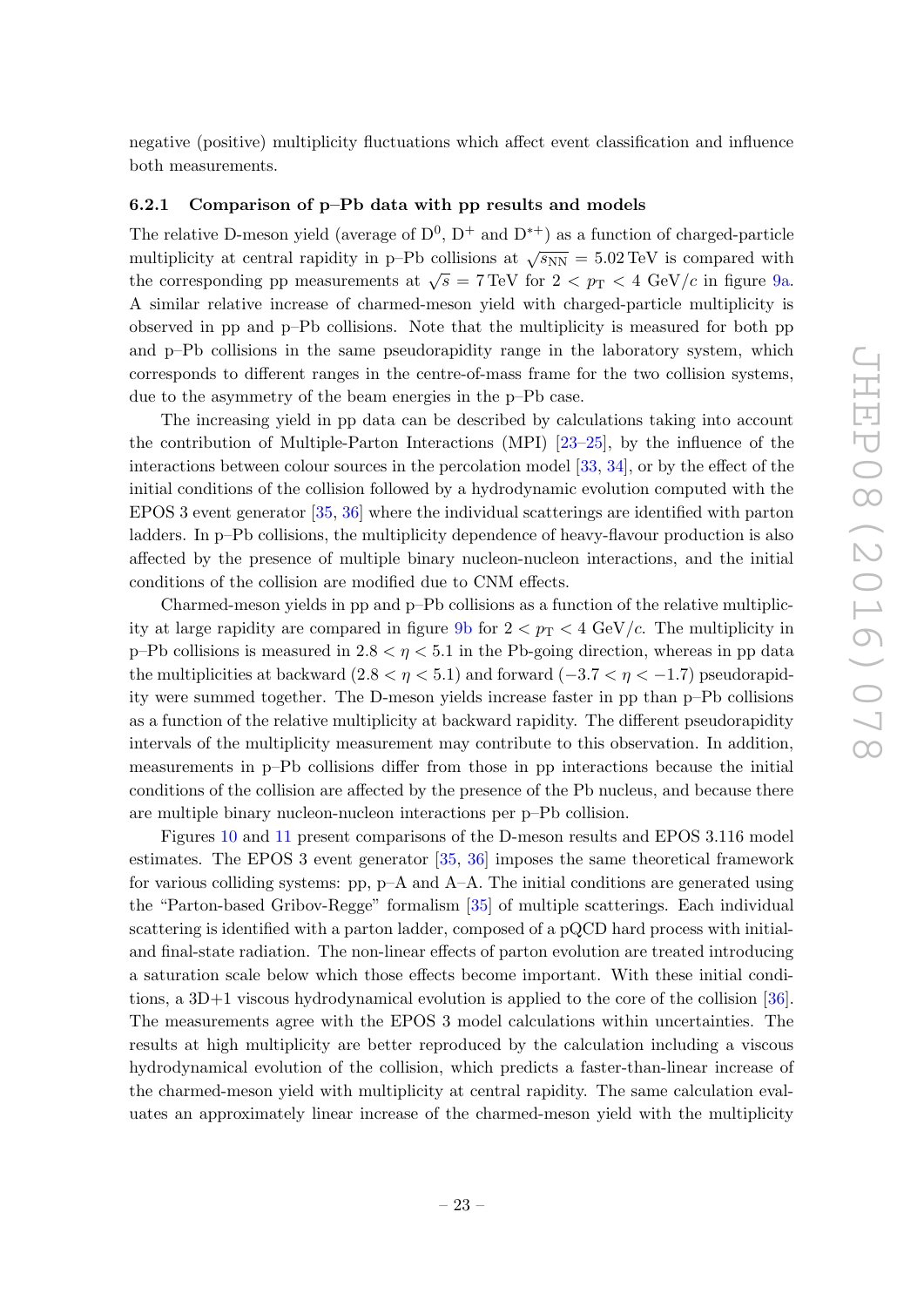<span id="page-24-1"></span>

<span id="page-24-2"></span>**Figure 9.** Average relative D-meson yields in  $|y_{lab}| < 0.5$  as a function of (a) the relative chargedparticle multiplicity at mid-rapidity  $|\eta| < 1.0$ , and (b) at backward-rapidity  $2.8 < \eta < 5.1$  (including also  $-3.7 < \eta < -1.7$  in pp data) for  $2 < p_T < 4$  GeV/c. The relative yields are presented in the top panels with their statistical (vertical bars) and systematic (boxes) uncertainties, apart from the uncertainty on the B feed-down fraction, which is drawn separately in the bottom panels. The positions of the points on the abscissa are the average values of  $(dN_{ch}/d\eta)/\langle dN_{ch}/d\eta \rangle$  or  $N_{\text{VOA}}/ \langle N_{\text{VOA}} \rangle$ . A diagonal (dashed) line is also shown to guide the eye.

measured at backward rapidity due to the reduced influence of flow on charged particles produced at large rapidity.

# <span id="page-24-0"></span>7 Summary

The production of  $D^0$ ,  $D^+$  and  $D^{*+}$  mesons as a function of multiplicity in p–Pb collisions at  $\sqrt{s_{NN}} = 5.02 \text{ TeV}$ , measured with the ALICE detector, has been reported. D mesons were reconstructed in their hadronic decays in different transverse momentum intervals within  $1 < p_{\rm T} < 24$  GeV/c, in the centre-of-mass rapidity range  $-0.96 < y_{\rm cms} < 0.04$ . The multiplicity dependence of D-meson production was studied both by comparing their yields in p–Pb collisions for various centrality classes with those of binary scaled pp collisions at the same centre-of-mass energy via the nuclear modification factor, and by evaluating the relative yields sliced in multiplicity intervals with respect to the multiplicity-integrated ones.

The  $p_T$ -differential nuclear modification factor,  $Q_{\text{pPb}}$ , of the D mesons was evaluated with three centrality estimators according to the multiplicity measured in different pseudorapidity intervals: CL1 in  $|\eta|$  < 1.4, V0A in 2.8 <  $\eta$  < 5.1 in the Pb-going direction, and the energy of slow neutrons detected by the ZNA calorimeter at very large rapidity. For each estimator, the events were classified in four classes corresponding to percentiles of the cross section:  $0-20\%$ ,  $20-40\%$ ,  $40-60\%$  and  $60-100\%$ . The  $Q_{pPb}$  results for the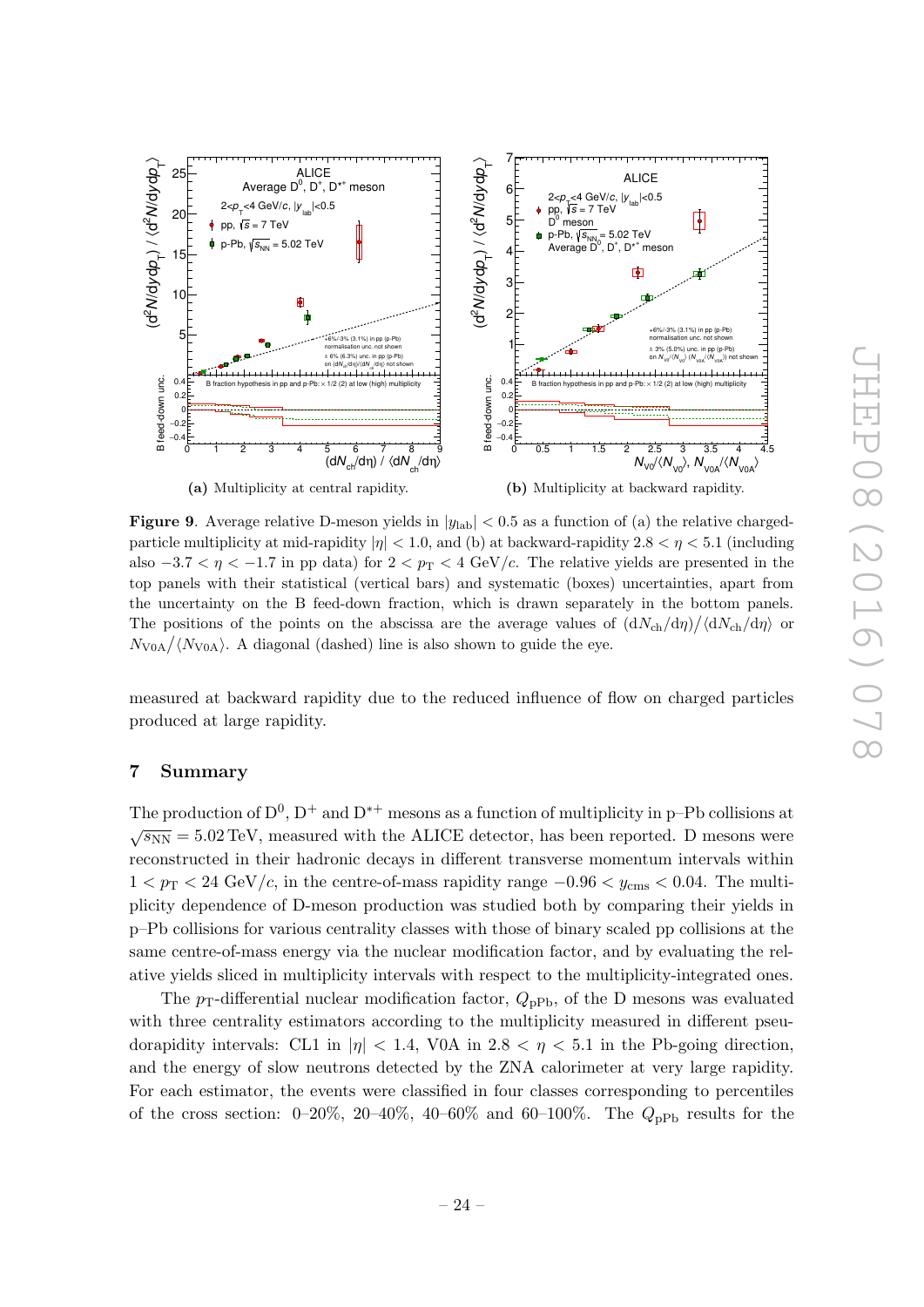<span id="page-25-0"></span>

Figure 10. Average relative D-meson yield as a function of the relative charged-particle multiplicity at central rapidity in different  $p<sub>T</sub>$  intervals. The systematic uncertainties on the data normalisation  $(\pm 3.1\%)$ , on the  $(dN_{ch}/d\eta)/\langle dN_{ch}/d\eta \rangle$  values  $(\pm 6.3\%)$ , and on the feed-down contribution are not shown in this figure. The calculations of EPOS 3.116 with and without hydro [\[35,](#page-34-1) [36\]](#page-34-2) are also shown. The coloured lines represent the calculation curves, whereas the shaded bands represent their statistical uncertainties at given values of  $(dN_{ch}/d\eta)/\langle dN_{ch}/d\eta \rangle$ . A diagonal (dashed) line is also shown to guide the eye.

three D-meson species fluctuate around unity and are consistent in the measured  $p_T$  and centrality intervals within uncertainties. The results with the CL1 estimator suggest an ordering from higher (> 1) to lower (< 1)  $Q_{\text{pPb}}$  values from the 0–20% to the 60–100% centrality class. This disparity is reduced when  $Q_{\text{pPb}}$  is calculated using the V0A estimator, and vanishes when it is determined with the ZNA estimator  $(Q_{pPb} \approx 1)$ . These effects are understood to be due to the biases in the centrality determination in p–Pb collisions based on measurements of multiplicity. The ZNA estimator is the least affected by these sources of biases, and the  $Q_{\text{pPb}}$  results obtained with this estimator indicate that there is no evidence of a centrality dependence of the D-meson production in p–Pb collisions with respect to that of pp collisions at the same centre-of-mass energy in the measured  $p_T$ interval within the uncertainties.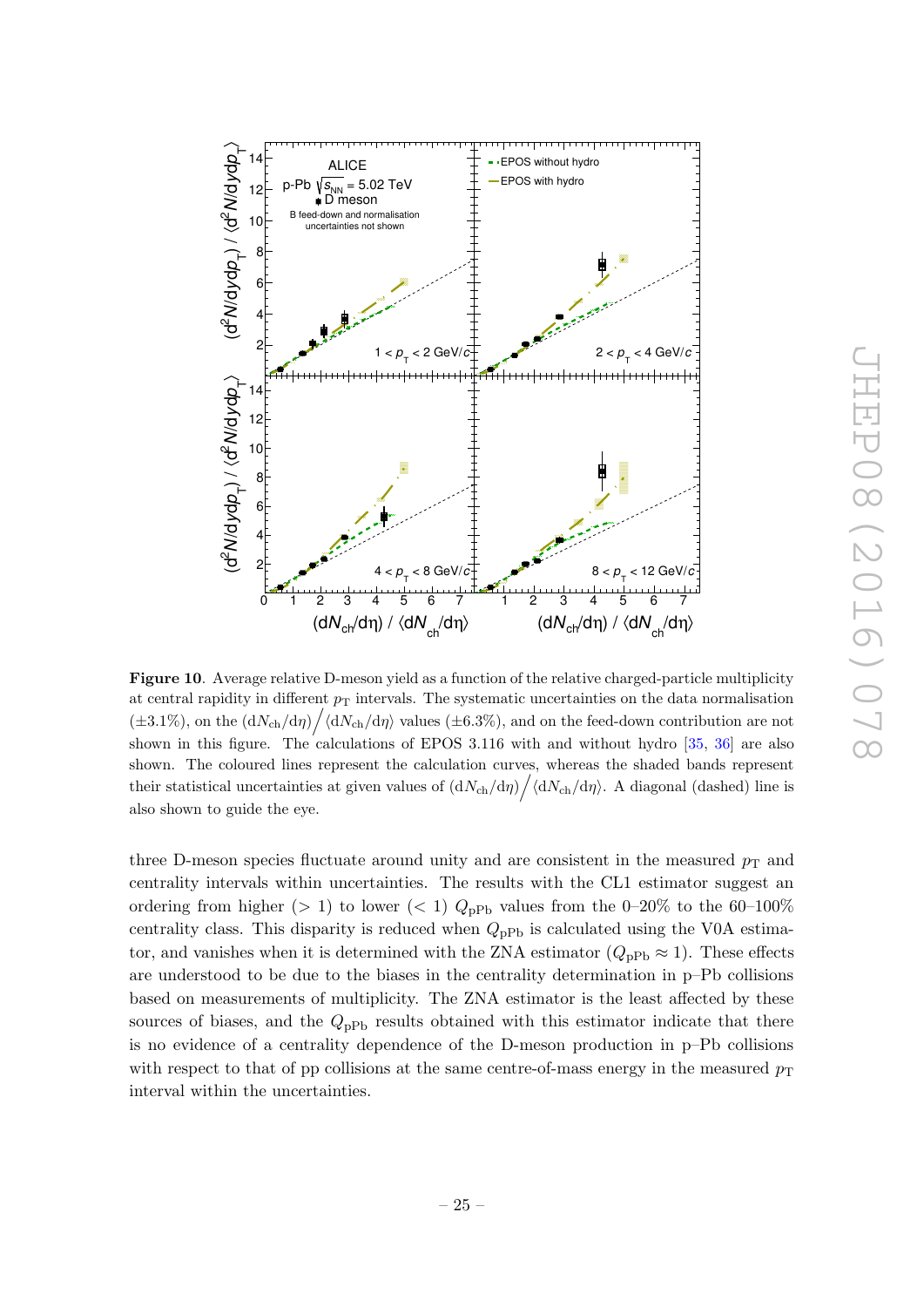<span id="page-26-0"></span>

Figure 11. Average relative D-meson yield as a function of the relative V0A multiplicity at backward rapidity in different  $p<sub>T</sub>$  intervals. The systematic uncertainties on the data normalisation  $(\pm 3.1\%)$ , on the  $N_{\text{VOA}}/ \langle N_{\text{VOA}} \rangle$  values ( $\pm 5.0\%$ ), and on the feed-down contribution are not shown in this figure. The calculations of EPOS 3.116 with and without hydro [\[35,](#page-34-1) [36\]](#page-34-2) are also shown. The coloured lines represent the calculation curves, whereas the shaded bands represent their statistical uncertainties at given values of  $N_{\text{VOA}} / \langle N_{\text{VOA}} \rangle$ . A diagonal (dashed) line is also shown to guide the eye.

The D-meson yields were also studied in p–Pb collisions as a function of the relative charged-particle multiplicity at mid-rapidity,  $|\eta| < 1.0$ , and at large rapidity,  $2.8 < \eta < 5.1$ , in the Pb-going direction. The relative yields, i.e. the yields in a given multiplicity interval divided by the multiplicity-integrated ones, were calculated differentially in transverse momentum. In contrast to  $Q_{\text{pPb}}$ , which examines particle production in samples of 20% of the analysed events, this observable explores events from low to extremely high multiplicities corresponding to only 5%  $(1\%)$  of the analysed events in p–Pb (pp) collisions. The measurements of the relative yields for  $D^0$ ,  $D^+$  and  $D^{*+}$  mesons are consistent within the uncertainties. The D-meson yields increase with charged-particle multiplicity, and the increase is independent of  $p<sub>T</sub>$  within the measurement uncertainties. The yield increases with a faster-than-linear trend as a function of the charged-particle multiplicity at mid-rapidity. This behaviour is similar to that of the corresponding measurements in pp collisions at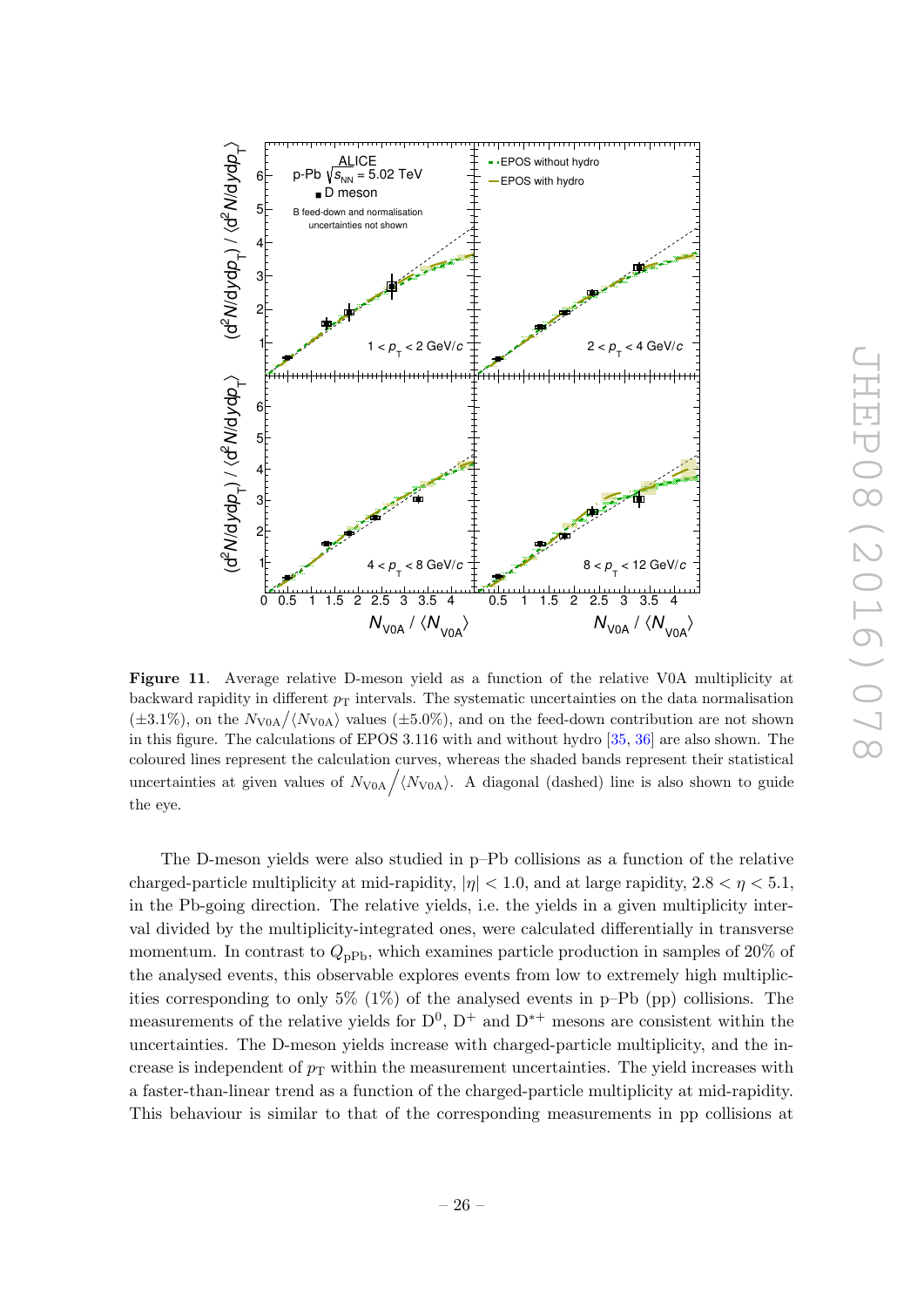$\sqrt{s} = 7$  TeV. Possible interpretations include short-distance gluon radiation, contributions from Multiple-Parton Interactions, the influence of initial conditions followed by a hydrodynamic expansion (EPOS 3 event generator), or the percolation model scenario. In addition, the contribution from multiple binary nucleon-nucleon collisions must be considered in p–Pb collisions. By contrast, the increase of the charmed-meson yields as a function of charged-particle multiplicity at large rapidity in the Pb-going direction is consistent with a linear growth as a function of multiplicity. EPOS 3 Monte Carlo calculations are in reasonable agreement with the p–Pb results within uncertainties.

#### Acknowledgments

The ALICE Collaboration would like to thank K. Werner, co-author of EPOS 3, for fruitful discussions and for providing their theoretical calculations.

The ALICE Collaboration would like to thank all its engineers and technicians for their invaluable contributions to the construction of the experiment and the CERN accelerator teams for the outstanding performance of the LHC complex. The ALICE Collaboration gratefully acknowledges the resources and support provided by all Grid centres and the Worldwide LHC Computing Grid (WLCG) collaboration. The ALICE Collaboration acknowledges the following funding agencies for their support in building and running the AL-ICE detector: State Committee of Science, World Federation of Scientists (WFS) and Swiss Fonds Kidagan, Armenia; Conselho Nacional de Desenvolvimento Científico e Tecnológico (CNPq), Financiadora de Estudos e Projetos (FINEP), Fundação de Amparo à Pesquisa do Estado de S˜ao Paulo (FAPESP); National Natural Science Foundation of China (NSFC), the Chinese Ministry of Education (CMOE) and the Ministry of Science and Technology of China (MSTC); Ministry of Education and Youth of the Czech Republic; Danish Natural Science Research Council, the Carlsberg Foundation and the Danish National Research Foundation; The European Research Council under the European Community's Seventh Framework Programme; Helsinki Institute of Physics and the Academy of Finland; French CNRS-IN2P3, the 'Region Pays de Loire', 'Region Alsace', 'Region Auvergne' and CEA, France; German Bundesministerium fur Bildung, Wissenschaft, Forschung und Technologie (BMBF) and the Helmholtz Association; General Secretariat for Research and Technology, Ministry of Development, Greece; National Research, Development and Innovation Office (NKFIH), Hungary; Department of Atomic Energy and Department of Science and Technology of the Government of India; Istituto Nazionale di Fisica Nucleare (INFN) and Centro Fermi — Museo Storico della Fisica e Centro Studi e Ricerche "Enrico Fermi", Italy; Japan Society for the Promotion of Science (JSPS) KAKENHI and MEXT, Japan; Joint Institute for Nuclear Research, Dubna; National Research Foundation of Korea (NRF); Consejo Nacional de Cienca y Tecnologia (CONACYT), Direccion General de Asuntos del Personal Academico(DGAPA), México, Amerique Latine Formation academique — European Commission (ALFA-EC) and the EPLANET Program (European Particle Physics Latin American Network); Stichting voor Fundamenteel Onderzoek der Materie (FOM) and the Nederlandse Organisatie voor Wetenschappelijk Onderzoek (NWO), Netherlands; Research Council of Norway (NFR); National Science Centre, Poland; Ministry of Na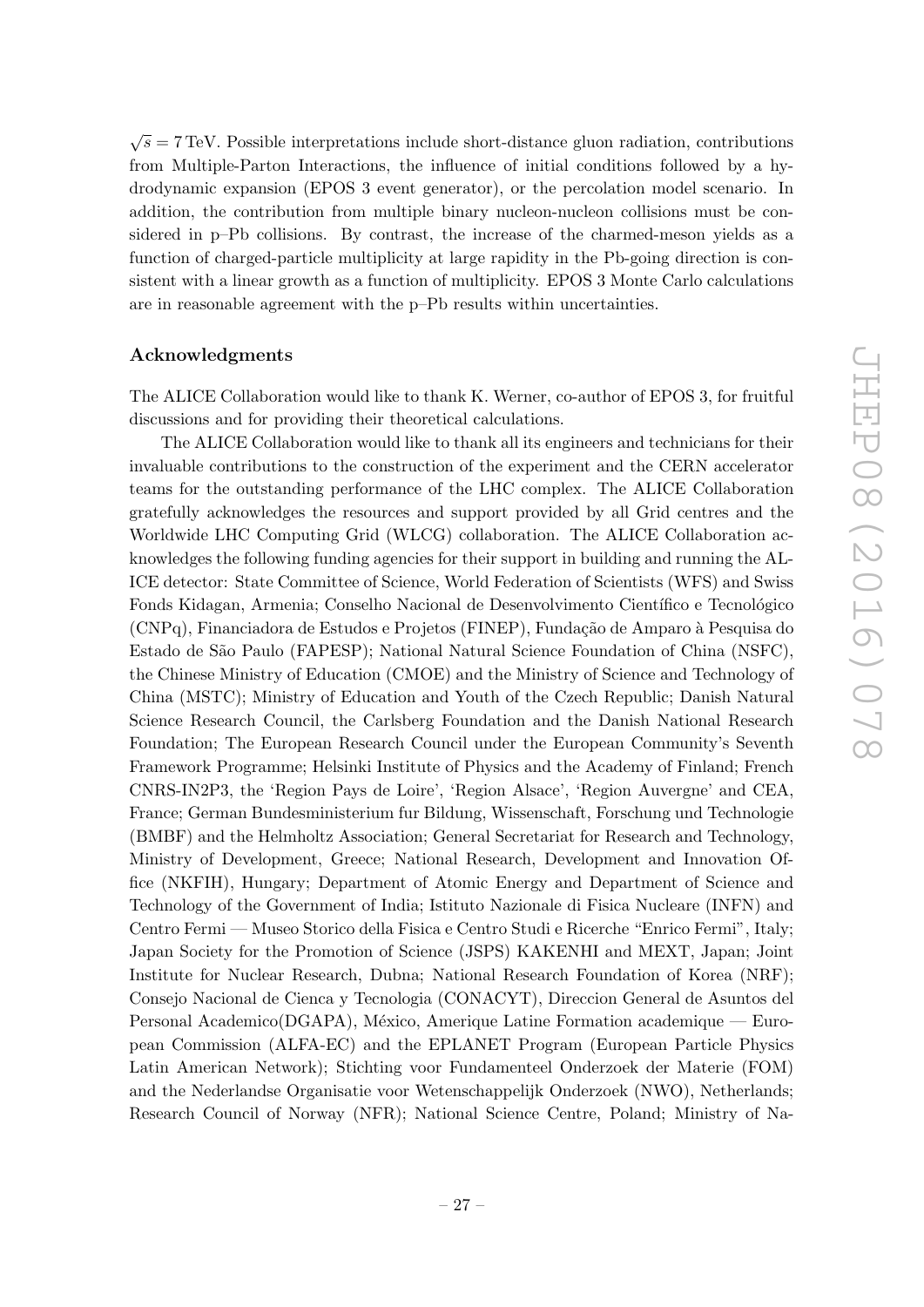tional Education/Institute for Atomic Physics and National Council of Scientific Research in Higher Education (CNCSI-UEFISCDI), Romania; Ministry of Education and Science of Russian Federation, Russian Academy of Sciences, Russian Federal Agency of Atomic Energy, Russian Federal Agency for Science and Innovations and The Russian Foundation for Basic Research; Ministry of Education of Slovakia; Department of Science and Technology, South Africa; Centro de Investigaciones Energeticas, Medioambientales y Tecnologicas (CIEMAT), E-Infrastructure shared between Europe and Latin America (EELA), Ministerio de Economía y Competitividad (MINECO) of Spain, Xunta de Galicia (Consellería de Educación), Centro de Aplicaciones Tecnológicas y Desarrollo Nuclear (CEADEN), Cubaenergía, Cuba, and IAEA (International Atomic Energy Agency); Swedish Research Council (VR) and Knut & Alice Wallenberg Foundation (KAW); Ukraine Ministry of Education and Science; United Kingdom Science and Technology Facilities Council (STFC); The United States Department of Energy, the United States National Science Foundation, the State of Texas, and the State of Ohio; Ministry of Science, Education and Sports of Croatia and Unity through Knowledge Fund, Croatia; Council of Scientific and Industrial Research (CSIR), New Delhi, India; Pontificia Universidad Católica del Perú.

<span id="page-28-1"></span>

|                    |                                 |                                 | ZNA estimator                   |                                 |
|--------------------|---------------------------------|---------------------------------|---------------------------------|---------------------------------|
|                    | $0 - 20\%$                      | $20\text{--}40\%$               | $40 - 60\%$                     | $60 - 100\%$                    |
| $p_T$ (GeV/c)      |                                 |                                 | $Q_{\rm pPb}$                   |                                 |
| $1 - 2$            | $0.73 \pm 0.14_{-0.16}^{+0.17}$ | $0.82 \pm 0.15_{-0.19}^{+0.22}$ | $0.63 \pm 0.14_{-0.14}^{+0.16}$ | $0.85 \pm 0.19_{-0.22}^{+0.20}$ |
| $2 - 4$            | $1.02 \pm 0.07_{-0.19}^{+0.17}$ | $1.03 \pm 0.07_{-0.19}^{+0.17}$ | $0.93 \pm 0.07_{-0.17}^{+0.16}$ | $0.87 \pm 0.06_{-0.16}^{+0.14}$ |
| $4 - 6$            | $1.07 \pm 0.06_{-0.17}^{+0.16}$ | $1.05 \pm 0.06_{-0.17}^{+0.16}$ | $0.93 \pm 0.06_{-0.15}^{+0.15}$ | $0.92 \pm 0.06_{-0.15}^{+0.14}$ |
| $6 - 8$            | $1.04 \pm 0.08_{-0.17}^{+0.16}$ | $0.97 \pm 0.08_{-0.15}^{+0.15}$ | $0.99 \pm 0.08_{-0.16}^{+0.15}$ | $1.01 \pm 0.09_{-0.16}^{+0.15}$ |
| $8 - 12$           | $0.98 \pm 0.08_{-0.16}^{+0.16}$ | $0.98 \pm 0.08_{-0.16}^{+0.16}$ | $0.84 \pm 0.09_{-0.14}^{+0.14}$ | $0.94 \pm 0.09_{-0.16}^{+0.15}$ |
| $12 - 16$          | $1.02 \pm 0.19_{-0.18}^{+0.17}$ | $1.14 \pm 0.23_{-0.20}^{+0.19}$ | $0.75 \pm 0.17_{-0.14}^{+0.14}$ | $0.88 \pm 0.19_{-0.16}^{+0.16}$ |
| $16 - 24$          | $0.84 \pm 0.37_{-0.38}^{+0.28}$ | $0.95 \pm 0.25_{-0.25}^{+0.22}$ | $1.15 \pm 0.41_{-0.52}^{+0.39}$ |                                 |
| Normalisation unc. | $\pm 0.07$                      | $\pm 0.05$                      | $\pm 0.07$                      | $\pm 0.08$                      |

# <span id="page-28-0"></span>A Result tables

Table 4. Average  $Q_{\text{pPb}}$  of  $D^0$ ,  $D^+$  and  $D^{*+}$  mesons for the sum of particles and antiparticles in several multiplicity and  $p_T$  intervals for p–Pb collisions at  $\sqrt{s_{NN}} = 5.02 \text{ TeV}$  as a function of the multiplicity at central rapidity evaluated with the ZNA estimator. The values are reported together with their uncertainties, which are quoted as statistical followed by systematic uncertainties.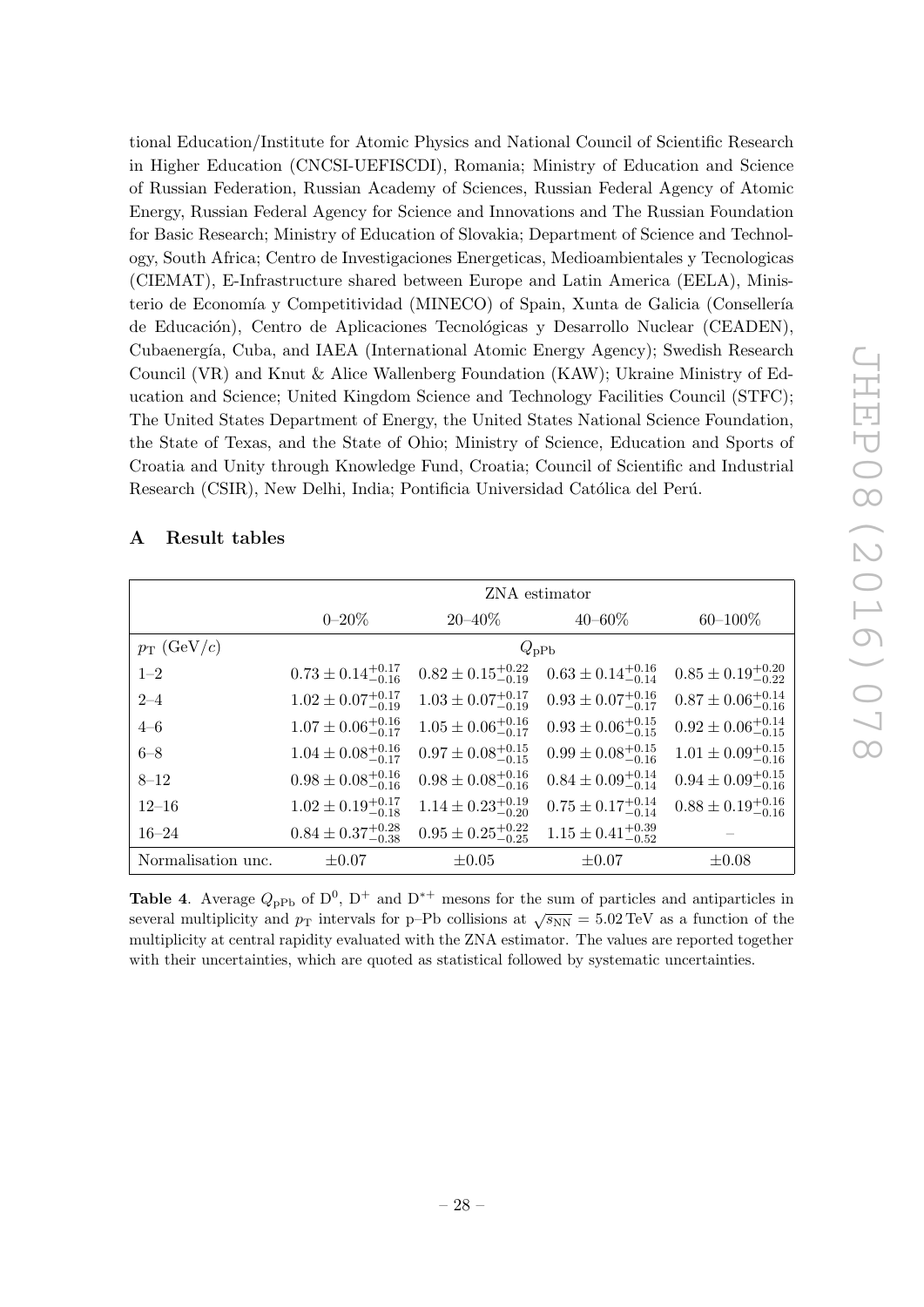<span id="page-29-0"></span>

|                     |                                 | CL1 estimator                   |                                 |                                 |
|---------------------|---------------------------------|---------------------------------|---------------------------------|---------------------------------|
|                     | $0 - 20\%$                      | $20 - 40\%$                     | $40 - 60\%$                     | $60 - 100\%$                    |
| $p_{\rm T}$ (GeV/c) |                                 | $Q_{\rm pPb}$                   |                                 |                                 |
| $1 - 2$             | $0.90 \pm 0.16_{-0.20}^{+0.22}$ | $0.83 \pm 0.15_{-0.23}^{+0.24}$ | $0.50 \pm 0.10^{+0.14}_{-0.13}$ | $0.53 \pm 0.11^{+0.15}_{-0.15}$ |
| $2 - 4$             | $1.35 \pm 0.08_{-0.24}^{+0.22}$ | $0.89 \pm 0.06_{-0.16}^{+0.15}$ | $0.78 \pm 0.05_{-0.15}^{+0.13}$ | $0.50 \pm 0.04_{-0.09}^{+0.09}$ |
| $4 - 6$             | $1.38 \pm 0.07_{-0.22}^{+0.21}$ | $0.99 \pm 0.05_{-0.16}^{+0.15}$ | $0.73 \pm 0.04_{-0.12}^{+0.11}$ | $0.47 \pm 0.03_{-0.08}^{+0.07}$ |
| $6 - 8$             | $1.28 \pm 0.09_{-0.20}^{+0.20}$ | $0.98 \pm 0.07_{-0.16}^{+0.15}$ | $0.77 \pm 0.06_{-0.12}^{+0.12}$ | $0.51 \pm 0.05_{-0.08}^{+0.08}$ |
| $8 - 12$            | $1.28 \pm 0.10^{+0.20}_{-0.21}$ | $0.96 \pm 0.08_{-0.16}^{+0.15}$ | $0.69 \pm 0.07_{-0.11}^{+0.11}$ | $0.47 \pm 0.07^{+0.08}_{-0.08}$ |
| $12 - 16$           | $1.19 \pm 0.22_{-0.21}^{+0.20}$ | $1.14 \pm 0.21_{-0.20}^{+0.20}$ | $0.78 \pm 0.16_{-0.14}^{+0.14}$ |                                 |
| $16 - 24$           | $1.20 \pm 0.26_{-0.34}^{+0.27}$ | $1.24 \pm 0.56_{-0.28}^{+0.28}$ |                                 |                                 |
| Normalisation unc.  | $\pm 0.05$                      | $\pm 0.05$                      | $\pm 0.07$                      | $\pm 0.23$                      |

Table 5. Ave several multiplicity and  $p_T$  intervals for p–Pb collisions at  $\sqrt{s_{NN}} = 5.02 \text{ TeV}$  as a function of the multiplicity at central rapidity evaluated with the CL1 estimator. The values are reported together with their uncertainties, which are quoted as statistical followed by systematic uncertainties.

 $8 - 12$ 

<span id="page-29-1"></span>

|                     |                                 |                                 | V0A estimator                   |                                 |
|---------------------|---------------------------------|---------------------------------|---------------------------------|---------------------------------|
|                     | $0 - 20\%$                      | $20 - 40\%$                     | $40 - 60\%$                     | $60 - 100\%$                    |
| $p_{\rm T}$ (GeV/c) |                                 |                                 | $Q_{\rm pPb}$                   |                                 |
| $1 - 2$             | $0.86 \pm 0.16_{-0.19}^{+0.20}$ | $0.70 \pm 0.14_{-0.19}^{+0.20}$ | $0.77 \pm 0.15_{-0.23}^{+0.24}$ | $0.65 \pm 0.15^{+0.19}_{-0.19}$ |
| $2 - 4$             | $1.21 \pm 0.08_{-0.22}^{+0.20}$ | $0.94 \pm 0.06_{-0.17}^{+0.15}$ | $0.89 \pm 0.06_{-0.16}^{+0.15}$ | $0.71 \pm 0.06_{-0.14}^{+0.13}$ |
| $4 - 6$             | $1.19 \pm 0.06_{-0.19}^{+0.18}$ | $1.06 \pm 0.06_{-0.17}^{+0.16}$ | $0.89 \pm 0.05_{-0.14}^{+0.13}$ | $0.75 \pm 0.05_{-0.12}^{+0.12}$ |
| $6 - 8$             | $1.08 \pm 0.08_{-0.17}^{+0.16}$ | $1.04 \pm 0.08_{-0.16}^{+0.16}$ | $0.99 \pm 0.08_{-0.16}^{+0.15}$ | $0.76 \pm 0.07_{-0.12}^{+0.12}$ |
| $8 - 12$            | $1.14 \pm 0.09_{-0.19}^{+0.18}$ | $0.92 \pm 0.08_{-0.15}^{+0.15}$ | $0.92 \pm 0.09_{-0.15}^{+0.15}$ | $0.75 \pm 0.08_{-0.12}^{+0.12}$ |
| $12 - 16$           | $1.04 \pm 0.21_{-0.18}^{+0.18}$ | $1.09 \pm 0.21_{-0.19}^{+0.19}$ | $0.99 \pm 0.20^{+0.19}_{-0.19}$ | $0.81 \pm 0.21_{-0.15}^{+0.14}$ |
| $16 - 24$           | $1.06 \pm 0.23_{-0.35}^{+0.27}$ | $1.08 \pm 0.49_{-0.26}^{+0.26}$ |                                 |                                 |
| Normalisation unc.  | $\pm 0.05$                      | $\pm 0.05$                      | $\pm 0.06$                      | $\pm 0.22$                      |

**Table 6.** Average  $Q_{\text{pPb}}$  of  $D^0$ ,  $D^+$  and  $D^{*+}$  mesons for the sum of particles and antiparticles in several multiplicity and  $p_T$  intervals for p–Pb collisions at  $\sqrt{s_{NN}} = 5.02 \text{ TeV}$  as a function of the multiplicity at central rapidity evaluated with the V0A estimator. The values are reported together with their uncertainties, which are quoted as statistical followed by systematic uncertainties.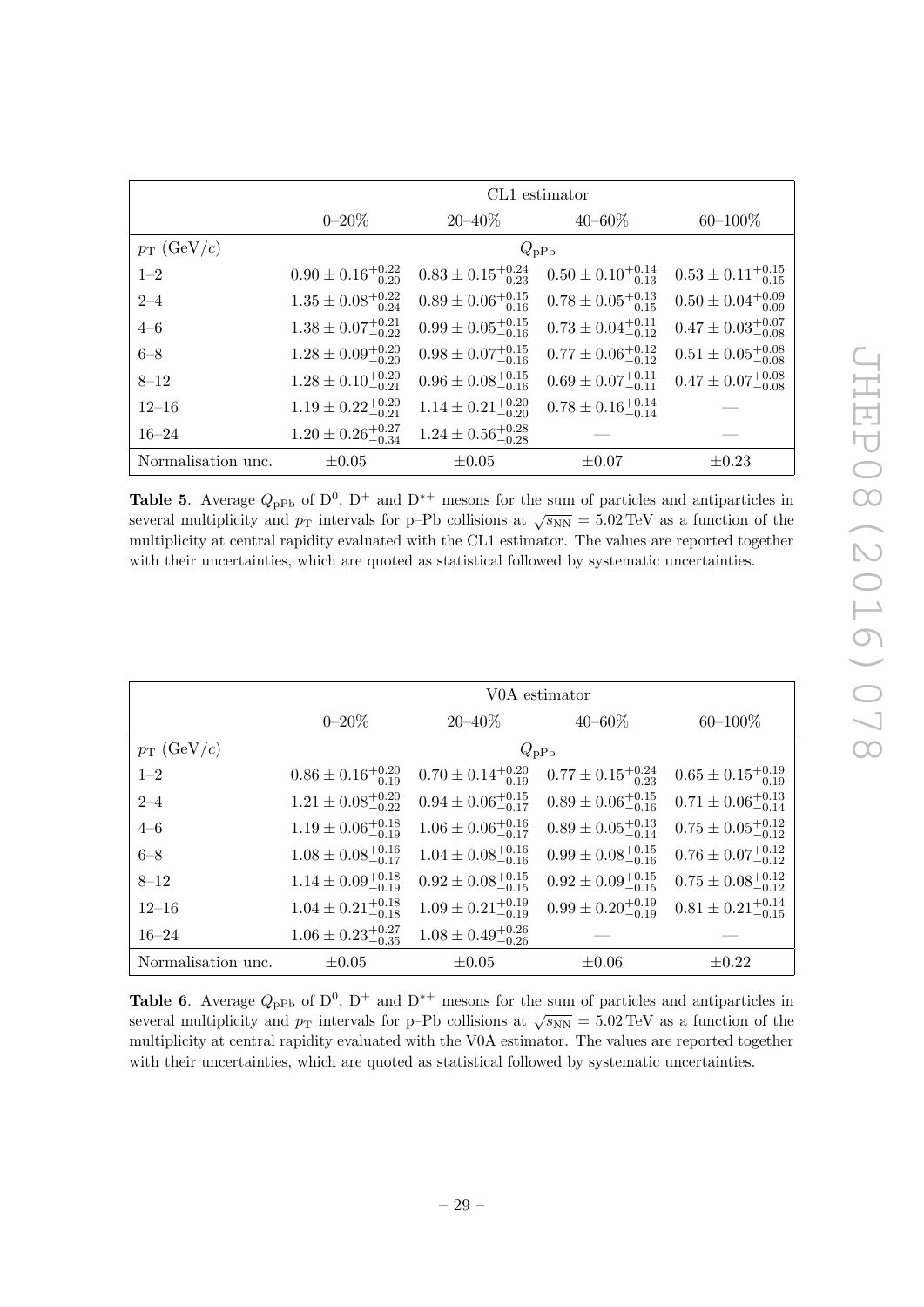| $0.41 \pm 0.02 \pm 0.01^{+0.03}_{-0.00}$<br>$0.42 \pm 0.04 \pm 0.03^{+0.03}_{-0.00}$<br>$0.43 \pm 0.01 \pm 0.01^{+0.03}_{-0.00}$<br>$0.42 \pm 0.01 \pm 0.01^{+0.03}_{-0.00}$ |  | $1.33 \pm 0.05 \pm 0.04_{-0.03}^{+0.07}$ $2.05 \pm 0.08 \pm 0.08 \pm 0.06_{-0.09}^{+0.06}$ $2.40 \pm 0.07_{-0.09}^{+0.06}$ $3.80 \pm 0.13 \pm 0.11_{-0.09}^{+0.06}$ $7.16 \pm 0.84 \pm 0.84 \pm 0.35_{-0.09}^{+0.09}$<br>$1.41 \pm 0.04 \pm 0.03^{+0.05}_{-0.01}$<br>$1.42 \pm 0.03^{+0.03}_{-0.01}$<br>$1.43 \pm 0.03^{+0.04}_{-0.01}$<br>$2.36 \pm 0.05^{+0.08}_{-0.01}$<br>$2.86 \pm 0.11 \pm 0.08^{+0.09}_{-0.01}$<br>$3.86 \pm 0.11 \pm 0.08^{+0.09}_{-0.01}$<br>$3.86 \pm 0.11 \pm 0.08^{+0.09}_{-0.01}$<br>$1.45\pm0.08\pm0.05^{+0.08}_{-0.08}~~2.01\pm0.13\pm0.13^{+0.10}_{-0.19}~~2.23\pm0.15\pm0.08^{+0.02}_{-0.02}~~3.67\pm0.21\pm0.12^{+0.00}_{-0.08}~~8.42\pm1.38\pm0.45^{+0.09}_{-0.49}~~4.38\pm0.04^{+0.00}_{-0.00}~~4.38\pm0.04^{+0.00}_{-0.00}~~4.38\pm0.04^{+0.00}_{-0.00$<br>$1.46 \pm 0.18 \pm 0.08^{+0.07}_{-0.04}$ $2.10 \pm 0.30 \pm 0.13^{+0.09}_{-0.11}$ $2.90 \pm 0.44 \pm 0.24^{+0.11}_{-0.33}$ $3.65 \pm 0.60 \pm 0.30^{+0.06}_{-0.70}$<br>$0.40 \pm 0.04 \pm 0.02^{+0.03}_{-0.00}$ $1.39 \pm 0.15 \pm 0.08^{+0.09}_{-0.04}$ $1.77 \pm 0.26 \pm 0.13^{+0.09}_{-0.12}$ $3.37 \pm 0.30 \pm 0.22^{+0.11}_{-0.32}$ $3.53 \pm 0.37 \pm 0.21^{+0.00}_{-0.55}$ |
|------------------------------------------------------------------------------------------------------------------------------------------------------------------------------|--|-------------------------------------------------------------------------------------------------------------------------------------------------------------------------------------------------------------------------------------------------------------------------------------------------------------------------------------------------------------------------------------------------------------------------------------------------------------------------------------------------------------------------------------------------------------------------------------------------------------------------------------------------------------------------------------------------------------------------------------------------------------------------------------------------------------------------------------------------------------------------------------------------------------------------------------------------------------------------------------------------------------------------------------------------------------------------------------------------------------------------------------------------------------------------------------|

 $({\rm d}N_{\rm ch}/{\rm d}\eta)/\langle{\rm d}N_{\rm ch}/{\rm d}\eta\rangle$  $0.56 \pm 0.04$   $1.35 \pm 0.09$   $1.72 \pm 0.11$   $2.11 \pm 0.13$   $2.85 \pm 0.18$   $4.27 \pm 0.27$ 

 $\left( \mathrm{d}N_{\mathrm{ch}}/\mathrm{d}\eta \right) /\langle \mathrm{d}N_{\mathrm{ch}}/\mathrm{d}\eta \rangle$ 

 $4.27\pm0.27$ 

 $2.85\pm0.18$ 

 $2.11\pm0.13$ 

 $1.72\pm0.11$ 

 $1.35\pm0.09$ 

<span id="page-30-0"></span> $0.56\pm0.04$ 

gether als for with their uncertainties, which are quoted in the order: statistical, systematic and feed-down contribution uncertainties. The yields reported here p–Pb collisions at  $\sqrt{s_\text{NN}} = 5.02$  TeV as a function of the relative charged-particle multiplicity at central rapidity. The values are reported together with their uncertainties, which are quoted in the order: statistical, systematic and feed-down contribution uncertainties. The yields reported here are per non-single diffractive event. The global normalisation uncertainty of  $3.1\%$  is not shown. are per non-single diffractive event. The global normalisation uncertainty of 3.1% is not shown.  $p-Pl$  $Ta$ 

# **JHEP08(2016)078** JHEP08(2016)078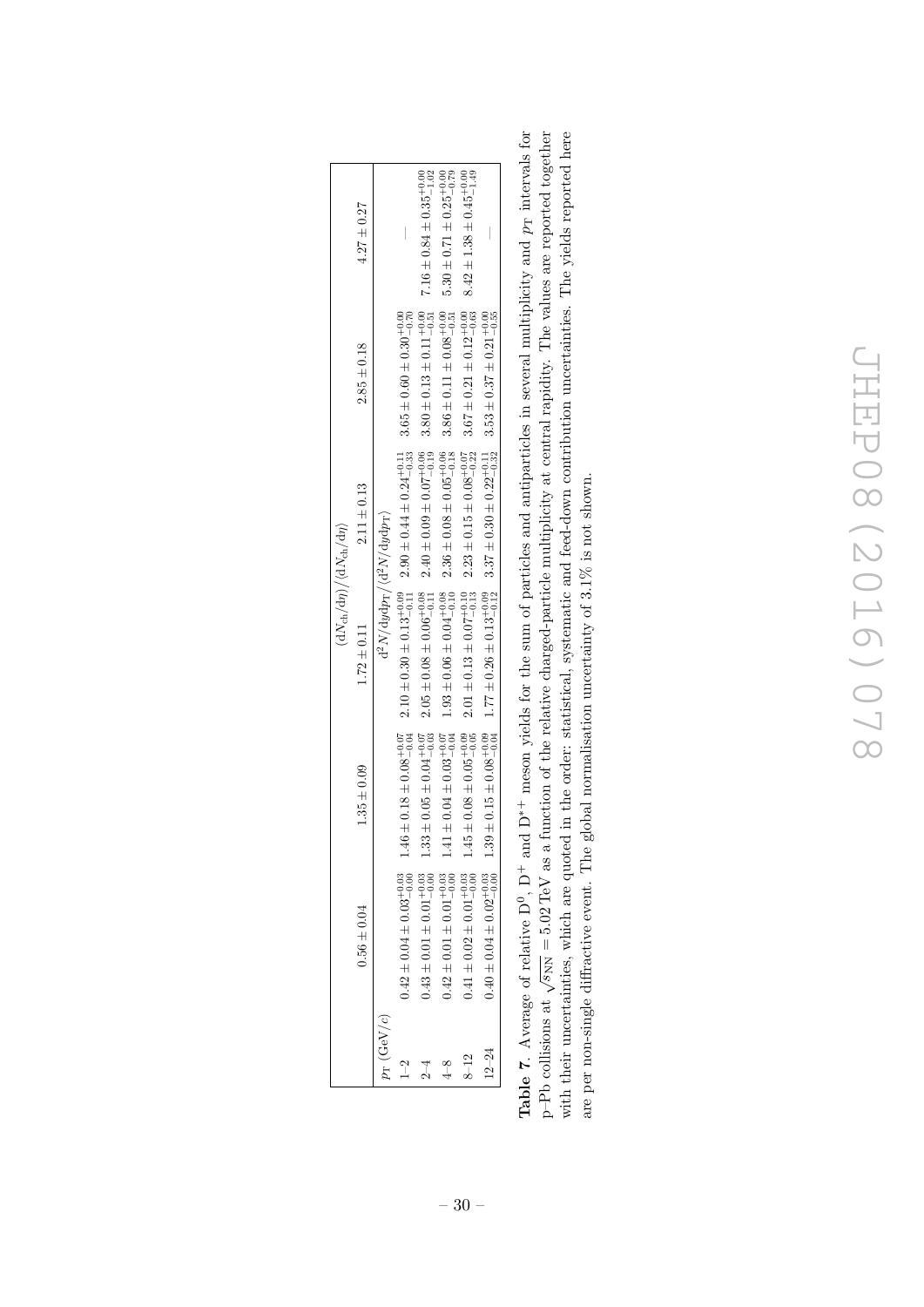|                     |                                          |                                          | $N_{\rm V0A}/\langle N_{\rm V0A}\rangle$                                                                             |                                            |                                            |
|---------------------|------------------------------------------|------------------------------------------|----------------------------------------------------------------------------------------------------------------------|--------------------------------------------|--------------------------------------------|
|                     | $0.48 \pm 0.02$                          | $1.32 \pm 0.07$                          | $1.81 \pm 0.09$                                                                                                      | $2.36 \pm 0.12$                            | $3.29 \pm 0.16$                            |
|                     |                                          |                                          |                                                                                                                      | $(2.72 \pm 0.14)$                          |                                            |
| $p_{\rm T}$ (GeV/c) |                                          |                                          | $\mathrm{d}^2N/\mathrm{d}y\mathrm{d}p_\mathrm{T}\big/\langle \mathrm{d}^2N/\mathrm{d}y\mathrm{d}p_\mathrm{T}\rangle$ |                                            |                                            |
| $\supseteq$         | $0.55 \pm 0.05 \pm 0.02^{+0.04}_{-0.00}$ | $1.57 \pm 0.19 \pm 0.06^{+0.09}_{-0.05}$ | $1.92 \pm 0.28 \pm 0.08 ^{+0.09}_{-0.12}$                                                                            |                                            | $(2.69 \pm 0.39 \pm 0.14^{+0.10}_{-0.31})$ |
| $\overline{c}$      | $0.52 \pm 0.01 \pm 0.01^{+0.03}_{-0.00}$ | $1.47 \pm 0.05 \pm 0.04^{+0.08}_{-0.04}$ | $1.91 \pm 0.07 \pm 0.05^{+0.08}_{-0.10}$                                                                             | $2.50 \pm 0.11 \pm 0.07^{+0.07}_{-0.20}$   | $3.25 \pm 0.17 \pm 0.09^{+0.00}_{-0.45}$   |
| $\frac{8}{4}$       | $0.51 \pm 0.01 \pm 0.01^{+0.03}_{-0.00}$ | $1.59 \pm 0.04 \pm 0.03_{-0.04}^{+0.08}$ | $1.93 \pm 0.06 \pm 0.04^{+0.08}_{-0.10}$                                                                             | $2.43 \pm 0.09 \pm 0.05^{+0.06}_{-0.19}$   | $3.02 \pm 0.14 \pm 0.07^{+0.00}_{-0.42}$   |
| $8 - 12$            | $0.55 \pm 0.02 \pm 0.02_{-0.00}^{+0.04}$ | $1.60 \pm 0.08 \pm 0.05^{+0.10}_{-0.05}$ | $1.84 \pm 0.12 \pm 0.06_{-0.13}^{+0.09}$                                                                             | $2.62 \pm 0.17 \pm 0.08^{+0.09}_{-0.27}$   | $3.03 \pm 0.27 \pm 0.10^{+0.00}_{-0.53}$   |
| $12 - 24$           | $0.56 \pm 0.04 \pm 0.03_{-0.00}^{+0.04}$ | $1.53 \pm 0.15 \pm 0.07^{+0.09}_{-0.05}$ | $2.22 \pm 0.22 \pm 0.11^{+0.11}_{-0.14}$                                                                             | $(2.27 \pm 0.25 \pm 0.13^{+0.08}_{-0.24})$ |                                            |
|                     |                                          |                                          |                                                                                                                      |                                            |                                            |

<span id="page-31-0"></span>**Table 8.** Average of relative  $D^0$ ,  $D^+$  and  $D^{*+}$  meson yields for the sum of particles and antiparticles in several multiplicity and  $p_T$  intervals for p-Pb collisions at  $\sqrt{s_{NN}} = 5.02$  TeV as a function of the relative average multiplicity in the VZERO detector,  $N_{V0A}/\langle N_{V0A} \rangle$ . The uncertainties are shown in the following order: statistical, systematic, and feed-down contribution uncertainties. The global normalisation uncertainty of  $3.1\%$ is not shown. The yields reported here are normalised to the non-single diffractive cross section. For  $1 < p_T < 2$  GeV/c and  $12 < p_T < 24$  GeV/c, **Table 8.** Average of relative  $D^0$ ,  $D^+$  and  $D^{*+}$  meson yields for the sum of particles and antiparticles in several multiplicity and  $p_T$  intervals for p–Pb collisions at  $\sqrt{s_{NN}} = 5.02 \text{ TeV}$  as a function of the relative average multiplicity in the VZERO detector,  $N_{V0A}/\langle N_{V0A} \rangle$ . The uncertainties are shown in the following order: statistical, systematic, and feed-down contribution uncertainties. The global normalisation uncertainty of 3.1%  $\sim$ is not shown. The yields reported here are normalised to the non-single diffractive cross section. For  $1 < p_T < 2$  GeV/c and  $12 < p_T < 24$  GeV/c, the final two multiplicity intervals are merged, and the results are shown in parentheses. the final two multiplicity intervals are merged, and the results are shown in parentheses.

# **JHEP08(2016)078** JHEP08(2016)078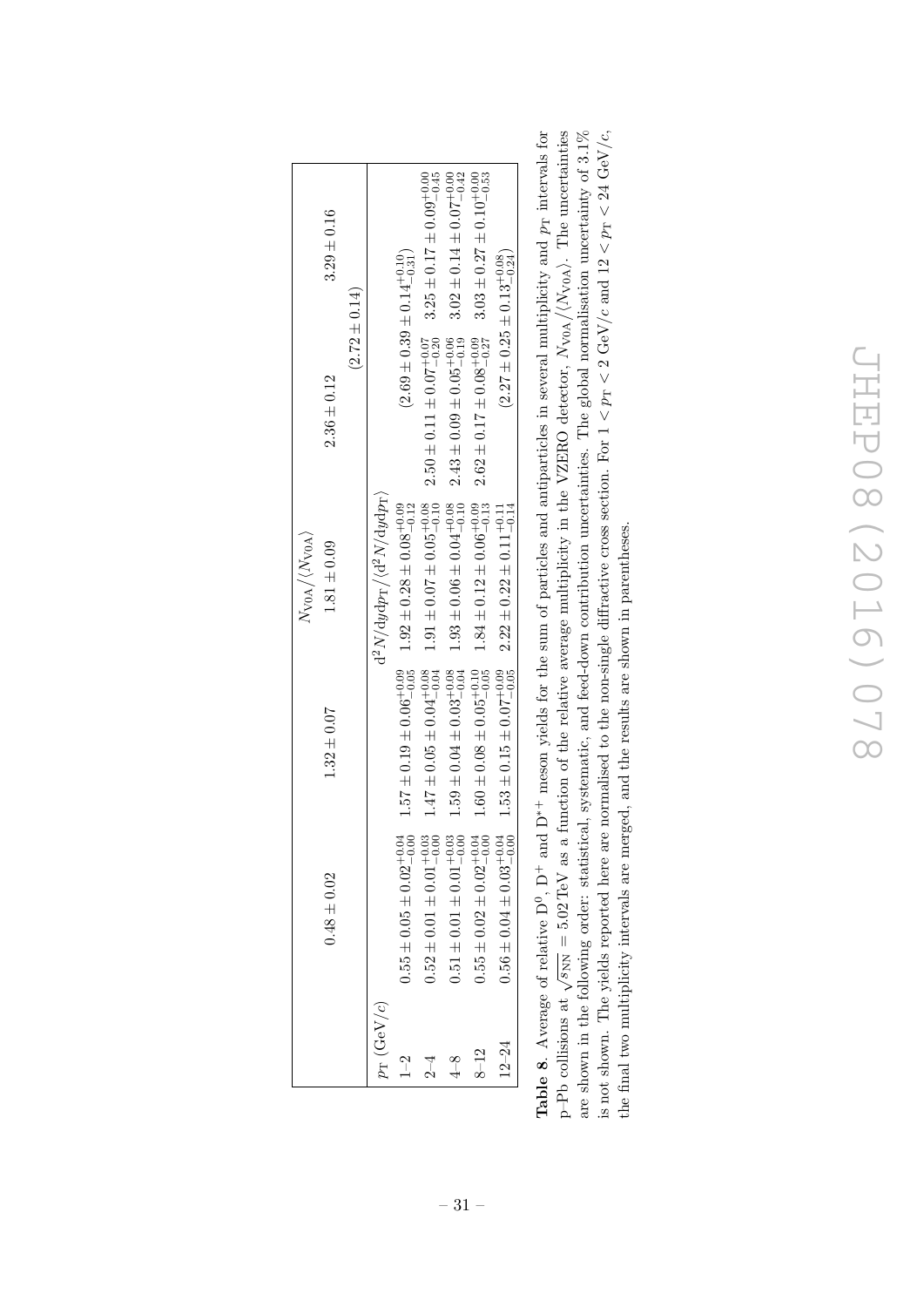Open Access. This article is distributed under the terms of the Creative Commons Attribution License [\(CC-BY 4.0\)](http://creativecommons.org/licenses/by/4.0/), which permits any use, distribution and reproduction in any medium, provided the original author(s) and source are credited.

#### References

- <span id="page-32-0"></span>[1] A. Andronic et al., Heavy-flavour and quarkonium production in the LHC era: from proton-proton to heavy-ion collisions, [Eur. Phys. J.](http://dx.doi.org/10.1140/epjc/s10052-015-3819-5)  $C$  76 (2016) 107  $[\text{arXiv}:1506.03981]$ [IN[SPIRE](http://inspirehep.net/search?p=find+EPRINT+arXiv:1506.03981)].
- <span id="page-32-1"></span>[2] B.A. Kniehl, G. Kramer, I. Schienbein and H. Spiesberger, Open charm hadroproduction and the charm content of the proton, Phys. Rev.  $\bf{D}$  79 [\(2009\) 094009](http://dx.doi.org/10.1103/PhysRevD.79.094009) [[arXiv:0901.4130](http://arxiv.org/abs/0901.4130)] [IN[SPIRE](http://inspirehep.net/search?p=find+EPRINT+arXiv:0901.4130)].
- <span id="page-32-2"></span>[3] T. Stavreva et al., Probing gluon and heavy-quark nuclear PDFs with  $\gamma + Q$  production in pA collisions, JHEP 01 [\(2011\) 152](http://dx.doi.org/10.1007/JHEP01(2011)152) [[arXiv:1012.1178](http://arxiv.org/abs/1012.1178)] [IN[SPIRE](http://inspirehep.net/search?p=find+EPRINT+arXiv:1012.1178)].
- <span id="page-32-3"></span>[4] ALICE collaboration, Suppression of high transverse momentum D mesons in central Pb-Pb collisions at  $\sqrt{s_{\rm NN}} = 2.76$  TeV, JHEP 09 [\(2012\) 112](http://dx.doi.org/10.1007/JHEP09(2012)112) [[arXiv:1203.2160](http://arxiv.org/abs/1203.2160)] [IN[SPIRE](http://inspirehep.net/search?p=find+EPRINT+arXiv:1203.2160)].
- <span id="page-32-4"></span>[5] ALICE collaboration, Production of muons from heavy flavour decays at forward rapidity in pp and Pb-Pb collisions at  $\sqrt{s_{NN}}$  = 2.76 TeV, [Phys. Rev. Lett.](http://dx.doi.org/10.1103/PhysRevLett.109.112301) 109 (2012) 112301 [[arXiv:1205.6443](http://arxiv.org/abs/1205.6443)] [IN[SPIRE](http://inspirehep.net/search?p=find+EPRINT+arXiv:1205.6443)].
- <span id="page-32-5"></span>[6] CDF collaboration, D. Acosta et al., *Measurement of the*  $J/\psi$  *meson and b-hadron* production cross sections in pp collisions at  $\sqrt{s} = 1960 \text{ GeV}$ , Phys. Rev. **D** 71 [\(2005\) 032001](http://dx.doi.org/10.1103/PhysRevD.71.032001) [[hep-ex/0412071](http://arxiv.org/abs/hep-ex/0412071)] [IN[SPIRE](http://inspirehep.net/search?p=find+EPRINT+hep-ex/0412071)].
- [7] M. Cacciari, S. Frixione, M.L. Mangano, P. Nason and G. Ridolfi, QCD analysis of first b cross-section data at 1.96 TeV, JHEP  $07$  [\(2004\) 033](http://dx.doi.org/10.1088/1126-6708/2004/07/033) [[hep-ph/0312132](http://arxiv.org/abs/hep-ph/0312132)] [IN[SPIRE](http://inspirehep.net/search?p=find+EPRINT+hep-ph/0312132)].
- <span id="page-32-6"></span>[8] B.A. Kniehl, G. Kramer, I. Schienbein and H. Spiesberger, Finite-mass effects on inclusive B meson hadroproduction, Phys. Rev. D 77 [\(2008\) 014011](http://dx.doi.org/10.1103/PhysRevD.77.014011)  $arXiv:0705.4392$  [IN[SPIRE](http://inspirehep.net/search?p=find+EPRINT+arXiv:0705.4392)].
- <span id="page-32-7"></span>[9] ALICE collaboration, Measurement of prompt  $J/\psi$  and beauty hadron production cross sections at mid-rapidity in pp collisions at  $\sqrt{s} = 7 \text{ TeV}$ , JHEP 11 [\(2012\) 065](http://dx.doi.org/10.1007/JHEP11(2012)065) [[arXiv:1205.5880](http://arxiv.org/abs/1205.5880)] [IN[SPIRE](http://inspirehep.net/search?p=find+EPRINT+arXiv:1205.5880)].
- [10] ALICE collaboration, Measurement of electrons from beauty hadron decays in pp collisions at  $\sqrt{s}$  = 7 TeV, [Phys. Lett.](http://dx.doi.org/10.1016/j.physletb.2013.01.069) **B** 721 (2013) 13 [[arXiv:1208.1902](http://arxiv.org/abs/1208.1902)] [IN[SPIRE](http://inspirehep.net/search?p=find+EPRINT+arXiv:1208.1902)].
- [11] ATLAS collaboration, *Measurement of the differential cross-section of*  $B^+$  *meson production* in pp collisions at  $\sqrt{s} = 7 \text{ TeV}$  at ATLAS, JHEP 10 [\(2013\) 042](http://dx.doi.org/10.1007/JHEP10(2013)042) [[arXiv:1307.0126](http://arxiv.org/abs/1307.0126)] [IN[SPIRE](http://inspirehep.net/search?p=find+EPRINT+arXiv:1307.0126)].
- [12] CMS collaboration, *Prompt and non-prompt J/* $\psi$  *production in pp collisions at*  $\sqrt{s} = 7 \text{ TeV}$ , [Eur. Phys. J.](http://dx.doi.org/10.1140/epjc/s10052-011-1575-8) C 71 (2011) 1575 [[arXiv:1011.4193](http://arxiv.org/abs/1011.4193)] [IN[SPIRE](http://inspirehep.net/search?p=find+EPRINT+arXiv:1011.4193)].
- <span id="page-32-8"></span>[13] LHCb collaboration, Measurement of  $\sigma(pp \to b\bar{b}X)$  at  $\sqrt{s} = 7 \; TeV$  in the forward region, [Phys. Lett.](http://dx.doi.org/10.1016/j.physletb.2010.10.010) **B 694** (2010) 209 [[arXiv:1009.2731](http://arxiv.org/abs/1009.2731)] [IN[SPIRE](http://inspirehep.net/search?p=find+EPRINT+arXiv:1009.2731)].
- <span id="page-32-9"></span>[14] B.A. Kniehl, G. Kramer, I. Schienbein and H. Spiesberger, *Inclusive*  $D^{* \pm}$  production in pp $\bar{p}$ collisions with massive charm quarks, Phys. Rev. D 71 [\(2005\) 014018](http://dx.doi.org/10.1103/PhysRevD.71.014018) [[hep-ph/0410289](http://arxiv.org/abs/hep-ph/0410289)] [IN[SPIRE](http://inspirehep.net/search?p=find+EPRINT+hep-ph/0410289)].
- <span id="page-32-10"></span>[15] B.A. Kniehl, G. Kramer, I. Schienbein and H. Spiesberger, Collinear subtractions in hadroproduction of heavy quarks, [Eur. Phys. J.](http://dx.doi.org/10.1140/epjc/s2005-02200-7) C  $41$  (2005) 199 [[hep-ph/0502194](http://arxiv.org/abs/hep-ph/0502194)] [IN[SPIRE](http://inspirehep.net/search?p=find+EPRINT+hep-ph/0502194)].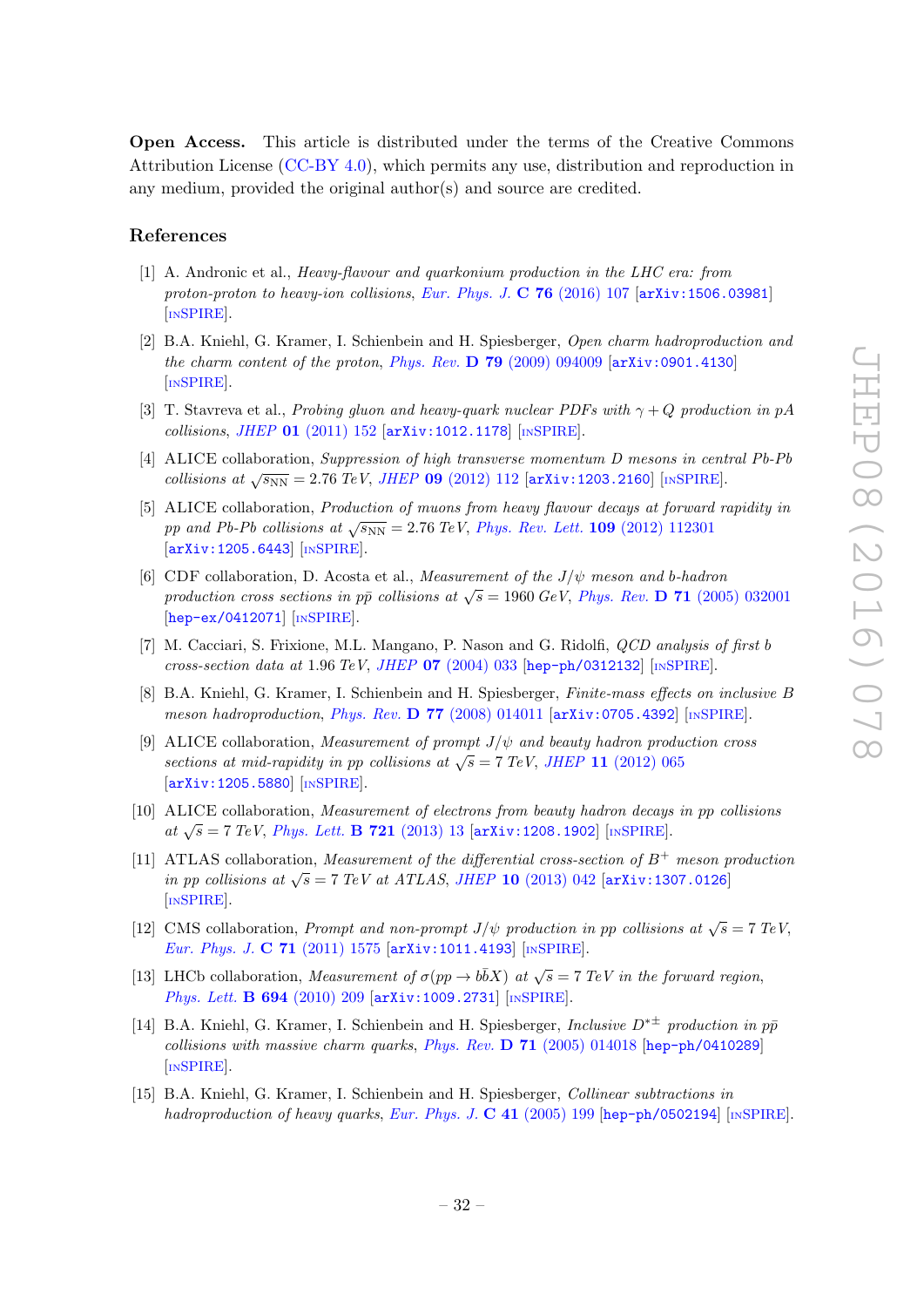- <span id="page-33-0"></span>[16] M. Cacciari, M. Greco and P. Nason, The  $p_T$  spectrum in heavy flavor hadroproduction, JHEP 05 [\(1998\) 007](http://dx.doi.org/10.1088/1126-6708/1998/05/007) [[hep-ph/9803400](http://arxiv.org/abs/hep-ph/9803400)] [IN[SPIRE](http://inspirehep.net/search?p=find+EPRINT+hep-ph/9803400)].
- [17] M. Cacciari, S. Frixione and P. Nason, The  $p_T$  spectrum in heavy flavor photoproduction, JHEP 03 [\(2001\) 006](http://dx.doi.org/10.1088/1126-6708/2001/03/006) [[hep-ph/0102134](http://arxiv.org/abs/hep-ph/0102134)] [IN[SPIRE](http://inspirehep.net/search?p=find+EPRINT+hep-ph/0102134)].
- <span id="page-33-1"></span>[18] M. Cacciari, S. Frixione, N. Houdeau, M.L. Mangano, P. Nason and G. Ridolfi, Theoretical predictions for charm and bottom production at the LHC, JHEP 10 [\(2012\) 137](http://dx.doi.org/10.1007/JHEP10(2012)137) [[arXiv:1205.6344](http://arxiv.org/abs/1205.6344)] [IN[SPIRE](http://inspirehep.net/search?p=find+EPRINT+arXiv:1205.6344)].
- <span id="page-33-2"></span>[19] ALICE collaboration, Measurement of charm production at central rapidity in proton-proton collisions at  $\sqrt{s}$  = 7 TeV, JHEP 01 [\(2012\) 128](http://dx.doi.org/10.1007/JHEP01(2012)128) [[arXiv:1111.1553](http://arxiv.org/abs/1111.1553)] [IN[SPIRE](http://inspirehep.net/search?p=find+EPRINT+arXiv:1111.1553)].
- <span id="page-33-14"></span>[20] ALICE collaboration, Measurement of charm production at central rapidity in proton-proton collisions at  $\sqrt{s}$  = 2.76 TeV, JHEP 07 [\(2012\) 191](http://dx.doi.org/10.1007/JHEP07(2012)191) [[arXiv:1205.4007](http://arxiv.org/abs/1205.4007)] [IN[SPIRE](http://inspirehep.net/search?p=find+EPRINT+arXiv:1205.4007)].
- <span id="page-33-3"></span>[21] LHCb collaboration, *Prompt charm production in pp collisions at*  $\sqrt{s} = 7 \text{ TeV}$ , *[Nucl. Phys.](http://dx.doi.org/10.1016/j.nuclphysb.2013.02.010)* B 871 [\(2013\) 1](http://dx.doi.org/10.1016/j.nuclphysb.2013.02.010) [[arXiv:1302.2864](http://arxiv.org/abs/1302.2864)] [IN[SPIRE](http://inspirehep.net/search?p=find+EPRINT+arXiv:1302.2864)].
- <span id="page-33-4"></span>[22] R. Maciula and A. Szczurek, Open charm production at the LHC:  $k_t$ -factorization approach, Phys. Rev. D 87 [\(2013\) 094022](http://dx.doi.org/10.1103/PhysRevD.87.094022) [[arXiv:1301.3033](http://arxiv.org/abs/1301.3033)] [IN[SPIRE](http://inspirehep.net/search?p=find+EPRINT+arXiv:1301.3033)].
- <span id="page-33-5"></span>[23] P. Bartalini and L. Fano, Proceedings of the First International Workshop on Multiple Partonic Interactions at the LHC (MPI08), P. Bartalini and L. Fano eds., DESY, Hamburg Germany (2009) [[arXiv:1003.4220](http://arxiv.org/abs/1003.4220)] [IN[SPIRE](http://inspirehep.net/search?p=find+IRN+8597952)].
- [24] T. Sjöstrand and M. van Zijl, A Multiple Interaction Model for the Event Structure in Hadron Collisions, Phys. Rev.  $\bf{D}$  36 [\(1987\) 2019](http://dx.doi.org/10.1103/PhysRevD.36.2019) [IN[SPIRE](http://inspirehep.net/search?p=find+J+%22Phys.Rev.,D36,2019%22)].
- <span id="page-33-6"></span>[25] S. Porteboeuf and R. Granier de Cassagnac,  $J/\Psi$  yield vs. multiplicity in proton-proton  $collisions$  at the LHC, [Nucl. Phys. Proc. Suppl.](http://dx.doi.org/10.1016/j.nuclphysBPS.2011.03.082) 214 (2011) 181  $[arXiv:1012.0719]$  $[arXiv:1012.0719]$  $[arXiv:1012.0719]$   $[nsPIRE]$ .
- <span id="page-33-7"></span>[26] L. Frankfurt, M. Strikman and C. Weiss, Transverse nucleon structure and diagnostics of hard parton-parton processes at LHC, Phys. Rev.  $D$  83 [\(2011\) 054012](http://dx.doi.org/10.1103/PhysRevD.83.054012) [[arXiv:1009.2559](http://arxiv.org/abs/1009.2559)] [IN[SPIRE](http://inspirehep.net/search?p=find+EPRINT+arXiv:1009.2559)].
- [27] M.Y. Azarkin, I.M. Dremin and M. Strikman, Jets in multiparticle production in and beyond geometry of proton-proton collisions at the LHC, [Phys. Lett.](http://dx.doi.org/10.1016/j.physletb.2014.06.040) B 735 (2014) 244 [[arXiv:1401.1973](http://arxiv.org/abs/1401.1973)] [IN[SPIRE](http://inspirehep.net/search?p=find+EPRINT+arXiv:1401.1973)].
- <span id="page-33-8"></span>[28] M. Strikman, Transverse structure of the nucleon and multiparton interactions, [Prog. Theor.](http://dx.doi.org/10.1143/PTPS.187.289) [Phys. Suppl.](http://dx.doi.org/10.1143/PTPS.187.289) **187** (2011) 289 [IN[SPIRE](http://inspirehep.net/search?p=find+J+%22Prog.Theor.Phys.Suppl.,187,289%22)].
- <span id="page-33-9"></span>[29] M. Strikman, Comments on the observation of high multiplicity events at the LHC, [Phys.](http://dx.doi.org/10.1103/PhysRevD.84.011501) Rev. D 84 [\(2011\) 011501](http://dx.doi.org/10.1103/PhysRevD.84.011501) [[arXiv:1105.2285](http://arxiv.org/abs/1105.2285)] [IN[SPIRE](http://inspirehep.net/search?p=find+EPRINT+arXiv:1105.2285)].
- <span id="page-33-10"></span>[30] ALICE collaboration,  $J/\psi$  Production as a Function of Charged Particle Multiplicity in pp Collisions at  $\sqrt{s} = 7$  TeV, [Phys. Lett.](http://dx.doi.org/10.1016/j.physletb.2012.04.052) B 712 (2012) 165 [[arXiv:1202.2816](http://arxiv.org/abs/1202.2816)] [IN[SPIRE](http://inspirehep.net/search?p=find+EPRINT+arXiv:1202.2816)].
- <span id="page-33-11"></span>[31] ALICE collaboration, Measurement of charm and beauty production at central rapidity versus charged-particle multiplicity in proton-proton collisions at  $\sqrt{s} = 7$  TeV, [JHEP](http://dx.doi.org/10.1007/JHEP09(2015)148) 09 [\(2015\) 148](http://dx.doi.org/10.1007/JHEP09(2015)148) [[arXiv:1505.00664](http://arxiv.org/abs/1505.00664)] [IN[SPIRE](http://inspirehep.net/search?p=find+EPRINT+arXiv:1505.00664)].
- <span id="page-33-12"></span>[32] CMS collaboration, Event activity dependence of  $Y(nS)$  production in  $\sqrt{s_{NN}} = 5.02 \text{ TeV } pPb$ and  $\sqrt{s} = 2.76 \text{ TeV}$  pp collisions, JHEP 04 [\(2014\) 103](http://dx.doi.org/10.1007/JHEP04(2014)103) [[arXiv:1312.6300](http://arxiv.org/abs/1312.6300)] [IN[SPIRE](http://inspirehep.net/search?p=find+EPRINT+arXiv:1312.6300)].
- <span id="page-33-13"></span>[33] E.G. Ferreiro and C. Pajares, *High multiplicity pp events and*  $J/\psi$  *production at LHC, [Phys.](http://dx.doi.org/10.1103/PhysRevC.86.034903)* Rev. C 86 [\(2012\) 034903](http://dx.doi.org/10.1103/PhysRevC.86.034903) [[arXiv:1203.5936](http://arxiv.org/abs/1203.5936)] [IN[SPIRE](http://inspirehep.net/search?p=find+EPRINT+arXiv:1203.5936)].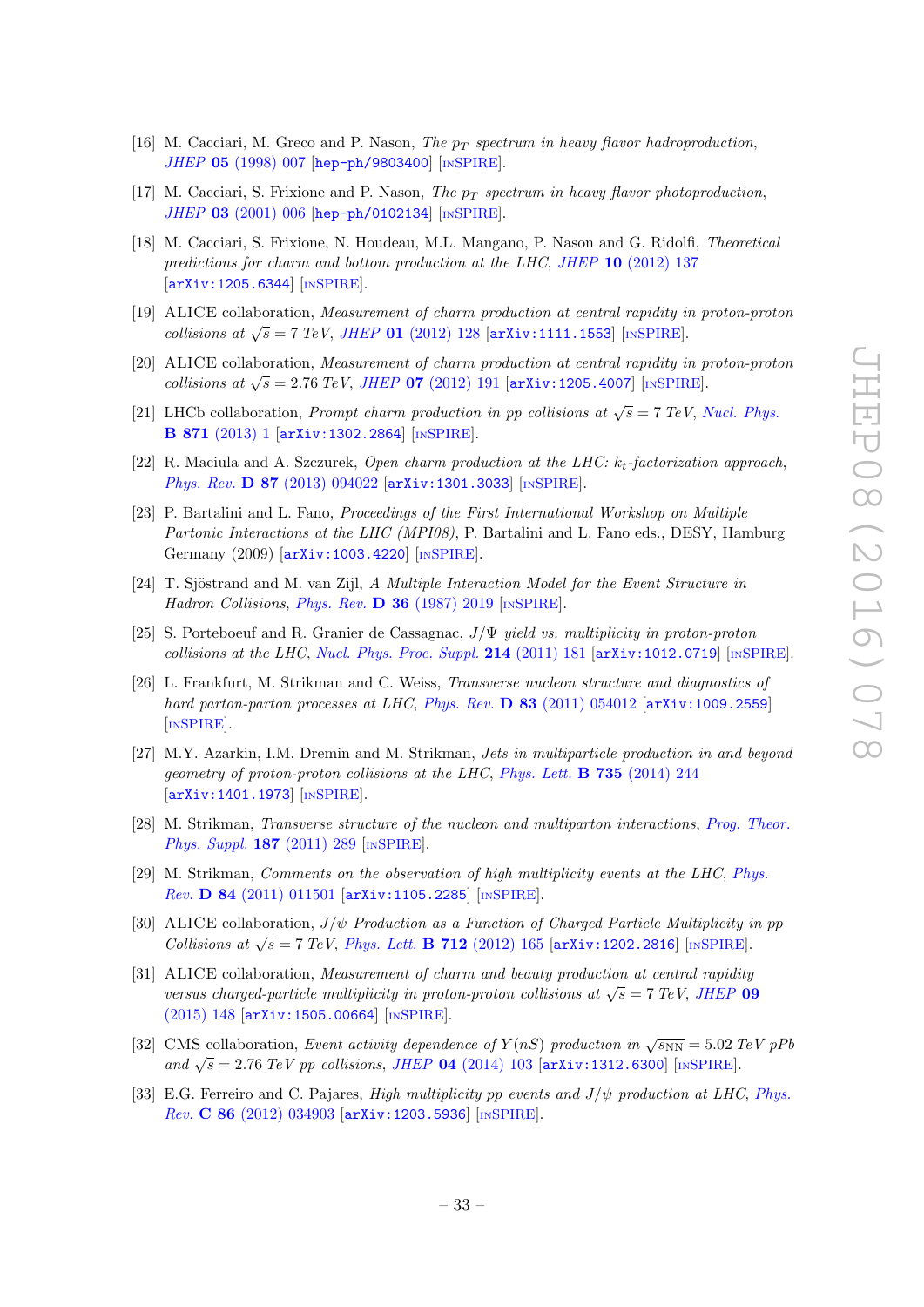- <span id="page-34-0"></span>[34] E.G. Ferreiro and C. Pajares, Open charm production in high multiplicity proton-proton events at the LHC,  $arXiv:1501.03381$  [IN[SPIRE](http://inspirehep.net/search?p=find+EPRINT+arXiv:1501.03381)].
- <span id="page-34-1"></span>[35] H.J. Drescher, M. Hladik, S. Ostapchenko, T. Pierog and K. Werner, Parton based Gribov-Regge theory, [Phys. Rept.](http://dx.doi.org/10.1016/S0370-1573(00)00122-8) 350 (2001) 93  $[hep-ph/0007198]$  $[hep-ph/0007198]$  $[hep-ph/0007198]$   $[NSPIRE]$  $[NSPIRE]$  $[NSPIRE]$ .
- <span id="page-34-2"></span>[36] K. Werner, B. Guiot, I. Karpenko and T. Pierog, Analysing radial flow features in p-Pb and  $p-p$  collisions at several TeV by studying identified particle production in EPOS3, [Phys. Rev.](http://dx.doi.org/10.1103/PhysRevC.89.064903) C 89 [\(2014\) 064903](http://dx.doi.org/10.1103/PhysRevC.89.064903) [[arXiv:1312.1233](http://arxiv.org/abs/1312.1233)] [IN[SPIRE](http://inspirehep.net/search?p=find+EPRINT+arXiv:1312.1233)].
- <span id="page-34-3"></span>[37] T. Sjöstrand, S. Mrenna and P.Z. Skands, A Brief Introduction to PYTHIA 8.1, [Comput.](http://dx.doi.org/10.1016/j.cpc.2008.01.036) [Phys. Commun.](http://dx.doi.org/10.1016/j.cpc.2008.01.036) 178 (2008) 852 [[arXiv:0710.3820](http://arxiv.org/abs/0710.3820)] [IN[SPIRE](http://inspirehep.net/search?p=find+EPRINT+arXiv:0710.3820)].
- <span id="page-34-4"></span>[38] K.J. Eskola, H. Paukkunen and C.A. Salgado, EPS09: A New Generation of NLO and LO Nuclear Parton Distribution Functions, JHEP 04 [\(2009\) 065](http://dx.doi.org/10.1088/1126-6708/2009/04/065) [[arXiv:0902.4154](http://arxiv.org/abs/0902.4154)] [IN[SPIRE](http://inspirehep.net/search?p=find+EPRINT+arXiv:0902.4154)].
- [39] D. de Florian and R. Sassot, Nuclear parton distributions at next-to-leading order, [Phys. Rev.](http://dx.doi.org/10.1103/PhysRevD.69.074028) D 69 [\(2004\) 074028](http://dx.doi.org/10.1103/PhysRevD.69.074028) [[hep-ph/0311227](http://arxiv.org/abs/hep-ph/0311227)] [IN[SPIRE](http://inspirehep.net/search?p=find+EPRINT+hep-ph/0311227)].
- <span id="page-34-5"></span>[40] M. Hirai, S. Kumano and T.-H. Nagai, Determination of nuclear parton distribution functions and their uncertainties in next-to-leading order, Phys. Rev. C 76 [\(2007\) 065207](http://dx.doi.org/10.1103/PhysRevC.76.065207) [[arXiv:0709.3038](http://arxiv.org/abs/0709.3038)] [IN[SPIRE](http://inspirehep.net/search?p=find+EPRINT+arXiv:0709.3038)].
- <span id="page-34-6"></span>[41] H. Fujii and K. Watanabe, Heavy quark pair production in high energy pA collisions: Open heavy flavors, [Nucl. Phys.](http://dx.doi.org/10.1016/j.nuclphysa.2013.10.006) A 920 (2013) 78 [[arXiv:1308.1258](http://arxiv.org/abs/1308.1258)] [IN[SPIRE](http://inspirehep.net/search?p=find+EPRINT+arXiv:1308.1258)].
- [42] P. Tribedy and R. Venugopalan, QCD saturation at the LHC: Comparisons of models to  $p + p$  and  $A + A$  data and predictions for  $p + Pb$  collisions, [Phys. Lett.](http://dx.doi.org/10.1016/j.physletb.2012.02.047) **B** 710 (2012) 125 [Erratum ibid. **B 718** (2013) 1154] [[arXiv:1112.2445](http://arxiv.org/abs/1112.2445)] [IN[SPIRE](http://inspirehep.net/search?p=find+EPRINT+arXiv:1112.2445)].
- [43] J.L. Albacete, A. Dumitru, H. Fujii and Y. Nara, *CGC predictions for*  $p + Pb$  collisions at the LHC, [Nucl. Phys.](http://dx.doi.org/10.1016/j.nuclphysa.2012.09.012)  $A 897 (2013) 1$  [[arXiv:1209.2001](http://arxiv.org/abs/1209.2001)] [IN[SPIRE](http://inspirehep.net/search?p=find+EPRINT+arXiv:1209.2001)].
- <span id="page-34-7"></span>[44] A.H. Rezaeian, CGC predictions for  $p + A$  collisions at the LHC and signature of QCD saturation, *Phys. Lett.* **B 718** [\(2013\) 1058](http://dx.doi.org/10.1016/j.physletb.2012.11.066) [[arXiv:1210.2385](http://arxiv.org/abs/1210.2385)] [IN[SPIRE](http://inspirehep.net/search?p=find+EPRINT+arXiv:1210.2385)].
- <span id="page-34-8"></span>[45] M. Lev and B. Petersson, Nuclear Effects at Large Transverse Momentum in a QCD Parton Model, Z. Phys. C 21 [\(1983\) 155](http://dx.doi.org/10.1007/BF01648792) [IN[SPIRE](http://inspirehep.net/search?p=find+IRN+1078887)].
- <span id="page-34-13"></span>[46] X.-N. Wang, Systematic study of high  $p_T$  hadron spectra in pp, pA and AA collisions at ultrarelativistic energies, Phys. Rev. C 61 [\(2000\) 064910](http://dx.doi.org/10.1103/PhysRevC.61.064910)  $\lceil \text{nucl-th}/9812021 \rceil \lceil \text{msPIRE} \rceil$ .
- <span id="page-34-9"></span>[47] B.Z. Kopeliovich, J. Nemchik, A. Schafer and A.V. Tarasov, Cronin effect in hadron production off nuclei, [Phys. Rev. Lett.](http://dx.doi.org/10.1103/PhysRevLett.88.232303) 88 (2002) 232303 [[hep-ph/0201010](http://arxiv.org/abs/hep-ph/0201010)] [IN[SPIRE](http://inspirehep.net/search?p=find+EPRINT+hep-ph/0201010)].
- <span id="page-34-10"></span>[48] I. Vitev, Non-Abelian energy loss in cold nuclear matter, Phys. Rev. C 75 [\(2007\) 064906](http://dx.doi.org/10.1103/PhysRevC.75.064906) [[hep-ph/0703002](http://arxiv.org/abs/hep-ph/0703002)] [IN[SPIRE](http://inspirehep.net/search?p=find+EPRINT+hep-ph/0703002)].
- <span id="page-34-11"></span>[49] F. Arleo, S. Peigne and T. Sami, Revisiting scaling properties of medium-induced gluon radiation, *Phys. Rev.* **D 83** [\(2011\) 114036](http://dx.doi.org/10.1103/PhysRevD.83.114036)  $\left[$ [arXiv:1006.0818](http://arxiv.org/abs/1006.0818) $\right]$   $\left[$ IN[SPIRE](http://inspirehep.net/search?p=find+EPRINT+arXiv:1006.0818).
- <span id="page-34-12"></span>[50] CMS collaboration, Observation of long-range near-side angular correlations in proton-lead collisions at the LHC, [Phys. Lett.](http://dx.doi.org/10.1016/j.physletb.2012.11.025) **B 718** (2013) 795  $\left[$ [arXiv:1210.5482](http://arxiv.org/abs/1210.5482) $\right]$   $\left[$ IN[SPIRE](http://inspirehep.net/search?p=find+EPRINT+arXiv:1210.5482) $\right]$ .
- [51] ALICE collaboration, Long-range angular correlations on the near and away side in p-Pb collisions at  $\sqrt{s_{\rm NN}}$  = 5.02 TeV, [Phys. Lett.](http://dx.doi.org/10.1016/j.physletb.2013.01.012) **B** 719 (2013) 29 [[arXiv:1212.2001](http://arxiv.org/abs/1212.2001)] [IN[SPIRE](http://inspirehep.net/search?p=find+EPRINT+arXiv:1212.2001)].
- [52] ALICE collaboration, Long-range angular correlations of  $\pi$ , K and p in p-Pb collisions at  $\sqrt{s_{NN}} = 5.02 \text{ TeV}, \text{Phys. Lett. } \mathbf{B}$  $\sqrt{s_{NN}} = 5.02 \text{ TeV}, \text{Phys. Lett. } \mathbf{B}$  $\sqrt{s_{NN}} = 5.02 \text{ TeV}, \text{Phys. Lett. } \mathbf{B}$  726 (2013) 164 [[arXiv:1307.3237](http://arxiv.org/abs/1307.3237)] [IN[SPIRE](http://inspirehep.net/search?p=find+EPRINT+arXiv:1307.3237)].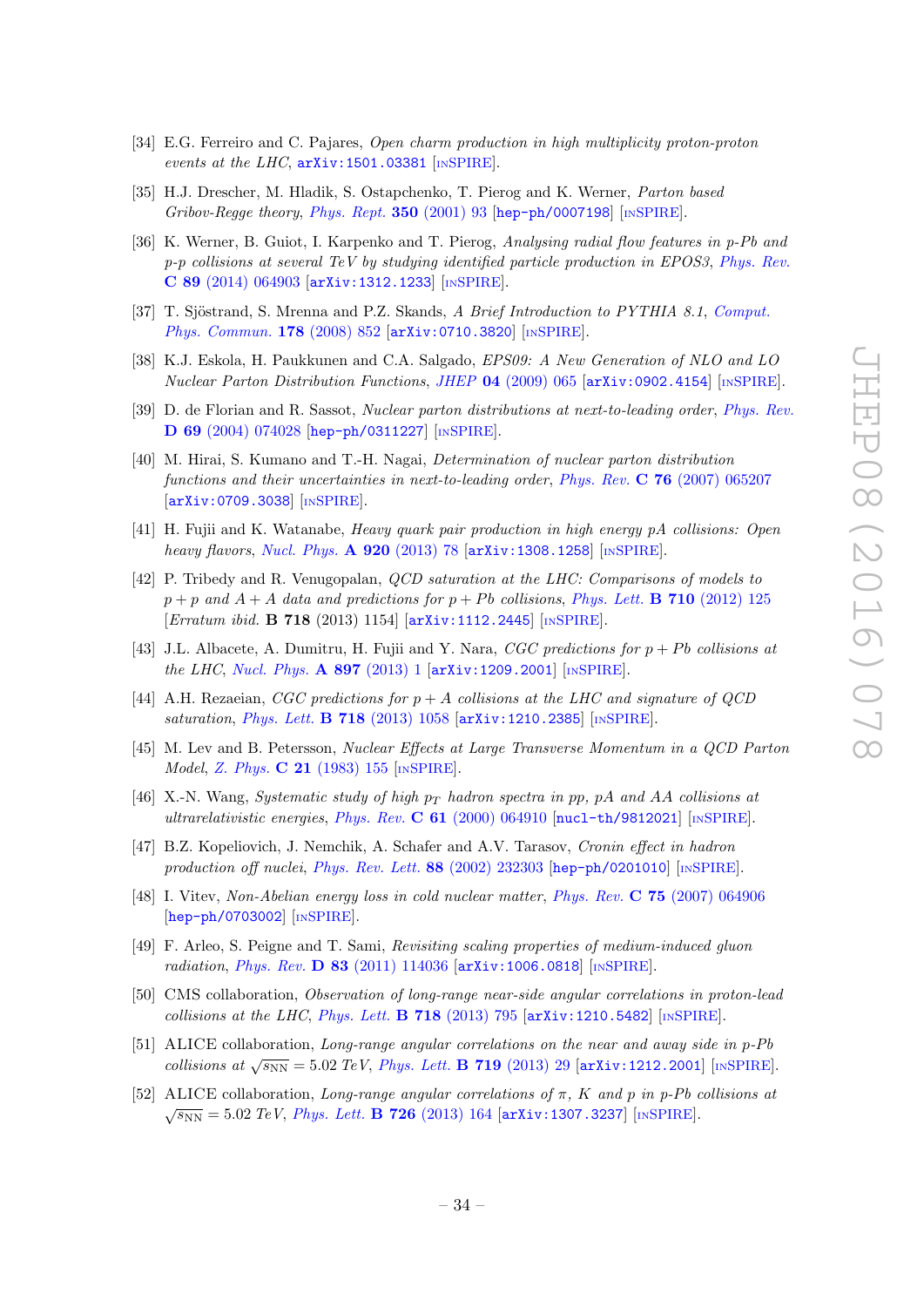- <span id="page-35-0"></span>[53] ATLAS collaboration, Observation of Associated Near-Side and Away-Side Long-Range Correlations in  $\sqrt{s_{NN}} = 5.02 \text{ TeV}$  Proton-Lead Collisions with the ATLAS Detector, [Phys.](http://dx.doi.org/10.1103/PhysRevLett.110.182302) Rev. Lett. 110 [\(2013\) 182302](http://dx.doi.org/10.1103/PhysRevLett.110.182302) [[arXiv:1212.5198](http://arxiv.org/abs/1212.5198)] [IN[SPIRE](http://inspirehep.net/search?p=find+EPRINT+arXiv:1212.5198)].
- <span id="page-35-1"></span>[54] ALICE collaboration, Suppression of  $\psi(2S)$  production in p-Pb collisions at  $\sqrt{s_{\rm NN}} = 5.02 \text{ TeV}, \text{ JHEP } 12 \text{ (2014) } 073 \text{ [arXiv:1405.3796] }$  $\sqrt{s_{\rm NN}} = 5.02 \text{ TeV}, \text{ JHEP } 12 \text{ (2014) } 073 \text{ [arXiv:1405.3796] }$  $\sqrt{s_{\rm NN}} = 5.02 \text{ TeV}, \text{ JHEP } 12 \text{ (2014) } 073 \text{ [arXiv:1405.3796] }$  [IN[SPIRE](http://inspirehep.net/search?p=find+EPRINT+arXiv:1405.3796)].
- <span id="page-35-2"></span>[55] ALICE collaboration, *Measurement of prompt D-meson production in p-Pb collisions at*  $\sqrt{s_{NN}} = 5.02 \text{ TeV}, \text{Phys. Rev. Lett. 113 (2014) 232301 [arXiv:1405.3452] [INSPIRE].}$  $\sqrt{s_{NN}} = 5.02 \text{ TeV}, \text{Phys. Rev. Lett. 113 (2014) 232301 [arXiv:1405.3452] [INSPIRE].}$  $\sqrt{s_{NN}} = 5.02 \text{ TeV}, \text{Phys. Rev. Lett. 113 (2014) 232301 [arXiv:1405.3452] [INSPIRE].}$  $\sqrt{s_{NN}} = 5.02 \text{ TeV}, \text{Phys. Rev. Lett. 113 (2014) 232301 [arXiv:1405.3452] [INSPIRE].}$  $\sqrt{s_{NN}} = 5.02 \text{ TeV}, \text{Phys. Rev. Lett. 113 (2014) 232301 [arXiv:1405.3452] [INSPIRE].}$  $\sqrt{s_{NN}} = 5.02 \text{ TeV}, \text{Phys. Rev. Lett. 113 (2014) 232301 [arXiv:1405.3452] [INSPIRE].}$  $\sqrt{s_{NN}} = 5.02 \text{ TeV}, \text{Phys. Rev. Lett. 113 (2014) 232301 [arXiv:1405.3452] [INSPIRE].}$
- <span id="page-35-3"></span>[56] I. Helenius, Spatially dependent parton distribution functions and hard processes in nuclear collisions, [arXiv:1408.6660](http://arxiv.org/abs/1408.6660) [IN[SPIRE](http://inspirehep.net/search?p=find+EPRINT+arXiv:1408.6660)].
- [57] I. Helenius, K.J. Eskola, H. Honkanen and C.A. Salgado, Impact-Parameter Dependent Nuclear Parton Distribution Functions: EPS09s and EKS98s and Their Applications in Nuclear Hard Processes, JHEP 07 [\(2012\) 073](http://dx.doi.org/10.1007/JHEP07(2012)073) [[arXiv:1205.5359](http://arxiv.org/abs/1205.5359)] [IN[SPIRE](http://inspirehep.net/search?p=find+EPRINT+arXiv:1205.5359)].
- [58] V. Emel'yanov, A. Khodinov, S.R. Klein and R. Vogt, Spatial variation of nuclear structure functions and heavy quark production, [Phys. Rev. Lett.](http://dx.doi.org/10.1103/PhysRevLett.81.1801) 81 (1998) 1801 [[nucl-th/9805027](http://arxiv.org/abs/nucl-th/9805027)] [IN[SPIRE](http://inspirehep.net/search?p=find+EPRINT+nucl-th/9805027)].
- <span id="page-35-4"></span>[59] V. Emel'yanov, A. Khodinov, S.R. Klein and R. Vogt, The Effect of shadowing on initial conditions, transverse energy and hard probes in ultrarelativistic heavy ion collisions, [Phys.](http://dx.doi.org/10.1103/PhysRevC.61.044904) Rev. C 61 [\(2000\) 044904](http://dx.doi.org/10.1103/PhysRevC.61.044904) [[hep-ph/9909427](http://arxiv.org/abs/hep-ph/9909427)] [IN[SPIRE](http://inspirehep.net/search?p=find+EPRINT+hep-ph/9909427)].
- <span id="page-35-5"></span>[60] L. Frankfurt, V. Guzey and M. Strikman, Leading Twist Nuclear Shadowing Phenomena in Hard Processes with Nuclei, [Phys. Rept.](http://dx.doi.org/10.1016/j.physrep.2011.12.002)  $512$  (2012) 255 [[arXiv:1106.2091](http://arxiv.org/abs/1106.2091)] [IN[SPIRE](http://inspirehep.net/search?p=find+EPRINT+arXiv:1106.2091)].
- <span id="page-35-6"></span>[61] ALICE collaboration, The ALICE experiment at the CERN LHC, 2008 JINST 3 [S08002](http://dx.doi.org/10.1088/1748-0221/3/08/S08002) [IN[SPIRE](http://inspirehep.net/search?p=find+J+%22JINST,3,S08002%22)].
- <span id="page-35-7"></span>[62] ALICE collaboration, Performance of the ALICE Experiment at the CERN LHC, [Int. J.](http://dx.doi.org/10.1142/S0217751X14300440) Mod. Phys. A 29 [\(2014\) 1430044](http://dx.doi.org/10.1142/S0217751X14300440) [[arXiv:1402.4476](http://arxiv.org/abs/1402.4476)] [IN[SPIRE](http://inspirehep.net/search?p=find+EPRINT+arXiv:1402.4476)].
- <span id="page-35-8"></span>[63] ALICE collaboration, Alignment of the ALICE Inner Tracking System with cosmic-ray tracks, 2010 JINST 5 [P03003](http://dx.doi.org/10.1088/1748-0221/5/03/P03003) [[arXiv:1001.0502](http://arxiv.org/abs/1001.0502)] [IN[SPIRE](http://inspirehep.net/search?p=find+EPRINT+arXiv:1001.0502)].
- <span id="page-35-9"></span>[64] J. Alme et al., The ALICE TPC, a large 3-dimensional tracking device with fast readout for ultra-high multiplicity events, [Nucl. Instrum. Meth.](http://dx.doi.org/10.1016/j.nima.2010.04.042)  $\mathbf{A}$  622 (2010) 316 [[arXiv:1001.1950](http://arxiv.org/abs/1001.1950)] [IN[SPIRE](http://inspirehep.net/search?p=find+EPRINT+arXiv:1001.1950)].
- <span id="page-35-10"></span>[65] ALICE collaboration, Performance of the ALICE VZERO system, 2013 JINST 8 [P10016](http://dx.doi.org/10.1088/1748-0221/8/10/P10016) [[arXiv:1306.3130](http://arxiv.org/abs/1306.3130)] [IN[SPIRE](http://inspirehep.net/search?p=find+EPRINT+arXiv:1306.3130)].
- <span id="page-35-11"></span>[66] ALICE collaboration, Centrality dependence of particle production in p-Pb collisions at  $\sqrt{s_{NN}} = 5.02 \text{ TeV}, \text{Phys. Rev. C } 91 \text{ (2015) } 064905 \text{ [arXiv:1412.6828] [INSPIRE].}$  $\sqrt{s_{NN}} = 5.02 \text{ TeV}, \text{Phys. Rev. C } 91 \text{ (2015) } 064905 \text{ [arXiv:1412.6828] [INSPIRE].}$  $\sqrt{s_{NN}} = 5.02 \text{ TeV}, \text{Phys. Rev. C } 91 \text{ (2015) } 064905 \text{ [arXiv:1412.6828] [INSPIRE].}$  $\sqrt{s_{NN}} = 5.02 \text{ TeV}, \text{Phys. Rev. C } 91 \text{ (2015) } 064905 \text{ [arXiv:1412.6828] [INSPIRE].}$  $\sqrt{s_{NN}} = 5.02 \text{ TeV}, \text{Phys. Rev. C } 91 \text{ (2015) } 064905 \text{ [arXiv:1412.6828] [INSPIRE].}$
- <span id="page-35-12"></span>[67] ALICE collaboration, Measurement of visible cross sections in proton-lead collisions at  $\sqrt{s_{NN}} = 5.02 \text{ TeV}$  in van der Meer scans with the ALICE detector, 2014 JINST 9 [P11003](http://dx.doi.org/10.1088/1748-0221/9/11/P11003) [[arXiv:1405.1849](http://arxiv.org/abs/1405.1849)] [IN[SPIRE](http://inspirehep.net/search?p=find+EPRINT+arXiv:1405.1849)].
- <span id="page-35-13"></span>[68] ALICE collaboration, *Pseudorapidity density of charged particles in*  $p + Pb$  *collisions at*  $\sqrt{s_{\rm NN}} = 5.02 \; TeV$ , *[Phys. Rev. Lett.](http://dx.doi.org/10.1103/PhysRevLett.110.032301)* **110** (2013) 032301 [[arXiv:1210.3615](http://arxiv.org/abs/1210.3615)] [IN[SPIRE](http://inspirehep.net/search?p=find+EPRINT+arXiv:1210.3615)].
- <span id="page-35-14"></span>[69] Particle Data Group collaboration, K.A. Olive et al., Review of Particle Physics, [Chin.](http://dx.doi.org/10.1088/1674-1137/38/9/090001) Phys. **C 38** [\(2014\) 090001](http://dx.doi.org/10.1088/1674-1137/38/9/090001) [IN[SPIRE](http://inspirehep.net/search?p=find+J+%22Chin.Phys.,C38,090001%22)].
- <span id="page-35-15"></span>[70] T. Sjöstrand, S. Mrenna and P.Z. Skands, PYTHIA 6.4 Physics and Manual, [JHEP](http://dx.doi.org/10.1088/1126-6708/2006/05/026) 05 [\(2006\) 026](http://dx.doi.org/10.1088/1126-6708/2006/05/026) [[hep-ph/0603175](http://arxiv.org/abs/hep-ph/0603175)] [IN[SPIRE](http://inspirehep.net/search?p=find+EPRINT+hep-ph/0603175)].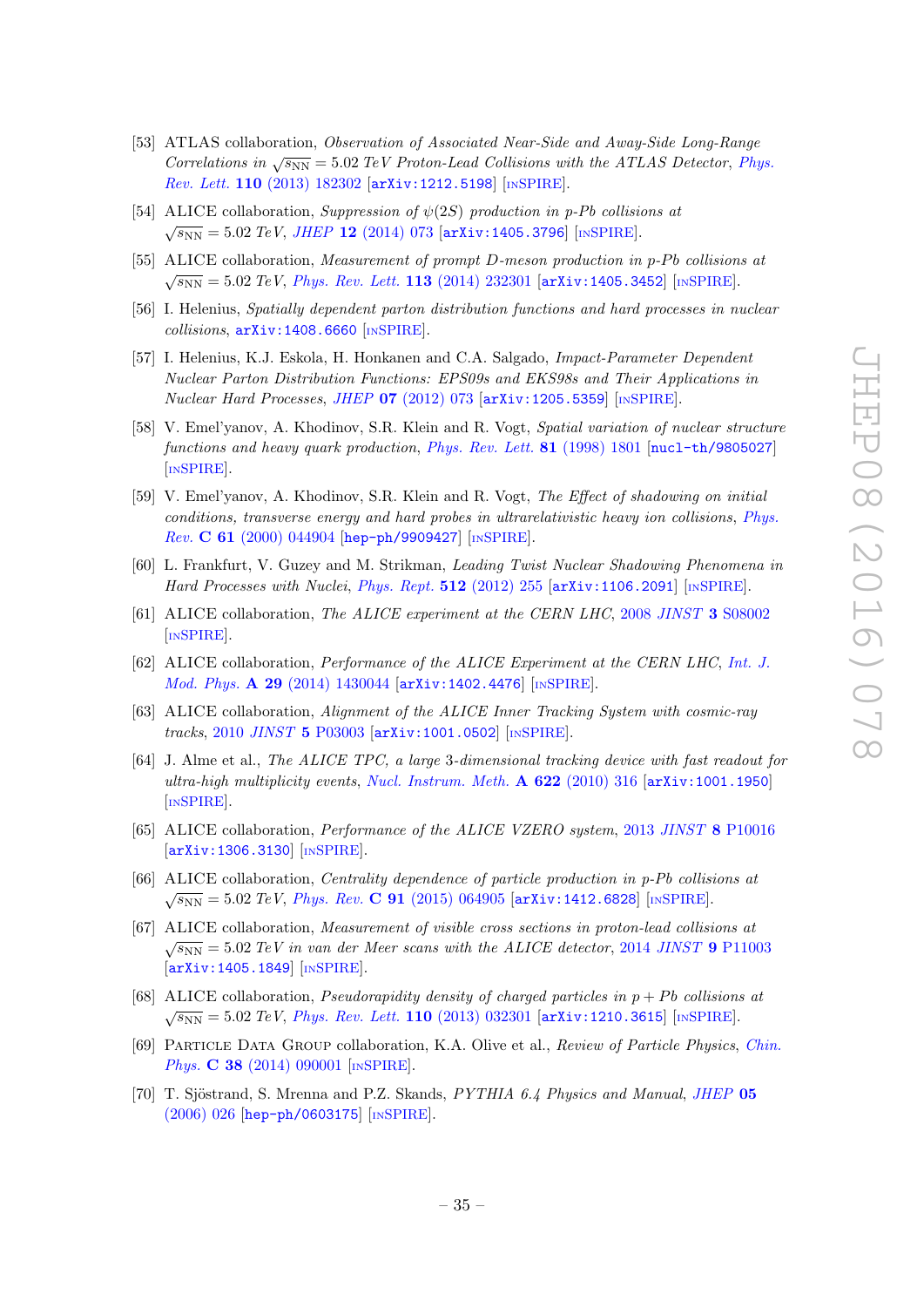- <span id="page-36-0"></span>[71] P.Z. Skands, The Perugia Tunes, in proceedings of the 1st International Workshop on Multiple Partonic Interactions at the LHC (MPI@LHC 08), Perugia, Italy, October 27–31 2008, p. 284 [[arXiv:0905.3418](http://arxiv.org/abs/0905.3418)] [IN[SPIRE](http://inspirehep.net/search?p=find+EPRINT+arXiv:0905.3418)].
- <span id="page-36-1"></span>[72] X.-N. Wang and M. Gyulassy, HIJING: A Monte Carlo model for multiple jet production in pp, pA and AA collisions, Phys. Rev.  $\bf{D}$  44 [\(1991\) 3501](http://dx.doi.org/10.1103/PhysRevD.44.3501) [IN[SPIRE](http://inspirehep.net/search?p=find+J+%22Phys.Rev.,D44,3501%22)].
- <span id="page-36-2"></span>[73] D.J. Lange, The EvtGen particle decay simulation package, [Nucl. Instrum. Meth.](http://dx.doi.org/10.1016/S0168-9002(01)00089-4) A 462 [\(2001\) 152](http://dx.doi.org/10.1016/S0168-9002(01)00089-4) [IN[SPIRE](http://inspirehep.net/search?p=find+J+%22Nucl.Instrum.Meth.,A462,152%22)].
- <span id="page-36-3"></span>[74] R. Averbeck, N. Bastid, Z. Conesa del Valle, P. Crochet, A. Dainese and X. Zhang, Reference Heavy Flavour Cross Sections in pp Collisions at  $\sqrt{s} = 2.76$  TeV, using a pQCD-Driven  $\sqrt{s}$ -Scaling of ALICE Measurements at  $\sqrt{s}$  = 7 TeV, [arXiv:1107.3243](http://arxiv.org/abs/1107.3243) [IN[SPIRE](http://inspirehep.net/search?p=find+EPRINT+arXiv:1107.3243)].
- <span id="page-36-4"></span>[75] PHENIX collaboration, A. Adare et al., Centrality categorization for  $R_{p(d)+A}$  in high-energy collisions, Phys. Rev. C 90 [\(2014\) 034902](http://dx.doi.org/10.1103/PhysRevC.90.034902) [[arXiv:1310.4793](http://arxiv.org/abs/1310.4793)] [IN[SPIRE](http://inspirehep.net/search?p=find+EPRINT+arXiv:1310.4793)].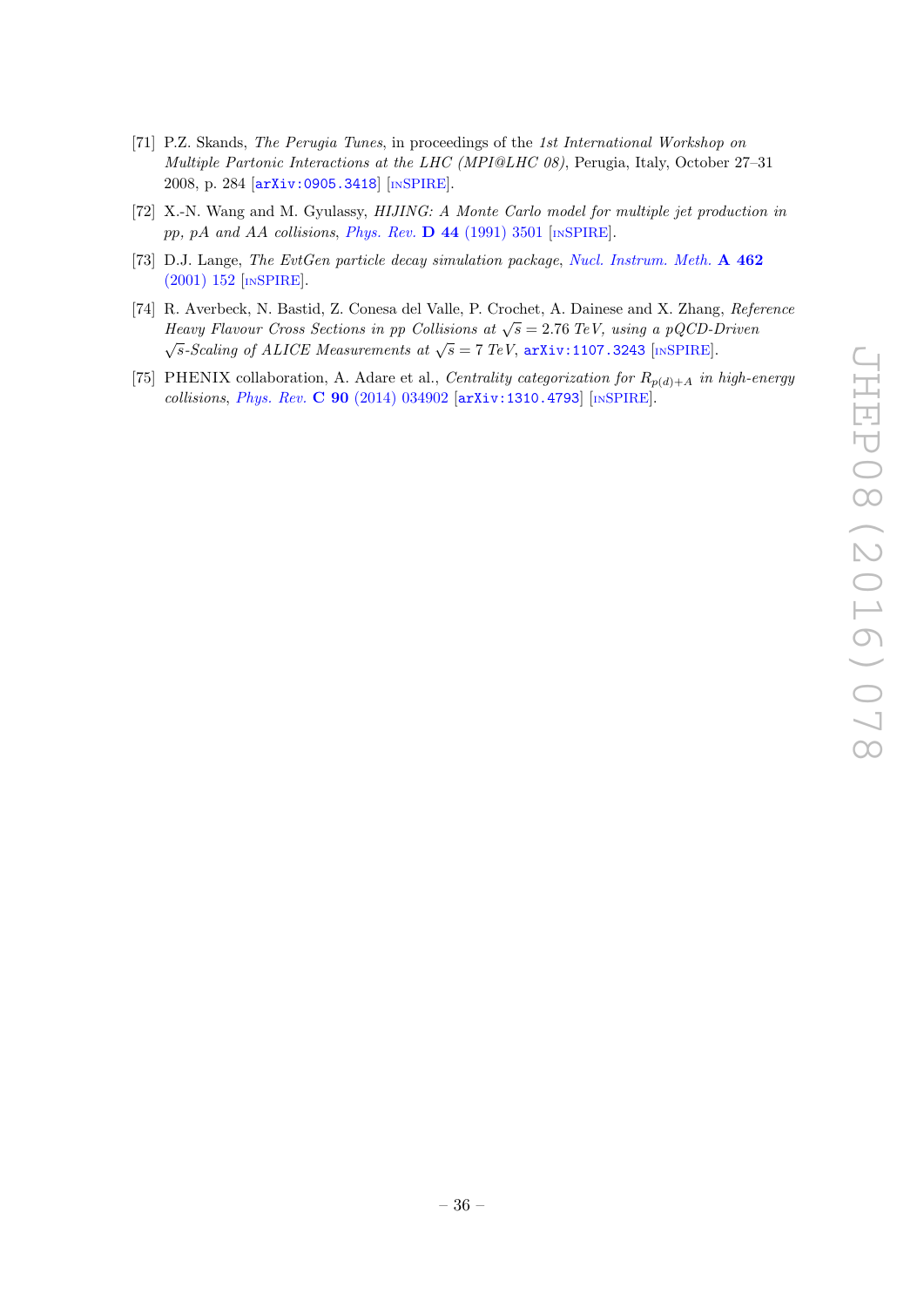## The ALICE collaboration

<span id="page-37-0"></span>J. Adam<sup>40</sup>, D. Adamová<sup>84</sup>, M.M. Aggarwal<sup>88</sup>, G. Aglieri Rinella<sup>36</sup>, M. Agnello<sup>110</sup>, N. Agrawal<sup>48</sup>, Z. Ahammed<sup>132</sup>, S.U. Ahn<sup>68</sup>, S. Aiola<sup>136</sup>, A. Akindinov<sup>58</sup>, S.N. Alam<sup>132</sup>, D. Aleksandrov<sup>80</sup>, B. Alessandro<sup>110</sup>, D. Alexandre<sup>101</sup>, R. Alfaro Molina<sup>64</sup>, A. Alici<sup>104,12</sup>, A. Alkin<sup>3</sup>, J.R.M. Almaraz<sup>119</sup>, J. Alme<sup>38</sup>, T. Alt<sup>43</sup>, S. Altinpinar<sup>18</sup>, I. Altsybeev<sup>131</sup>, C. Alves Garcia Prado<sup>120</sup>, C. Andrei<sup>78</sup>, A. Andronic<sup>97</sup>, V. Anguelov<sup>94</sup>, J. Anielski<sup>54</sup>, T. Antičić<sup>98</sup>, F. Antinori<sup>107</sup>, P. Antonioli<sup>104</sup>, L. Aphecetche<sup>113</sup>, H. Appelshäuser<sup>53</sup>, S. Arcelli<sup>28</sup>, R. Arnaldi<sup>110</sup>, O.W. Arnold<sup>37,93</sup>, I.C. Arsene<sup>22</sup>, M. Arslandok<sup>53</sup>, B. Audurier<sup>113</sup>, A. Augustinus<sup>36</sup>, R. Averbeck<sup>97</sup>, M.D. Azmi<sup>19</sup>, A. Badalà<sup>106</sup>, Y.W. Baek<sup>67</sup>, S. Bagnasco<sup>110</sup>, R. Bailhache<sup>53</sup>, R. Bala<sup>91</sup>, S. Balasubramanian<sup>136</sup>, A. Baldisseri<sup>15</sup>, R.C. Baral<sup>61</sup>, A.M. Barbano<sup>27</sup>, R. Barbera<sup>29</sup>, F. Barile<sup>33</sup>, G.G. Barnaföldi<sup>135</sup>, L.S. Barnby<sup>101</sup>, V. Barret<sup>70</sup>, P. Bartalini<sup>7</sup>, K. Barth<sup>36</sup>, J. Bartke<sup>117</sup>, E. Bartsch<sup>53</sup>, M. Basile<sup>28</sup>, N. Bastid<sup>70</sup>, S. Basu<sup>132</sup>, B. Bathen<sup>54</sup>, G. Batigne<sup>113</sup>, A. Batista Camejo<sup>70</sup>, B. Batyunya<sup>66</sup>, P.C. Batzing<sup>22</sup>, I.G. Bearden<sup>81</sup>, H. Beck<sup>53</sup>, C. Bedda<sup>110</sup>, N.K. Behera<sup>50</sup>, I. Belikov<sup>55</sup>, F. Bellini<sup>28</sup>, H. Bello Martinez<sup>2</sup>, R. Bellwied<sup>122</sup>, R. Belmont<sup>134</sup>, E. Belmont-Moreno<sup>64</sup>, V. Belyaev<sup>75</sup>, P. Benacek<sup>84</sup>, G. Bencedi<sup>135</sup>, S. Beole<sup>27</sup>, I. Berceanu<sup>78</sup>, A. Bercuci<sup>78</sup>, Y. Berdnikov<sup>86</sup>, D. Berenyi<sup>135</sup>, R.A. Bertens<sup>57</sup>, D. Berzano<sup>36</sup>, L. Betev<sup>36</sup>, A. Bhasin<sup>91</sup>, I.R. Bhat<sup>91</sup>, A.K. Bhati<sup>88</sup>, B. Bhattacharjee<sup>45</sup>, J. Bhom<sup>128</sup>, L. Bianchi<sup>122</sup>, N. Bianchi<sup>72</sup>, C. Bianchin<sup>134,57</sup>, J. Bielčík<sup>40</sup>, J. Bielčíková<sup>84</sup>, A. Bilandzic<sup>81,37,93</sup>, G. Biro<sup>135</sup>, R. Biswas<sup>4</sup>, S. Biswas<sup>79</sup>, S. Bjelogrlic<sup>57</sup>, J.T. Blair<sup>118</sup>, D. Blau<sup>80</sup>, C. Blume<sup>53</sup>, F. Bock<sup>74,94</sup>, A. Bogdanov<sup>75</sup>, H. Bøggild<sup>81</sup>, L. Boldizsár<sup>135</sup>, M. Bombara<sup>41</sup>, J. Book<sup>53</sup>, H. Borel<sup>15</sup>, A. Borissov<sup>96</sup>, M. Borri<sup>83,124</sup>, F. Bossú<sup>65</sup>, E. Botta<sup>27</sup>, C. Bourjau<sup>81</sup>, P. Braun-Munzinger<sup>97</sup>, M. Bregant<sup>120</sup>, T. Breitner<sup>52</sup>, T.A. Broker<sup>53</sup>, T.A. Browning<sup>95</sup>, M. Broz<sup>40</sup>, E.J. Brucken<sup>46</sup>, E. Bruna<sup>110</sup>, G.E. Bruno<sup>33</sup>, D. Budnikov<sup>99</sup>, H. Buesching<sup>53</sup>, S. Bufalino<sup>27,36</sup>, P. Buncic<sup>36</sup>, O. Busch<sup>94,128</sup>, Z. Buthelezi<sup>65</sup>, J.B. Butt<sup>16</sup>, J.T. Buxton<sup>20</sup>, D. Caffarri<sup>36</sup>, X. Cai<sup>7</sup>, H. Caines<sup>136</sup>, L. Calero Diaz<sup>72</sup>, A. Caliva<sup>57</sup>, E. Calvo Villar<sup>102</sup>, P. Camerini<sup>26</sup>, F. Carena<sup>36</sup>, W. Carena<sup>36</sup>, F. Carnesecchi<sup>28</sup>, J. Castillo Castellanos<sup>15</sup>, A.J. Castro<sup>125</sup>, E.A.R. Casula<sup>25</sup>, C. Ceballos Sanchez<sup>9</sup>, P. Cerello<sup>110</sup>, J. Cerkala<sup>115</sup>, B. Chang<sup>123</sup>, S. Chapeland<sup>36</sup>, M. Chartier<sup>124</sup>, J.L. Charvet<sup>15</sup>, S. Chattopadhyay<sup>132</sup>, S. Chattopadhyay<sup>100</sup>, A. Chauvin<sup>93,37</sup>, V. Chelnokov<sup>3</sup>, M. Cherney<sup>87</sup>, C. Cheshkov<sup>130</sup>, B. Cheynis<sup>130</sup>, V. Chibante Barroso<sup>36</sup>, D.D. Chinellato<sup>121</sup>, S. Cho<sup>50</sup>, P. Chochula<sup>36</sup>, K. Choi<sup>96</sup>, M. Chojnacki<sup>81</sup>, S. Choudhury<sup>132</sup>, P. Christakoglou<sup>82</sup>, C.H. Christensen<sup>81</sup>, P. Christiansen<sup>34</sup>, T. Chujo<sup>128</sup>, S.U. Chung<sup>96</sup>, C. Cicalo<sup>105</sup>, L. Cifarelli<sup>12,28</sup>, F. Cindolo<sup>104</sup>, J. Cleymans<sup>90</sup>, F. Colamaria<sup>33</sup>, D. Colella<sup>59,36</sup>, A. Collu<sup>74,25</sup>, M. Colocci<sup>28</sup>, G. Conesa Balbastre<sup>71</sup>, Z. Conesa del Valle<sup>51</sup>, M.E. Connors<sup>II,136</sup>, J.G. Contreras<sup>40</sup>, T.M. Cormier<sup>85</sup>, Y. Corrales Morales<sup>110</sup>, I. Cortés Maldonado<sup>2</sup>, P. Cortese<sup>32</sup>, M.R. Cosentino<sup>120</sup>, F. Costa<sup>36</sup>, P. Crochet<sup>70</sup>, R. Cruz Albino<sup>11</sup>, E. Cuautle<sup>63</sup>, L. Cunqueiro<sup>54,36</sup>, T. Dahms<sup>93,37</sup>, A. Dainese<sup>107</sup>, A. Danu<sup>62</sup>, D. Das<sup>100</sup>, I. Das<sup>51,100</sup>, S. Das<sup>4</sup>, A. Dash<sup>121,79</sup>, S. Dash<sup>48</sup>, S. De<sup>120</sup>, A. De Caro<sup>31,12</sup>, G. de Cataldo<sup>103</sup>, C. de Conti<sup>120</sup>, J. de Cuveland<sup>43</sup>, A. De Falco<sup>25</sup>, D. De Gruttola<sup>12,31</sup>, N. De Marco<sup>110</sup>, S. De Pasquale<sup>31</sup>, A. Deisting<sup>97,94</sup>, A. Deloff<sup>77</sup>, E. Dénes<sup>I,135</sup>, C. Deplano<sup>82</sup>, P. Dhankher<sup>48</sup>, D. Di Bari<sup>33</sup>, A. Di Mauro<sup>36</sup>, P. Di Nezza<sup>72</sup>, M.A. Diaz Corchero<sup>10</sup>, T. Dietel<sup>90</sup>, P. Dillenseger<sup>53</sup>, R. Divià<sup>36</sup>, Ø. Djuvsland<sup>18</sup>, A. Dobrin<sup>82,57</sup>, D. Domenicis Gimenez<sup>120</sup>, B. Dönigus<sup>53</sup>, O. Dordic<sup>22</sup>, T. Drozhzhova<sup>53</sup>, A.K. Dubey<sup>132</sup>, A. Dubla<sup>57</sup>, L. Ducroux<sup>130</sup>, P. Dupieux<sup>70</sup>, R.J. Ehlers<sup>136</sup>, D. Elia<sup>103</sup>, E. Endress<sup>102</sup>, H. Engel<sup>52</sup>, E. Epple<sup>136</sup>, B. Erazmus<sup>113</sup>, I. Erdemir<sup>53</sup>, F. Erhardt<sup>129</sup>, B. Espagnon<sup>51</sup>, M. Estienne<sup>113</sup>, S. Esumi<sup>128</sup>, J. Eum<sup>96</sup>, D. Evans<sup>101</sup>, S. Evdokimov<sup>111</sup>, G. Eyyubova<sup>40</sup>, L. Fabbietti<sup>93,37</sup>, D. Fabris<sup>107</sup>, J. Faivre<sup>71</sup>, A. Fantoni<sup>72</sup>, M. Fasel<sup>74</sup>, L. Feldkamp<sup>54</sup>, A. Feliciello<sup>110</sup>, G. Feofilov<sup>131</sup>, J. Ferencei<sup>84</sup>, A. Fernández Téllez<sup>2</sup>, E.G. Ferreiro<sup>17</sup>, A. Ferretti<sup>27</sup>, A. Festanti<sup>30</sup>, V.J.G. Feuillard<sup>15,70</sup>, J. Figiel<sup>117</sup>, M.A.S. Figueredo<sup>124,120</sup>, S. Filchagin<sup>99</sup>, D. Finogeev<sup>56</sup>, F.M. Fionda<sup>25</sup>, E.M. Fiore<sup>33</sup>, M.G. Fleck<sup>94</sup>, M. Floris<sup>36</sup>, S. Foertsch<sup>65</sup>, P. Foka<sup>97</sup>, S. Fokin<sup>80</sup>, E. Fragiacomo<sup>109</sup>,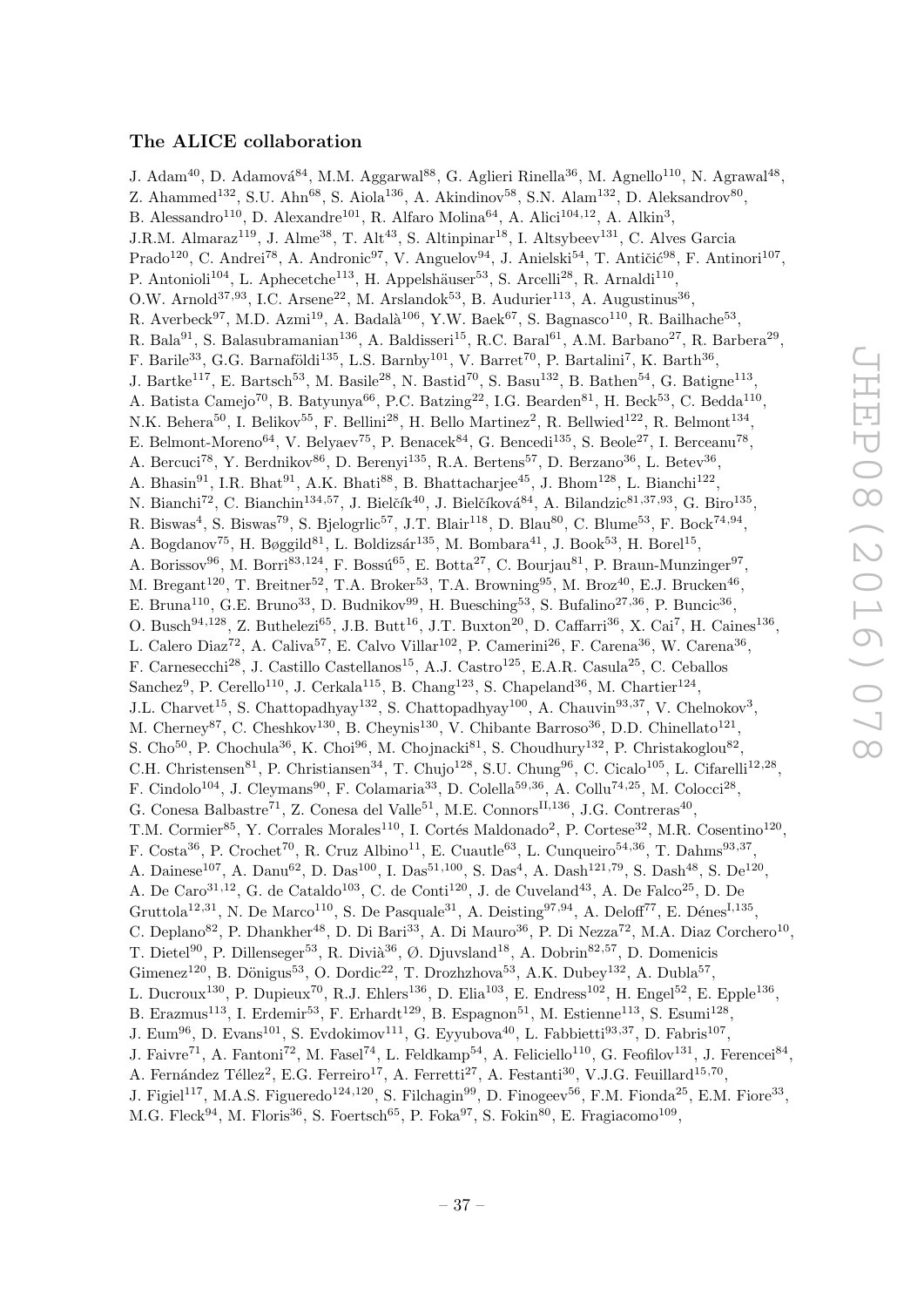A. Francescon<sup>36,30</sup>, U. Frankenfeld<sup>97</sup>, G.G. Fronze<sup>27</sup>, U. Fuchs<sup>36</sup>, C. Furget<sup>71</sup>, A. Furs<sup>56</sup>, M. Fusco Girard<sup>31</sup>, J.J. Gaardhøje<sup>81</sup>, M. Gagliardi<sup>27</sup>, A.M. Gago<sup>102</sup>, M. Gallio<sup>27</sup>, D.R. Gangadharan<sup>74</sup>, P. Ganoti<sup>89</sup>, C. Gao<sup>7</sup>, C. Garabatos<sup>97</sup>, E. Garcia-Solis<sup>13</sup>, C. Gargiulo<sup>36</sup>, P. Gasik<sup>93,37</sup>, E.F. Gauger<sup>118</sup>, M. Germain<sup>113</sup>, A. Gheata<sup>36</sup>, M. Gheata<sup>36,62</sup>, P. Ghosh<sup>132</sup>, S.K. Ghosh<sup>4</sup>, P. Gianotti<sup>72</sup>, P. Giubellino<sup>110,36</sup>, P. Giubilato<sup>30</sup>, E. Gladysz-Dziadus<sup>117</sup>, P. Glässel<sup>94</sup>, D.M. Goméz Coral<sup>64</sup>, A. Gomez Ramirez<sup>52</sup>, V. Gonzalez<sup>10</sup>, P. González-Zamora<sup>10</sup>, S. Gorbunov<sup>43</sup>, L. Görlich<sup>117</sup>, S. Gotovac<sup>116</sup>, V. Grabski<sup>64</sup>, O.A. Grachov<sup>136</sup>, L.K. Graczykowski<sup>133</sup>, K.L. Graham<sup>101</sup>, A. Grelli<sup>57</sup>, A. Grigoras<sup>36</sup>, C. Grigoras<sup>36</sup>, V. Grigoriev<sup>75</sup>, A. Grigoryan<sup>1</sup>, S. Grigoryan<sup>66</sup>, B. Grinyov<sup>3</sup>, N. Grion<sup>109</sup>, J.M. Gronefeld<sup>97</sup>, J.F. Grosse-Oetringhaus<sup>36</sup>, J.-Y. Grossiord<sup>130</sup>, R. Grosso<sup>97</sup>, F. Guber<sup>56</sup>, R. Guernane<sup>71</sup>, B. Guerzoni<sup>28</sup>, K. Gulbrandsen<sup>81</sup>, T. Gunji<sup>127</sup>, A. Gupta<sup>91</sup>, R. Gupta<sup>91</sup>, R. Haake<sup>54</sup>, Ø. Haaland<sup>18</sup>, C. Hadjidakis<sup>51</sup>, M. Haiduc<sup>62</sup>, H. Hamagaki<sup>127</sup>, G. Hamar<sup>135</sup>, J.C. Hamon<sup>55</sup>, J.W. Harris<sup>136</sup>, A. Harton<sup>13</sup>, D. Hatzifotiadou<sup>104</sup>, S. Hayashi<sup>127</sup>, S.T. Heckel<sup>53</sup>, H. Helstrup<sup>38</sup>, A. Herghelegiu<sup>78</sup>, G. Herrera Corral<sup>11</sup>, B.A. Hess<sup>35</sup>, K.F. Hetland<sup>38</sup>, H. Hillemanns<sup>36</sup>, B. Hippolyte<sup>55</sup>, D. Horak<sup>40</sup>, R. Hosokawa<sup>128</sup>, P. Hristov<sup>36</sup>, M. Huang<sup>18</sup>, T.J. Humanic<sup>20</sup>, N. Hussain<sup>45</sup>, T. Hussain<sup>19</sup>, D. Hutter<sup>43</sup>, D.S. Hwang<sup>21</sup>, R. Ilkaev<sup>99</sup>, M. Inaba<sup>128</sup>, E. Incani<sup>25</sup>, M. Ippolitov<sup>75,80</sup>, M. Irfan<sup>19</sup>, M. Ivanov<sup>97</sup>, V. Ivanov<sup>86</sup>, V. Izucheev<sup>111</sup>, N. Jacazio<sup>28</sup>, P.M. Jacobs<sup>74</sup>, M.B. Jadhav<sup>48</sup>, S. Jadlovska<sup>115</sup>, J. Jadlovsky<sup>115,59</sup>, C. Jahnke<sup>120</sup>, M.J. Jakubowska<sup>133</sup>, H.J. Jang<sup>68</sup>, M.A. Janik<sup>133</sup>, P.H.S.Y. Jayarathna<sup>122</sup>, C. Jena<sup>30</sup>, S. Jena<sup>122</sup>, R.T. Jimenez Bustamante<sup>97</sup>, P.G. Jones<sup>101</sup>, H. Jung<sup>44</sup>, A. Jusko<sup>101</sup>, P. Kalinak<sup>59</sup>, A. Kalweit<sup>36</sup>, J. Kamin<sup>53</sup>, J.H. Kang<sup>137</sup>, V. Kaplin<sup>75</sup>, S. Kar<sup>132</sup>, A. Karasu Uysal<sup>69</sup>, O. Karavichev<sup>56</sup>, T. Karavicheva<sup>56</sup>, L. Karayan<sup>97,94</sup>, E. Karpechev<sup>56</sup>, U. Kebschull<sup>52</sup>, R. Keidel<sup>138</sup>, D.L.D. Keijdener<sup>57</sup>, M. Keil<sup>36</sup>, M. Mohisin Khan<sup>III,19</sup>, P. Khan<sup>100</sup>, S.A. Khan<sup>132</sup>, A. Khanzadeev<sup>86</sup>, Y. Kharlov<sup>111</sup>, B. Kileng<sup>38</sup>, D.W. Kim<sup>44</sup>, D.J. Kim<sup>123</sup>, D. Kim<sup>137</sup>, H. Kim<sup>137</sup>, J.S. Kim<sup>44</sup>, M. Kim<sup>44</sup>, M. Kim<sup>137</sup>, S. Kim<sup>21</sup>, T. Kim<sup>137</sup>, S. Kirsch<sup>43</sup>, I. Kisel<sup>43</sup>, S. Kiselev<sup>58</sup>, A. Kisiel<sup>133</sup>, G. Kiss<sup>135</sup>, J.L. Klay<sup>6</sup>, C. Klein<sup>53</sup>, J. Klein<sup>36</sup>, C. Klein-Bösing<sup>54</sup>, S. Klewin<sup>94</sup>, A. Kluge<sup>36</sup>, M.L. Knichel<sup>94</sup>, A.G. Knospe<sup>118,122</sup>, C. Kobdaj<sup>114</sup>, M. Kofarago<sup>36</sup>, T. Kollegger<sup>97</sup>, A. Kolojvari<sup>131</sup>, V. Kondratiev<sup>131</sup>, N. Kondratyeva<sup>75</sup>, E. Kondratyuk<sup>111</sup>, A. Konevskikh<sup>56</sup>, M. Kopcik<sup>115</sup>, M. Kour<sup>91</sup>, C. Kouzinopoulos<sup>36</sup>, O. Kovalenko<sup>77</sup>, V. Kovalenko<sup>131</sup>, M. Kowalski<sup>117</sup>, G. Koyithatta Meethaleveedu<sup>48</sup>, I. Králik<sup>59</sup>, A. Kravčáková<sup>41</sup>, M. Kretz<sup>43</sup>, M. Krivda<sup>59,101</sup>, F. Krizek $^{84}$ , E. Kryshen $^{86,36}$ , M. Krzewicki $^{43}$ , A.M. Kubera $^{20}$ , V. Kučera $^{84}$ , C. Kuhn $^{55}$ , P.G. Kuijer<sup>82</sup>, A. Kumar<sup>91</sup>, J. Kumar<sup>48</sup>, L. Kumar<sup>88</sup>, S. Kumar<sup>48</sup>, P. Kurashvili<sup>77</sup>, A. Kurepin<sup>56</sup>, A.B. Kurepin<sup>56</sup>, A. Kuryakin<sup>99</sup>, M.J. Kweon<sup>50</sup>, Y. Kwon<sup>137</sup>, S.L. La Pointe<sup>110</sup>, P. La Rocca<sup>29</sup>, P. Ladron de Guevara<sup>11</sup>, C. Lagana Fernandes<sup>120</sup>, I. Lakomov<sup>36</sup>, R. Langoy<sup>42</sup>, C. Lara<sup>52</sup>, A. Lardeux<sup>15</sup>, A. Lattuca<sup>27</sup>, E. Laudi<sup>36</sup>, R. Lea<sup>26</sup>, L. Leardini<sup>94</sup>, G.R. Lee<sup>101</sup>, S. Lee<sup>137</sup>, F. Lehas<sup>82</sup>, R.C. Lemmon<sup>83</sup>, V. Lenti<sup>103</sup>, E. Leogrande<sup>57</sup>, I. León Monzón<sup>119</sup>, H. León Vargas<sup>64</sup>, M. Leoncino<sup>27</sup>, P. Lévai<sup>135</sup>, S. Li<sup>7,70</sup>, X. Li<sup>14</sup>, J. Lien<sup>42</sup>, R. Lietava<sup>101</sup>, S. Lindal<sup>22</sup>, V. Lindenstruth<sup>43</sup>, C. Lippmann<sup>97</sup>, M.A. Lisa<sup>20</sup>, H.M. Ljunggren<sup>34</sup>, D.F. Lodato<sup>57</sup>, P.I. Loenne<sup>18</sup>, V. Loginov<sup>75</sup>, C. Loizides<sup>74</sup>, X. Lopez<sup>70</sup>, E. López Torres<sup>9</sup>, A. Lowe<sup>135</sup>, P. Luettig<sup>53</sup>, M. Lunardon<sup>30</sup>, G. Luparello<sup>26</sup>, T.H. Lutz<sup>136</sup>, A. Maevskaya<sup>56</sup>, M. Mager<sup>36</sup>, S. Mahajan<sup>91</sup>, S.M. Mahmood<sup>22</sup>, A. Maire<sup>55</sup>, R.D. Majka<sup>136</sup>, M. Malaev<sup>86</sup>, I. Maldonado Cervantes<sup>63</sup>, L. Malinina<sup>IV,66</sup>, D. Mal'Kevich<sup>58</sup>, P. Malzacher<sup>97</sup>, A. Mamonov<sup>99</sup>, V. Manko<sup>80</sup>, F. Manso<sup>70</sup>, V. Manzari<sup>36,103</sup>, M. Marchisone<sup>27,65,126</sup>, J. Mareš<sup>60</sup>, G.V. Margagliotti<sup>26</sup>, A. Margotti<sup>104</sup>, J. Margutti<sup>57</sup>, A. Marín<sup>97</sup>, C. Markert<sup>118</sup>, M. Marquard<sup>53</sup>, N.A. Martin<sup>97</sup>, J. Martin Blanco<sup>113</sup>, P. Martinengo<sup>36</sup>, M.I. Martínez<sup>2</sup>, G. Martínez García<sup>113</sup>, M. Martinez Pedreira<sup>36</sup>, A. Mas<sup>120</sup>, S. Masciocchi<sup>97</sup>, M. Masera<sup>27</sup>, A. Masoni<sup>105</sup>, L. Massacrier<sup>113</sup>, A. Mastroserio<sup>33</sup>, A. Matyja<sup>117</sup>, C. Mayer<sup>117,36</sup>, J. Mazer<sup>125</sup>, M.A. Mazzoni<sup>108</sup>, D. Mcdonald<sup>122</sup>, F. Meddi<sup>24</sup>, Y. Melikyan<sup>75</sup>, A. Menchaca-Rocha<sup>64</sup>, E. Meninno<sup>31</sup>, J. Mercado Pérez<sup>94</sup>, M. Meres<sup>39</sup>, Y. Miake<sup>128</sup>,

M.M. Mieskolainen<sup>46</sup>, K. Mikhaylov<sup>66,58</sup>, L. Milano<sup>74,36</sup>, J. Milosevic<sup>22</sup>, L.M. Minervini<sup>103,23</sup>,

A. Mischke<sup>57</sup>, A.N. Mishra<sup>49</sup>, D. Miskowiec<sup>97</sup>, J. Mitra<sup>132</sup>, C.M. Mitu<sup>62</sup>, N. Mohammadi<sup>57</sup>,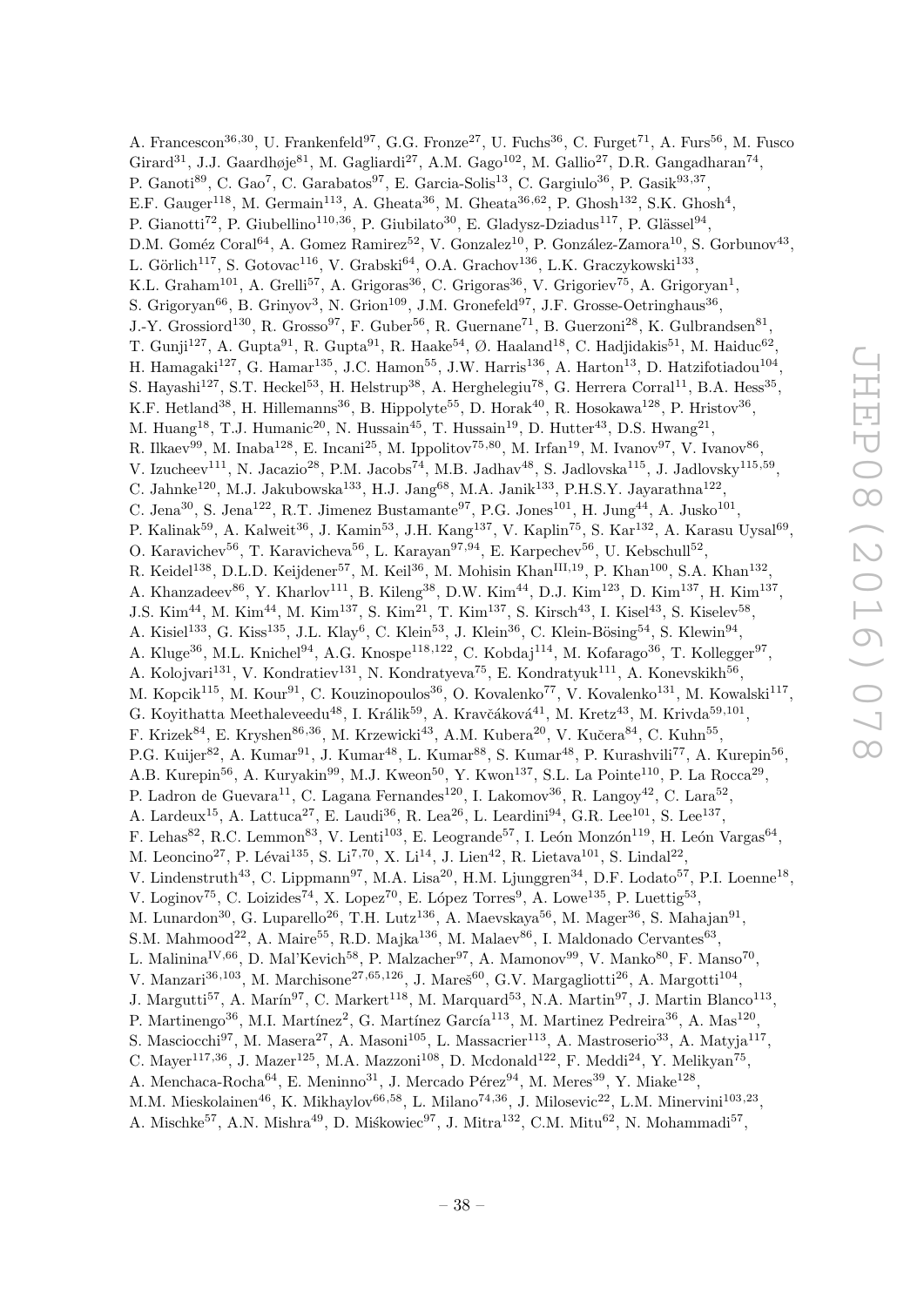B. Mohanty<sup>79</sup>, L. Molnar<sup>55,113</sup>, L. Montaño Zetina<sup>11</sup>, E. Montes<sup>10</sup>, D.A. Moreira De Godoy<sup>54,113</sup>, L.A.P. Moreno<sup>2</sup>, S. Moretto<sup>30</sup>, A. Morreale<sup>113</sup>, A. Morsch<sup>36</sup>, V. Muccifora<sup>72</sup>, E. Mudnic<sup>116</sup>, D. Mühlheim $^{54}$ , S. Muhuri $^{132}$ , M. Mukherjee $^{132}$ , J.D. Mulligan $^{136}$ , M.G. Munhoz $^{120}$ , R.H. Munzer $^{93,37}$ , H. Murakami $^{127}$ , S. Murray $^{65}$ , L. Musa $^{36}$ , J. Musinsky $^{59}$ , B. Naik $^{48}$ , R. Nair $^{77}$ , B.K. Nandi $^{48}$ , R. Nania $^{104}$ , E. Nappi $^{103}$ , M.U. Naru $^{16}$ , H. Natal da Luz $^{120}$ , C. Nattrass $^{125}$ , S.R. Navarro<sup>2</sup>, K. Nayak<sup>79</sup>, R. Nayak<sup>48</sup>, T.K. Nayak<sup>132</sup>, S. Nazarenko<sup>99</sup>, A. Nedosekin<sup>58</sup>, L. Nellen<sup>63</sup>, F. Ng<sup>122</sup>, M. Nicassio<sup>97</sup>, M. Niculescu<sup>62</sup>, J. Niedziela<sup>36</sup>, B.S. Nielsen<sup>81</sup>, S. Nikolaev<sup>80</sup>, S. Nikulin<sup>80</sup>, V. Nikulin<sup>86</sup>, F. Noferini<sup>104,12</sup>, P. Nomokonov<sup>66</sup>, G. Nooren<sup>57</sup>, J.C.C. Noris<sup>2</sup>, J. Norman<sup>124</sup>, A. Nyanin<sup>80</sup>, J. Nystrand<sup>18</sup>, H. Oeschler<sup>94</sup>, S. Oh<sup>136</sup>, S.K. Oh<sup>67</sup>, A. Ohlson<sup>36</sup>, A. Okatan<sup>69</sup>, T. Okubo<sup>47</sup>, L. Olah<sup>135</sup>, J. Oleniacz<sup>133</sup>, A.C. Oliveira Da Silva<sup>120</sup>, M.H. Oliver<sup>136</sup>, J. Onderwaater<sup>97</sup>, C. Oppedisano<sup>110</sup>, R. Orava<sup>46</sup>, A. Ortiz Velasquez<sup>63</sup>, A. Oskarsson<sup>34</sup>, J. Otwinowski<sup>117</sup>, K. Oyama<sup>94,76</sup>, M. Ozdemir<sup>53</sup>, Y. Pachmayer<sup>94</sup>, P. Pagano<sup>31</sup>, G. Paić<sup>63</sup>, S.K. Pal<sup>132</sup>, J. Pan<sup>134</sup>, A.K. Pandey<sup>48</sup>, P. Papcun<sup>115</sup>, V. Papikyan<sup>1</sup>, G.S. Pappalardo<sup>106</sup>, P. Pareek<sup>49</sup>, W.J. Park<sup>97</sup>, S. Parmar<sup>88</sup>, A. Passfeld<sup>54</sup>, V. Paticchio<sup>103</sup>, R.N. Patra<sup>132</sup>, B. Paul<sup>110,100</sup>, H. Pei<sup>7</sup>, T. Peitzmann<sup>57</sup>, H. Pereira Da Costa<sup>15</sup>, D. Peresunko<sup>80,75</sup>, C.E. Pérez Lara<sup>82</sup>, E. Perez Lezama<sup>53</sup>, V. Peskov<sup>53</sup>, Y. Pestov<sup>5</sup>, V. Petráček<sup>40</sup>, V. Petrov<sup>111</sup>, M. Petrovici<sup>78</sup>, C. Petta<sup>29</sup>, S. Piano<sup>109</sup>, M. Pikna<sup>39</sup>, P. Pillot<sup>113</sup>, L.O.D.L. Pimentel<sup>81</sup>, O. Pinazza<sup>104,36</sup>, L. Pinsky<sup>122</sup>, D.B. Piyarathna<sup>122</sup>, M. Płoskoń<sup>74</sup>, M. Planinic<sup>129</sup>, J. Pluta<sup>133</sup>, S. Pochybova<sup>135</sup>, P.L.M. Podesta-Lerma<sup>119</sup>, M.G. Poghosyan<sup>85,87</sup>, B. Polichtchouk<sup>111</sup>, N. Poljak<sup>129</sup>, W. Poonsawat<sup>114</sup>, A. Pop<sup>78</sup>, S. Porteboeuf-Houssais<sup>70</sup>, J. Porter<sup>74</sup>, J. Pospisil<sup>84</sup>, S.K. Prasad<sup>4</sup>, R. Preghenella<sup>104,36</sup>, F. Prino<sup>110</sup>, C.A. Pruneau<sup>134</sup>, I. Pshenichnov<sup>56</sup>, M. Puccio<sup>27</sup>, G. Puddu<sup>25</sup>, P. Pujahari<sup>134</sup>, V. Punin<sup>99</sup>, J. Putschke<sup>134</sup>, H. Qvigstad<sup>22</sup>, A. Rachevski<sup>109</sup>, S. Raha<sup>4</sup>, S. Rajput<sup>91</sup>, J. Rak<sup>123</sup>, A. Rakotozafindrabe<sup>15</sup>, L. Ramello<sup>32</sup>, F. Rami<sup>55</sup>, R. Raniwala<sup>92</sup>, S. Raniwala<sup>92</sup>, S.S. Räsänen<sup>46</sup>, B.T. Rascanu<sup>53</sup>, D. Rathee<sup>88</sup>, K.F. Read<sup>85,125</sup>, K. Redlich<sup>77</sup>, R.J. Reed<sup>134</sup>, A. Rehman<sup>18</sup>, P. Reichelt<sup>53</sup>, F. Reidt<sup>94,36</sup>, X. Ren<sup>7</sup>, R. Renfordt<sup>53</sup>, A.R. Reolon<sup>72</sup>, A. Reshetin<sup>56</sup>, J.-P. Revol<sup>12</sup>, K. Reygers<sup>94</sup>, V. Riabov<sup>86</sup>, R.A. Ricci<sup>73</sup>, T. Richert<sup>34</sup>, M. Richter<sup>22</sup>, P. Riedler<sup>36</sup>, W. Riegler<sup>36</sup>, F. Riggi<sup>29</sup>, C. Ristea<sup>62</sup>, E. Rocco<sup>57</sup>, M. Rodríguez Cahuantzi<sup>11,2</sup>, A. Rodriguez Manso<sup>82</sup>, K. Røed<sup>22</sup>, E. Rogochaya<sup>66</sup>, D. Rohr<sup>43</sup>, D. Röhrich<sup>18</sup>, R. Romita<sup>124</sup>, F. Ronchetti<sup>72,36</sup>, L. Ronflette<sup>113</sup>, P. Rosnet<sup>70</sup>, A. Rossi<sup>36,30</sup>, F. Roukoutakis<sup>89</sup>, A. Roy<sup>49</sup>, C. Roy<sup>55</sup>, P. Roy<sup>100</sup>, A.J. Rubio Montero<sup>10</sup>, R. Rui<sup>26</sup>, R. Russo<sup>27</sup>, E. Ryabinkin<sup>80</sup>, Y. Ryabov<sup>86</sup>, A. Rybicki<sup>117</sup>, S. Sadovsky<sup>111</sup>, K. Šafařík<sup>36</sup>, B. Sahlmuller<sup>53</sup>, P. Sahoo<sup>49</sup>, R. Sahoo<sup>49</sup>, S. Sahoo<sup>61</sup>, P.K. Sahu<sup>61</sup>, J. Saini<sup>132</sup>, S. Sakai<sup>72</sup>, M.A. Saleh<sup>134</sup>, J. Salzwedel<sup>20</sup>, S. Sambyal<sup>91</sup>, V. Samsonov<sup>86</sup>, L. Šándor<sup>59</sup>, A. Sandoval<sup>64</sup>, M. Sano<sup>128</sup>, D. Sarkar<sup>132</sup>, P. Sarma<sup>45</sup>, E. Scapparone<sup>104</sup>, F. Scarlassara<sup>30</sup>, C. Schiaua<sup>78</sup>, R. Schicker<sup>94</sup>, C. Schmidt<sup>97</sup>, H.R. Schmidt<sup>35</sup>, S. Schuchmann<sup>53</sup>, J. Schukraft<sup>36</sup>, M. Schulc<sup>40</sup>, T. Schuster<sup>136</sup>, Y. Schutz<sup>36,113</sup>, K. Schwarz<sup>97</sup>, K. Schweda<sup>97</sup>, G. Scioli<sup>28</sup>, E. Scomparin<sup>110</sup>, R. Scott<sup>125</sup>, M. Šefčík<sup>41</sup>, J.E. Seger<sup>87</sup>, Y. Sekiguchi<sup>127</sup>, D. Sekihata<sup>47</sup>, I. Selyuzhenkov<sup>97</sup>, K. Senosi<sup>65</sup>, S. Senyukov<sup>3,36</sup>, E. Serradilla<sup>10,64</sup>, A. Sevcenco<sup>62</sup>, A. Shabanov<sup>56</sup>, A. Shabetai<sup>113</sup>, O. Shadura<sup>3</sup>, R. Shahoyan<sup>36</sup>, A. Shangaraev<sup>111</sup>, A. Sharma<sup>91</sup>, M. Sharma<sup>91</sup>, M. Sharma<sup>91</sup>, N. Sharma<sup>125</sup>, K. Shigaki<sup>47</sup>, K. Shtejer<sup>27,9</sup>, Y. Sibiriak<sup>80</sup>, S. Siddhanta<sup>105</sup>, K.M. Sielewicz<sup>36</sup>, T. Siemiarczuk<sup>77</sup>, D. Silvermyr<sup>34</sup>, C. Silvestre<sup>71</sup>, G. Simatovic<sup>129</sup>, G. Simonetti<sup>36</sup>, R. Singaraju<sup>132</sup>, R. Singh<sup>79</sup>, S. Singha<sup>132,79</sup>, V. Singhal<sup>132</sup>, B.C. Sinha<sup>132</sup>, T. Sinha<sup>100</sup>, B. Sitar<sup>39</sup>, M. Sitta<sup>32</sup>, T.B. Skaali<sup>22</sup>, M. Slupecki<sup>123</sup>, N. Smirnov<sup>136</sup>, R.J.M. Snellings<sup>57</sup>, T.W. Snellman<sup>123</sup>, C. Søgaard<sup>34</sup>, J. Song<sup>96</sup>, M. Song<sup>137</sup>, Z. Song<sup>7</sup>, F. Soramel<sup>30</sup>, S. Sorensen<sup>125</sup>, R.D.de Souza<sup>121</sup>, F. Sozzi<sup>97</sup>, M. Spacek<sup>40</sup>, E. Spiriti<sup>72</sup>, I. Sputowska<sup>117</sup>, M. Spyropoulou-Stassinaki<sup>89</sup>, J. Stachel<sup>94</sup>, I. Stan<sup>62</sup>, P. Stankus<sup>85</sup>, G. Stefanek<sup>77</sup>, E. Stenlund<sup>34</sup>, G. Steyn<sup>65</sup>, J.H. Stiller<sup>94</sup>, D. Stocco<sup>113</sup>, P. Strmen<sup>39</sup>, A.A.P. Suaide<sup>120</sup>, T. Sugitate<sup>47</sup>, C. Suire<sup>51</sup>, M. Suleymanov<sup>16</sup>, M. Suljic<sup>I,26</sup>, R. Sultanov<sup>58</sup>, M. Šumbera<sup>84</sup>,

- A. Szabo<sup>39</sup>, A. Szanto de Toledo<sup>I,120</sup>, I. Szarka<sup>39</sup>, A. Szczepankiewicz<sup>36</sup>, M. Szymanski<sup>133</sup>,
- U. Tabassam<sup>16</sup>, J. Takahashi<sup>121</sup>, G.J. Tambave<sup>18</sup>, N. Tanaka<sup>128</sup>, M.A. Tangaro<sup>33</sup>, M. Tarhini<sup>51</sup>,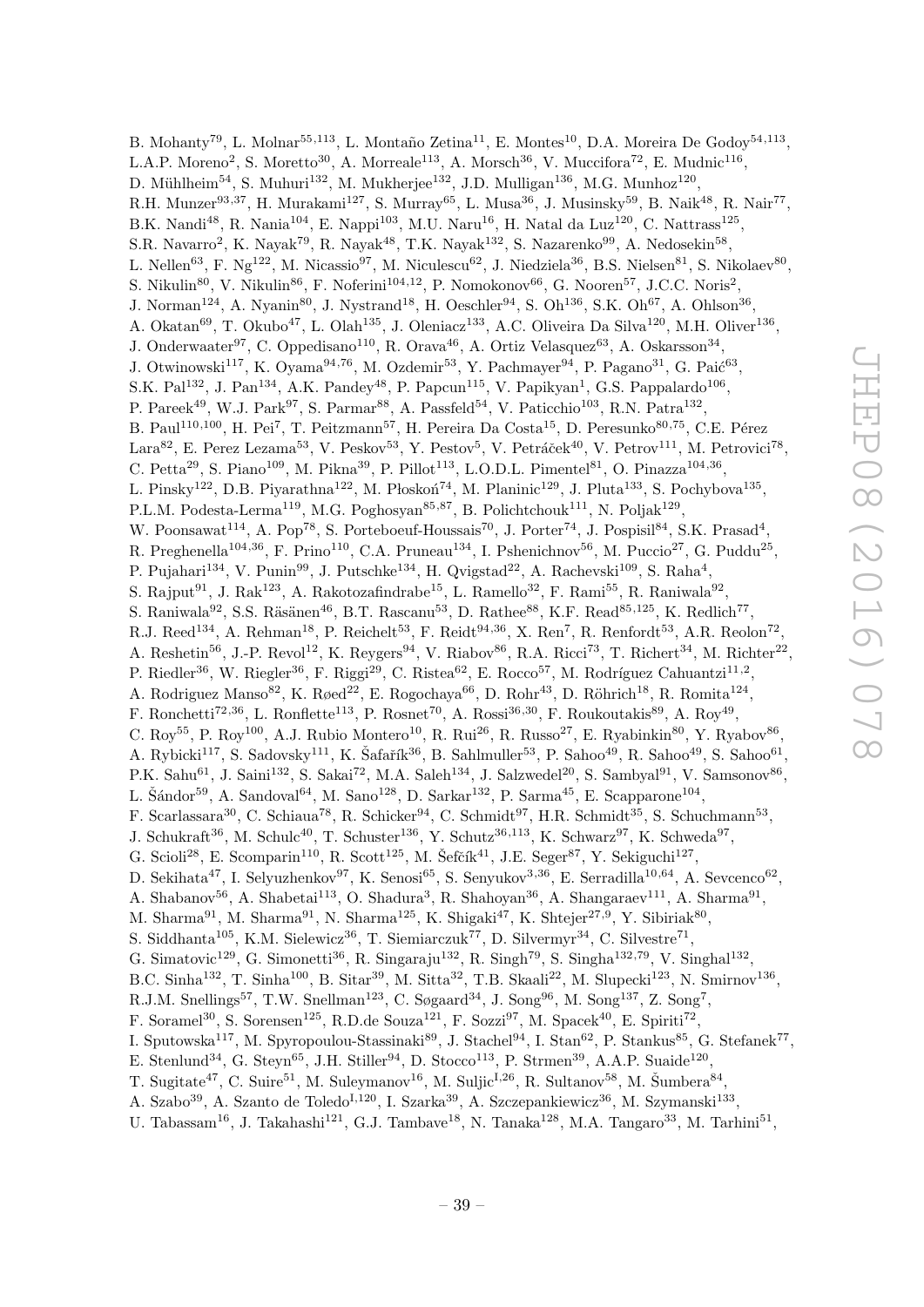M. Tariq<sup>19</sup>, M.G. Tarzila<sup>78</sup>, A. Tauro<sup>36</sup>, G. Tejeda Muñoz<sup>2</sup>, A. Telesca<sup>36</sup>, K. Terasaki<sup>127</sup>,

C. Terrevoli<sup>30</sup>, B. Teyssier<sup>130</sup>, J. Thäder<sup>74</sup>, D. Thomas<sup>118</sup>, R. Tieulent<sup>130</sup>, A.R. Timmins<sup>122</sup>,

- A. Toia<sup>53</sup>, S. Trogolo<sup>27</sup>, G. Trombetta<sup>33</sup>, V. Trubnikov<sup>3</sup>, W.H. Trzaska<sup>123</sup>, T. Tsuji<sup>127</sup>,
- A. Tumkin<sup>99</sup>, R. Turrisi<sup>107</sup>, T.S. Tveter<sup>22</sup>, K. Ullaland<sup>18</sup>, A. Uras<sup>130</sup>, G.L. Usai<sup>25</sup>,
- A. Utrobicic<sup>129</sup>, M. Vajzer<sup>84</sup>, M. Vala<sup>59</sup>, L. Valencia Palomo<sup>70</sup>, S. Vallero<sup>27</sup>, J. Van Der Maarel<sup>57</sup>,
- J.W. Van Hoorne<sup>36</sup>, M. van Leeuwen<sup>57</sup>, T. Vanat<sup>84</sup>, P. Vande Vyvre<sup>36</sup>, D. Varga<sup>135</sup>, A. Vargas<sup>2</sup>,
- M. Vargyas<sup>123</sup>, R. Varma<sup>48</sup>, M. Vasileiou<sup>89</sup>, A. Vasiliev<sup>80</sup>, A. Vauthier<sup>71</sup>, V. Vechernin<sup>131</sup>,
- A.M. Veen<sup>57</sup>, M. Veldhoen<sup>57</sup>, A. Velure<sup>18</sup>, M. Venaruzzo<sup>73</sup>, E. Vercellin<sup>27</sup>, S. Vergara Limón<sup>2</sup>,
- R. Vernet<sup>8</sup>, M. Verweij<sup>134</sup>, L. Vickovic<sup>116</sup>, G. Viesti<sup>I,30</sup>, J. Viinikainen<sup>123</sup>, Z. Vilakazi<sup>126</sup>,
- O. Villalobos Baillie<sup>101</sup>, A. Villatoro Tello<sup>2</sup>, A. Vinogradov<sup>80</sup>, L. Vinogradov<sup>131</sup>,
- Y. Vinogradov<sup>I,99</sup>, T. Virgili<sup>31</sup>, V. Vislavicius<sup>34</sup>, Y.P. Viyogi<sup>132</sup>, A. Vodopyanov<sup>66</sup>, M.A. Völkl<sup>94</sup>,
- K. Voloshin<sup>58</sup>, S.A. Voloshin<sup>134</sup>, G. Volpe<sup>135</sup>, B. von Haller<sup>36</sup>, I. Vorobyev<sup>37,93</sup>, D. Vranic<sup>97,36</sup>,
- J. Vrláková $^{41}$ , B. Vulpescu<sup>70</sup>, B. Wagner<sup>18</sup>, J. Wagner<sup>97</sup>, H. Wang<sup>57</sup>, M. Wang<sup>7,113</sup>,
- D. Watanabe<sup>128</sup>, Y. Watanabe<sup>127</sup>, M. Weber<sup>36,112</sup>, S.G. Weber<sup>97</sup>, D.F. Weiser<sup>94</sup>, J.P. Wessels<sup>54</sup>,
- U. Westerhoff<sup>54</sup>, A.M. Whitehead<sup>90</sup>, J. Wiechula<sup>35</sup>, J. Wikne<sup>22</sup>, M. Wilde<sup>54</sup>, G. Wilk<sup>77</sup>,
- J. Wilkinson<sup>94</sup>, M.C.S. Williams<sup>104</sup>, B. Windelband<sup>94</sup>, M. Winn<sup>94</sup>, C.G. Yaldo<sup>134</sup>, H. Yang<sup>57</sup>,
- P. Yang<sup>7</sup>, S. Yano<sup>47</sup>, C. Yasar<sup>69</sup>, Z. Yin<sup>7</sup>, H. Yokoyama<sup>128</sup>, I.-K. Yoo<sup>96</sup>, J.H. Yoon<sup>50</sup>,
- V. Yurchenko<sup>3</sup>, I. Yushmanov<sup>80</sup>, A. Zaborowska<sup>133</sup>, V. Zaccolo<sup>81</sup>, A. Zaman<sup>16</sup>, C. Zampolli<sup>104</sup>,
- H.J.C. Zanoli<sup>120</sup>, S. Zaporozhets<sup>66</sup>, N. Zardoshti<sup>101</sup>, A. Zarochentsev<sup>131</sup>, P. Závada<sup>60</sup>,
- N. Zaviyalov<sup>99</sup>, H. Zbroszczyk<sup>133</sup>, I.S. Zgura<sup>62</sup>, M. Zhalov<sup>86</sup>, H. Zhang<sup>18</sup>, X. Zhang<sup>74</sup>, Y. Zhang<sup>7</sup>,
- C. Zhang<sup>57</sup>, Z. Zhang<sup>7</sup>, C. Zhao<sup>22</sup>, N. Zhigareva<sup>58</sup>, D. Zhou<sup>7</sup>, Y. Zhou<sup>81</sup>, Z. Zhou<sup>18</sup>, H. Zhu<sup>18</sup>,
- J. Zhu<sup>113,7</sup>, A. Zichichi<sup>28,12</sup>, A. Zimmermann<sup>94</sup>, M.B. Zimmermann<sup>36,54</sup>, G. Zinovjev<sup>3</sup>, M. Zyzak<sup>43</sup>

<sup>I</sup> Deceased<br><sup>II</sup> Also at:

- Also at: Georgia State University, Atlanta, Georgia, United States
- III Also at Department of Applied Physics, Aligarh Muslim University, Aligarh, India
- IV Also at: M.V. Lomonosov Moscow State University, D.V. Skobeltsyn Institute of Nuclear, Physics, Moscow, Russia
- <sup>1</sup> A.I. Alikhanyan National Science Laboratory (Yerevan Physics Institute) Foundation, Yerevan, Armenia
- $2$  Benemérita Universidad Autónoma de Puebla, Puebla, Mexico
- <sup>3</sup> Bogolyubov Institute for Theoretical Physics, Kiev, Ukraine
- <sup>4</sup> Bose Institute, Department of Physics and Centre for Astroparticle Physics and Space Science (CAPSS), Kolkata, India
- <sup>5</sup> Budker Institute for Nuclear Physics, Novosibirsk, Russia
- <sup>6</sup> California Polytechnic State University, San Luis Obispo, California, United States
- <sup>7</sup> Central China Normal University, Wuhan, China
- <sup>8</sup> Centre de Calcul de l'IN2P3, Villeurbanne, France
- <sup>9</sup> Centro de Aplicaciones Tecnológicas y Desarrollo Nuclear (CEADEN), Havana, Cuba
- $10$  Centro de Investigaciones Energéticas Medioambientales y Tecnológicas (CIEMAT), Madrid, Spain
- <sup>11</sup> Centro de Investigación y de Estudios Avanzados (CINVESTAV), Mexico City and Mérida, Mexico
- <sup>12</sup> Centro Fermi Museo Storico della Fisica e Centro Studi e Ricerche "Enrico Fermi", Rome, Italy
- <sup>13</sup> Chicago State University, Chicago, Illinois, U.S.A.
- $14$  China Institute of Atomic Energy, Beijing, China
- $15$  Commissariat à l'Energie Atomique, IRFU, Saclay, France
- <sup>16</sup> COMSATS Institute of Information Technology (CIIT), Islamabad, Pakistan
- $17$  Departamento de Física de Partículas and IGFAE, Universidad de Santiago de Compostela, Santiago de Compostela, Spain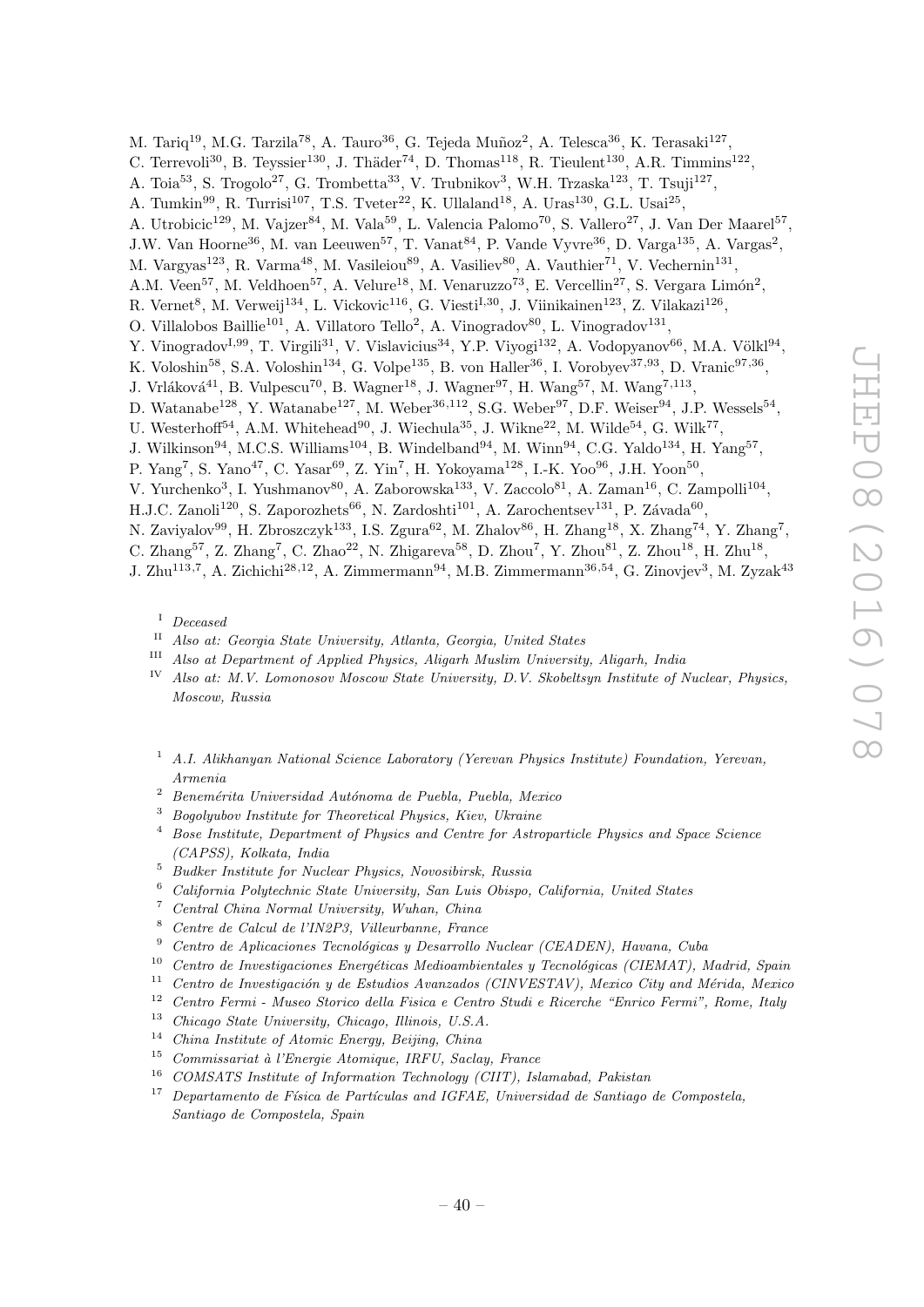- <sup>18</sup> Department of Physics and Technology, University of Bergen, Bergen, Norway
- <sup>19</sup> Department of Physics, Aligarh Muslim University, Aligarh, India<br><sup>20</sup> Department of Physics, Obje State University, Columbus, Obje J.
- <sup>20</sup> Department of Physics, Ohio State University, Columbus, Ohio, United States<br><sup>21</sup> Department of Physics, Sejona University, Seoul, South Korea
- <sup>21</sup> Department of Physics, Sejong University, Seoul, South Korea<br><sup>22</sup> Department of Physics, University of Osla, Osla, Newway
- <sup>22</sup> Department of Physics, University of Oslo, Oslo, Norway
- <sup>23</sup> Dipartimento di Elettrotecnica ed Elettronica del Politecnico, Bari, Italy<br><sup>24</sup> Dipartimento di Eisias dell'Università (Le Septembre) and Septembre INEN
- <sup>24</sup> Dipartimento di Fisica dell'Università 'La Sapienza' and Sezione INFN Rome, Italy
- <sup>25</sup> Dipartimento di Fisica dell'Università and Sezione INFN, Cagliari, Italy
- Dipartimento di Fisica dell'Università and Sezione INFN, Trieste, Italy
- $27$  Dipartimento di Fisica dell'Università and Sezione INFN, Turin, Italy
- <sup>28</sup> Dipartimento di Fisica e Astronomia dell'Università and Sezione INFN, Bologna, Italy<br><sup>29</sup> Dipartimente di Fisica e Astronomia dell'Università and Seriene INFN, Cetenia, Italy
- <sup>29</sup> Dipartimento di Fisica e Astronomia dell'Universit`a and Sezione INFN, Catania, Italy
- $30$  Dipartimento di Fisica e Astronomia dell'Università and Sezione INFN, Padova, Italy
- $31$  Dipartimento di Fisica 'E.R. Caianiello' dell'Università and Gruppo Collegato INFN, Salerno, Italy
- $32$  Dipartimento di Scienze e Innovazione Tecnologica dell'Università del Piemonte Orientale and Gruppo Collegato INFN, Alessandria, Italy
- <sup>33</sup> Dipartimento Interateneo di Fisica 'M. Merlin' and Sezione INFN, Bari, Italy
- <sup>34</sup> Division of Experimental High Energy Physics, University of Lund, Lund, Sweden
- $35$  Eberhard Karls Universität Tübingen, Tübingen, Germany
- <sup>36</sup> European Organization for Nuclear Research (CERN), Geneva, Switzerland
- $37$  Excellence Cluster Universe, Technische Universität München, Munich, Germany
- <sup>38</sup> Faculty of Engineering, Bergen University College, Bergen, Norway
- <sup>39</sup> Faculty of Mathematics, Physics and Informatics, Comenius University, Bratislava, Slovakia
- <sup>40</sup> Faculty of Nuclear Sciences and Physical Engineering, Czech Technical University in Prague, Prague, Czech Republic
- $^{41}$  Faculty of Science, P.J. Šafárik University, Košice, Slovakia
- <sup>42</sup> Faculty of Technology, Buskerud and Vestfold University College, Vestfold, Norway
- <sup>43</sup> Frankfurt Institute for Advanced Studies, Johann Wolfgang Goethe-Universität Frankfurt, Frankfurt, Germany
- <sup>44</sup> Gangneung-Wonju National University, Gangneung, South Korea<br><sup>45</sup> Carlynti University, Department of Physics, Guyvahati, India
- $^{45}$  Gauhati University, Department of Physics, Guwahati, India<br> $^{46}$  Helsinki Indiate of Physics (HD) Helsinki Figheral
- <sup>46</sup> Helsinki Institute of Physics (HIP), Helsinki, Finland<br><sup>47</sup> Hinskins Heimsite Hinskins Lyon
- <sup>47</sup> Hiroshima University, Hiroshima, Japan<br><sup>48</sup> Indian Institute of Technology Bernhau (
- <sup>48</sup> Indian Institute of Technology Bombay (IIT), Mumbai, India
- <sup>49</sup> Indian Institute of Technology Indore, Indore (IITI), India
- <sup>50</sup> Inha University, Incheon, South Korea
- $51$  Institut de Physique Nucléaire d'Orsay (IPNO), Université Paris-Sud, CNRS-IN2P3, Orsay, France
- $52$  Institut für Informatik, Johann Wolfgang Goethe-Universität Frankfurt, Frankfurt, Germany
- $53$  Institut für Kernphysik, Johann Wolfgang Goethe-Universität Frankfurt, Frankfurt, Germany
- $54$  Institut für Kernphysik, Westfälische Wilhelms-Universität Münster, Münster, Germany
- $55$  Institut Pluridisciplinaire Hubert Curien (IPHC), Université de Strasbourg, CNRS-IN2P3, Strasbourg, France
- <sup>56</sup> Institute for Nuclear Research, Academy of Sciences, Moscow, Russia
- $57$  Institute for Subatomic Physics of Utrecht University, Utrecht, Netherlands<br> $58$  Institute for Theoretical and Emerginantal Physics, Messay, Pussia
- <sup>58</sup> Institute for Theoretical and Experimental Physics, Moscow, Russia<br><sup>59</sup> Institute of Experimental Physics, Slovek Assetsus of Sciences, Koš
- Institute of Experimental Physics, Slovak Academy of Sciences, Košice, Slovakia
- $60$  Institute of Physics, Academy of Sciences of the Czech Republic, Prague, Czech Republic
- <sup>61</sup> Institute of Physics, Bhubaneswar, India
- <sup>62</sup> Institute of Space Science (ISS), Bucharest, Romania
- $63$  Instituto de Ciencias Nucleares, Universidad Nacional Autónoma de México, Mexico City, Mexico
- $64$  Instituto de Física, Universidad Nacional Autónoma de México, Mexico City, Mexico
- <sup>65</sup> iThemba LABS, National Research Foundation, Somerset West, South Africa
- <sup>66</sup> Joint Institute for Nuclear Research (JINR), Dubna, Russia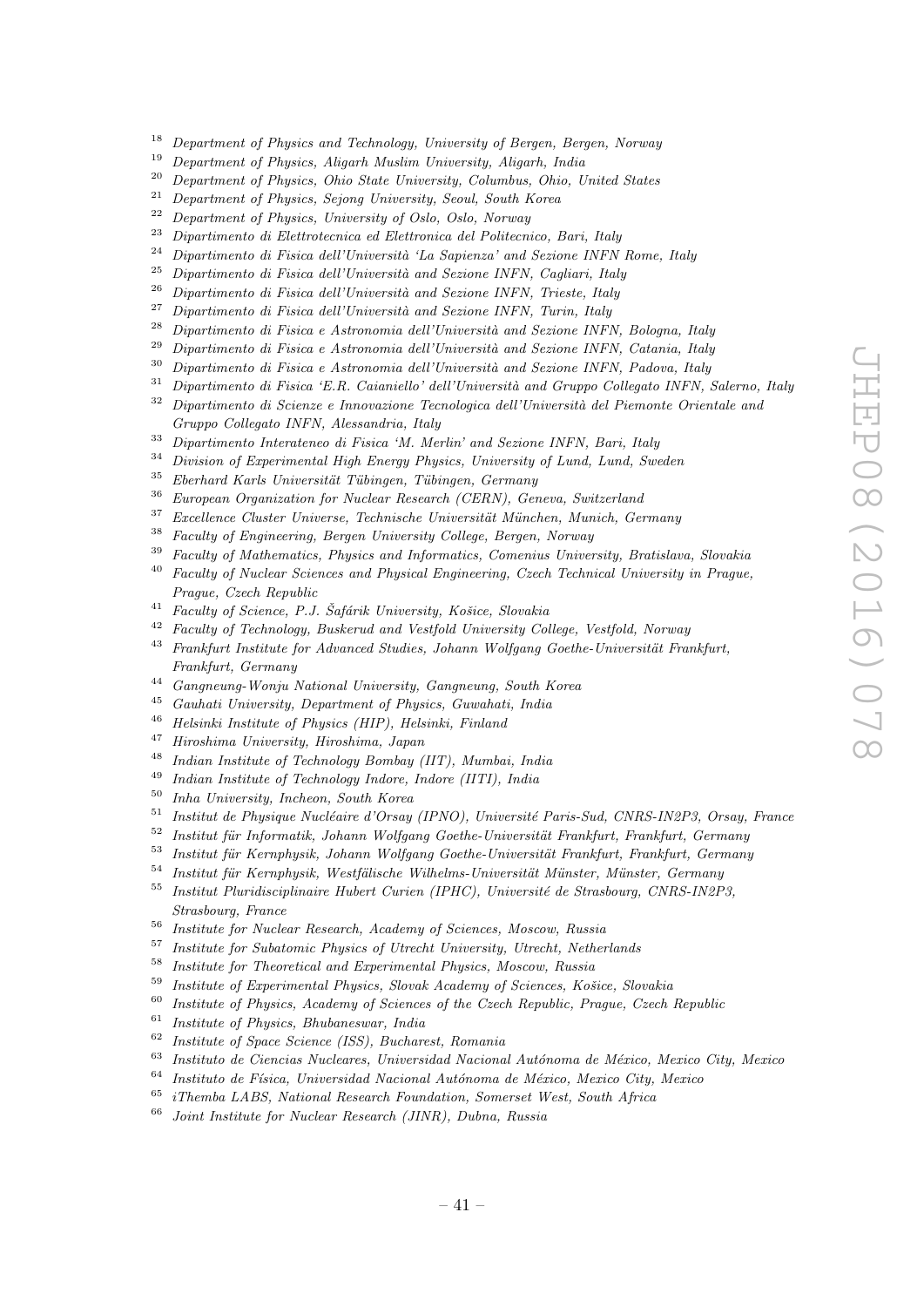- $^{67}$  Konkuk University, Seoul, South Korea<br> $^{68}$  Korea Institute of Science and Technola
- <sup>68</sup> Korea Institute of Science and Technology Information, Daejeon, South Korea
- <sup>69</sup> KTO Karatay University, Konya, Turkey
- Laboratoire de Physique Corpusculaire (LPC), Clermont Université, Université Blaise Pascal, CNRS–IN2P3, Clermont-Ferrand, France
- $71$  Laboratoire de Physique Subatomique et de Cosmologie, Université Grenoble-Alpes, CNRS-IN2P3, Grenoble, France
- <sup>72</sup> Laboratori Nazionali di Frascati, INFN, Frascati, Italy<br><sup>73</sup> Laboratori Nazionali di Lamong INFN, Lamong Italy
- Laboratori Nazionali di Legnaro, INFN, Legnaro, Italy
- <sup>74</sup> Lawrence Berkeley National Laboratory, Berkeley, California, United States
- <sup>75</sup> Moscow Engineering Physics Institute, Moscow, Russia
- <sup>76</sup> Nagasaki Institute of Applied Science, Nagasaki, Japan
- <sup>77</sup> National Centre for Nuclear Studies, Warsaw, Poland
- <sup>78</sup> National Institute for Physics and Nuclear Engineering, Bucharest, Romania<br><sup>79</sup> National Institute of Science Education and Because Physics and indic
- <sup>79</sup> National Institute of Science Education and Research, Bhubaneswar, India
- <sup>80</sup> National Research Centre Kurchatov Institute, Moscow, Russia
- <sup>81</sup> Niels Bohr Institute, University of Copenhagen, Copenhagen, Denmark
- $82$  Nikhef, Nationaal instituut voor subatomaire fysica, Amsterdam, Netherlands
- <sup>83</sup> Nuclear Physics Group, STFC Daresbury Laboratory, Daresbury, United Kingdom<br><sup>84</sup> Nuclear Physics Institute Assessment Grimma of the Graph Paulice Division Pract
- Nuclear Physics Institute, Academy of Sciences of the Czech Republic, Řež u Prahy, Czech Republic
- <sup>85</sup> Oak Ridge National Laboratory, Oak Ridge, Tennessee, United States
- <sup>86</sup> Petersburg Nuclear Physics Institute, Gatchina, Russia
- $87$  Physics Department, Creighton University, Omaha, Nebraska, United States
- <sup>88</sup> Physics Department, Panjab University, Chandigarh, India<br><sup>89</sup> Physics Department, University of Athens, Athens, Crosses
- <sup>89</sup> Physics Department, University of Athens, Athens, Greece
- <sup>90</sup> Physics Department, University of Cape Town, Cape Town, South Africa
- <sup>91</sup> Physics Department, University of Jammu, Jammu, India
- <sup>92</sup> Physics Department, University of Rajasthan, Jaipur, India
- <sup>93</sup> Physik Department, Technische Universität München, Munich, Germany<br><sup>94</sup> Physikalisches Institut, Pennacht Karls Universität Heidelberg, Heidelberg
- Physikalisches Institut, Ruprecht-Karls-Universität Heidelberg, Heidelberg, Germany
- <sup>95</sup> Purdue University, West Lafayette, Indiana, United States<br><sup>96</sup> Purem Metianal University Purem Stath Kana
- <sup>96</sup> Pusan National University, Pusan, South Korea<br><sup>97</sup> Proposed Division and Entra Made Matten Institute
- Research Division and ExtreMe Matter Institute EMMI, GSI Helmholtzzentrum für Schwerionenforschung, Darmstadt, Germany
- $98$  Rudjer Bošković Institute, Zagreb, Croatia
- <sup>99</sup> Russian Federal Nuclear Center (VNIIEF), Sarov, Russia
- <sup>100</sup> Saha Institute of Nuclear Physics, Kolkata, India
- <sup>101</sup> School of Physics and Astronomy, University of Birmingham, Birmingham, United Kingdom
- $102$  Sección Física, Departamento de Ciencias, Pontificia Universidad Católica del Perú, Lima, Peru
- <sup>103</sup> Sezione INFN, Bari, Italy
- <sup>104</sup> Sezione INFN, Bologna, Italy
- <sup>105</sup> Sezione INFN, Cagliari, Italy
- <sup>106</sup> Sezione INFN, Catania, Italy
- <sup>107</sup> Sezione INFN, Padova, Italy<br><sup>108</sup> Sezione INFN, Peme, Italy
- <sup>108</sup> Sezione INFN, Rome, Italy<br><sup>109</sup> Sezione INFN, Trieste Ital
- Sezione INFN, Trieste, Italy
- <sup>110</sup> Sezione INFN, Turin, Italy
- <sup>111</sup> SSC IHEP of NRC Kurchatov institute, Protvino, Russia
- $112$  Stefan Meyer Institut für Subatomare Physik (SMI), Vienna, Austria
- <sup>113</sup> SUBATECH, Ecole des Mines de Nantes, Université de Nantes, CNRS-IN2P3, Nantes, France
- <sup>114</sup> Suranaree University of Technology, Nakhon Ratchasima, Thailand<br><sup>115</sup> Technical University of Košice, Košice, Slovakia
- <sup>115</sup> Technical University of Košice, Košice, Slovakia<br><sup>116</sup> Technical University of Split FESB Split Croat
- <sup>116</sup> Technical University of Split FESB, Split, Croatia